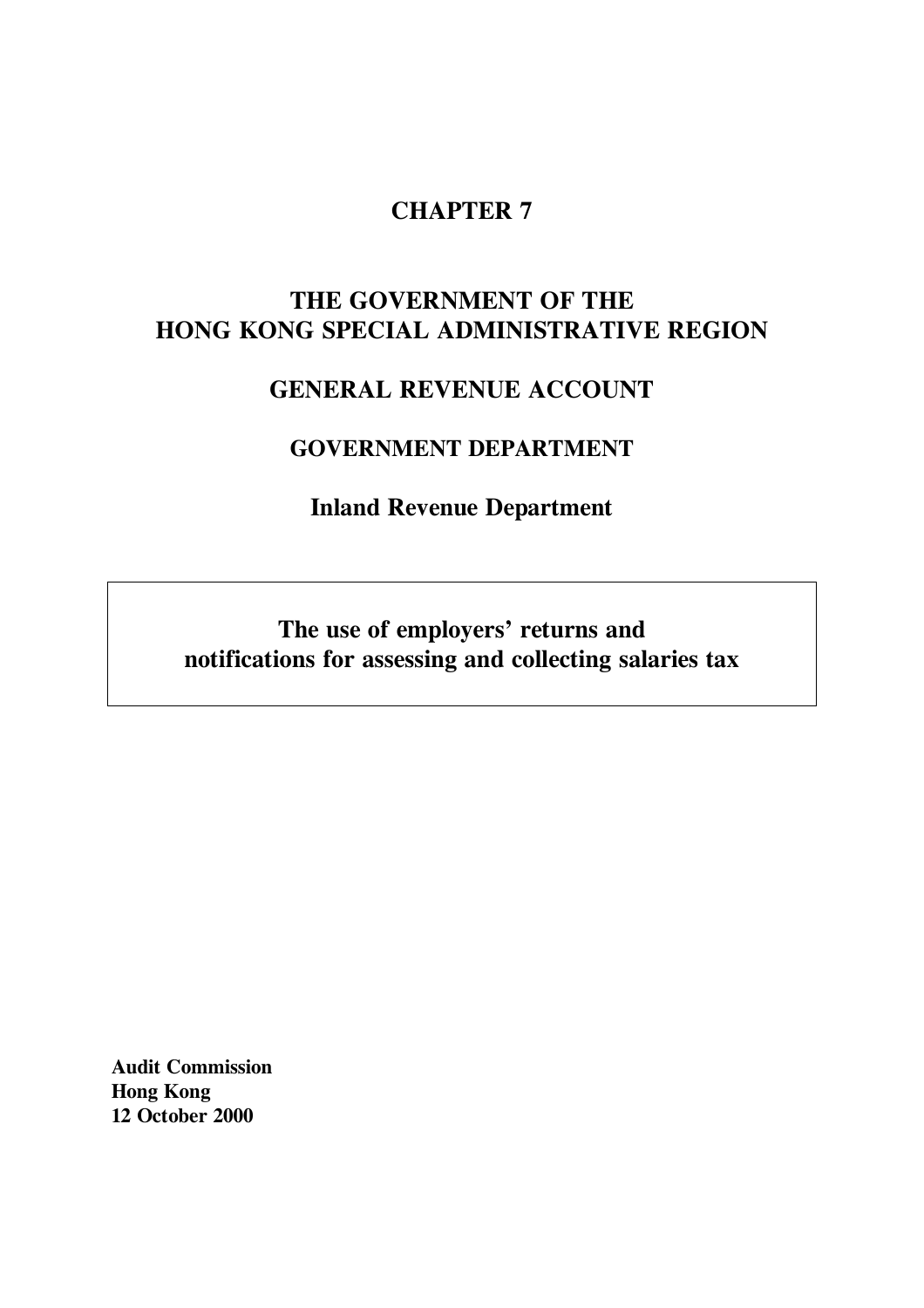# **THE USE OF EMPLOYERS' RETURNS AND NOTIFICATIONS FOR ASSESSING AND COLLECTING SALARIES TAX**

# **Contents**

|                                           | Paragraphs  |
|-------------------------------------------|-------------|
| <b>SUMMARY AND KEY FINDINGS</b>           |             |
| <b>PART 1: INTRODUCTION</b>               |             |
| Assessment and collection of salaries tax | $1.1 - 1.5$ |
| <b>Audit review</b>                       | 1.6         |
| General response from the Administration  | $1.7 - 1.8$ |

### **PART 2: EMPLOYERS' RETURNS**

| Requirements for submission of employer's return | $2.1 - 2.3$   |
|--------------------------------------------------|---------------|
| Submission of employer's return                  | $2.4 - 2.5$   |
| Processing of employers' returns                 | $2.6 - 2.7$   |
| <b>Examination of employers' returns</b>         | $2.8 - 2.10$  |
| <b>Audit observations on employers' returns</b>  | $2.11 - 2.20$ |
| Audit recommendations on employers' returns      | 2.21          |
| <b>Response from the Administration</b>          | $2.22 - 2.23$ |

### **PART 3: EMPLOYERS' NOTIFICATIONS**

| <b>Notification of commencement</b><br>of employment of an employee | $3.1 - 3.2$ |
|---------------------------------------------------------------------|-------------|
| Notification of impending<br>cessation of employment of an employee | $3.3 - 3.4$ |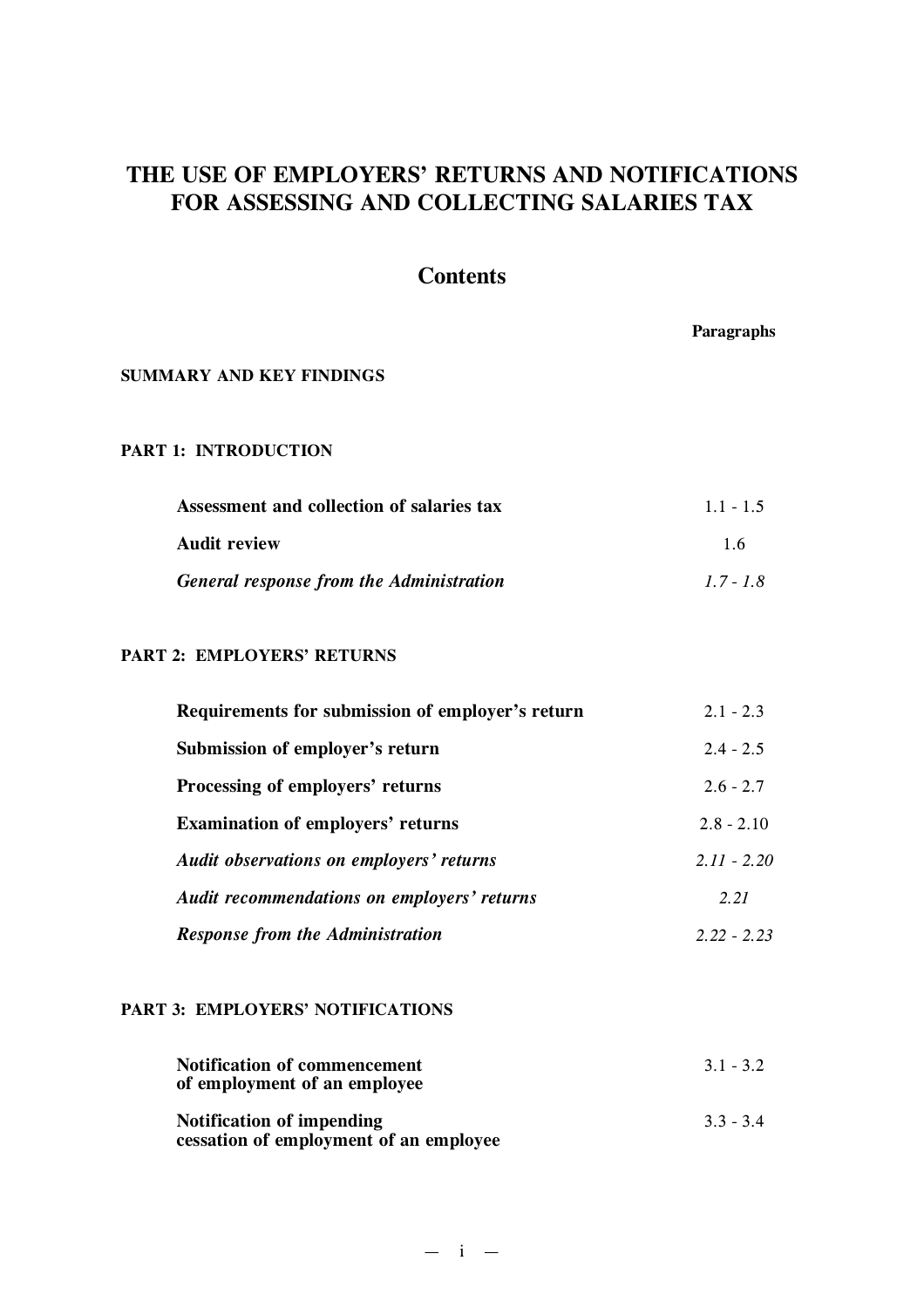# **Paragraphs**

| <b>Notification of impending</b><br>departure from Hong Kong of an employee | $3.5 - 3.6$   |
|-----------------------------------------------------------------------------|---------------|
| Audit observations on employers' notifications                              | $3.7 - 3.27$  |
| <b>Audit recommendations on employers' notifications</b>                    | 3.28          |
| <b>Response from the Administration</b>                                     | $3.29 - 3.30$ |

# **PART 4: RETURNS AND NOTIFICATIONS SUBMITTED BY GOVERNMENT DEPARTMENTS**

| <b>Requirements of the IRD</b>                                                            | 4.1           |
|-------------------------------------------------------------------------------------------|---------------|
| <b>Returns and notifications</b><br>submitted by government departments                   | 4.2           |
| Processing of returns and notifications<br>submitted by government departments            | 4.3           |
| Audit observations on returns and<br>notifications submitted by government departments    | $44 - 417$    |
| Audit recommendations on returns and<br>notifications submitted by government departments | $4.18 - 4.20$ |
| <b>Response from the Administration</b>                                                   | $4.21 - 4.27$ |

Appendix: Computation of salaries tax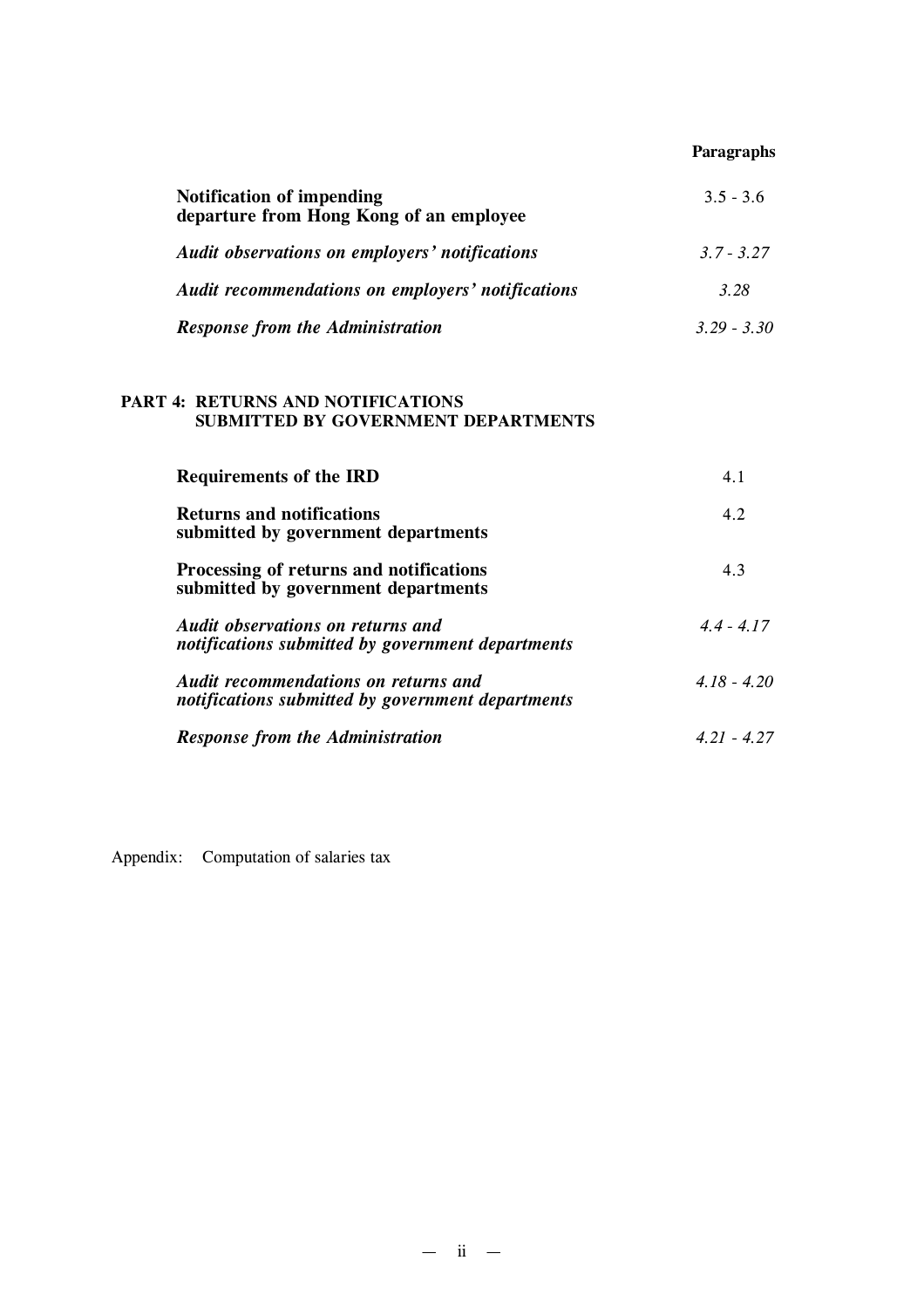# **THE USE OF EMPLOYERS' RETURNS AND NOTIFICATIONS FOR ASSESSING AND COLLECTING SALARIES TAX**

# **Summary and key findings**

A. **Introduction.** The Inland Revenue Department (IRD) assesses the salaries tax of an individual based largely on the tax returns submitted annually by him and his employer(s) under the Inland Revenue Ordinance (Cap. 112). An employer is required under the Inland Revenue Ordinance to notify the IRD of the commencement of employment of an employee, the employee's impending cessation of employment or his impending departure from Hong Kong. Audit has recently conducted a review to ascertain whether the IRD has made effective use of employers' returns and notifications for assessing and collecting salaries tax and whether government departments have effectively submitted returns and notifications to the IRD. Audit has found that there is room for improvement in a number of areas (paras. 1.2 and 1.6).

B. **Employers' returns.** Since 1996, the salaries tax unit of the IRD has discontinued to conduct a regular examination of employers' returns for checking the income reported by taxpayers. Audit considers that, if the IRD does not examine the employers' returns, the IRD may not be able to detect the under-reporting or non-reporting of chargeable income by employees in their tax returns. For the purpose of illustrating Audit's view that there is a need for the IRD to examine employers' returns in order to provide adequate assurance that they are free from errors and omissions, Audit examined a small random sample of ten employers' returns for 1998-1999. Audit noted that, for nine of the ten employers selected, the amount of staff remuneration shown in the financial statements was greater than the total amount of emoluments shown in the employer's return. Had the IRD continued to conduct the regular examination of employers' returns, the discrepancies could have been detected. One of these nine employers voluntarily provided to the IRD a list of the staff remuneration shown in the financial statements when he submitted the profits tax return. Audit's analysis of the list indicated that he had omitted at least seven employees in the employer's return (paras. 2.11 to 2.15).

C. **Employers' notifications.** Employers' notifications of the impending departure from Hong Kong of their employees enable the IRD to take urgent action to assess and collect salaries tax from the employees before they leave Hong Kong. However, Audit estimated that the write-off of tax due from employees recruited from outside of Hong Kong, who had left Hong Kong on termination of their employment without first paying their tax, was \$59 million in 1997-1998, \$77 million in 1998-1999 and \$77 million in 1999-2000. Audit examined a random sample of 20 write-off cases in 1999-2000 involving such employees. In these cases, the amount of tax not paid ranged from \$37,080 to \$1,238,077 and averaged \$264,766. Audit noted that none of the employers in the 20 cases had fully complied with the requirements of notification and withholding money under the Inland Revenue Ordinance. Although the non-compliance resulted in the write-off of tax, the IRD had not taken any penalty action against these employers. Furthermore, in ten of the 20 cases, the IRD took a long time to obtain a departure prevention direction from a District Judge, ranging from 348 days to 1,854 days with an average of 821 days. In three of the ten cases, the employees had subsequently returned to Hong Kong and left again without hindrance. Had the departure prevention direction been issued before the date of their last departure from Hong Kong, the outstanding salaries tax might have been recovered (paras. 3.10, 3.12, 3.21 and 3.26).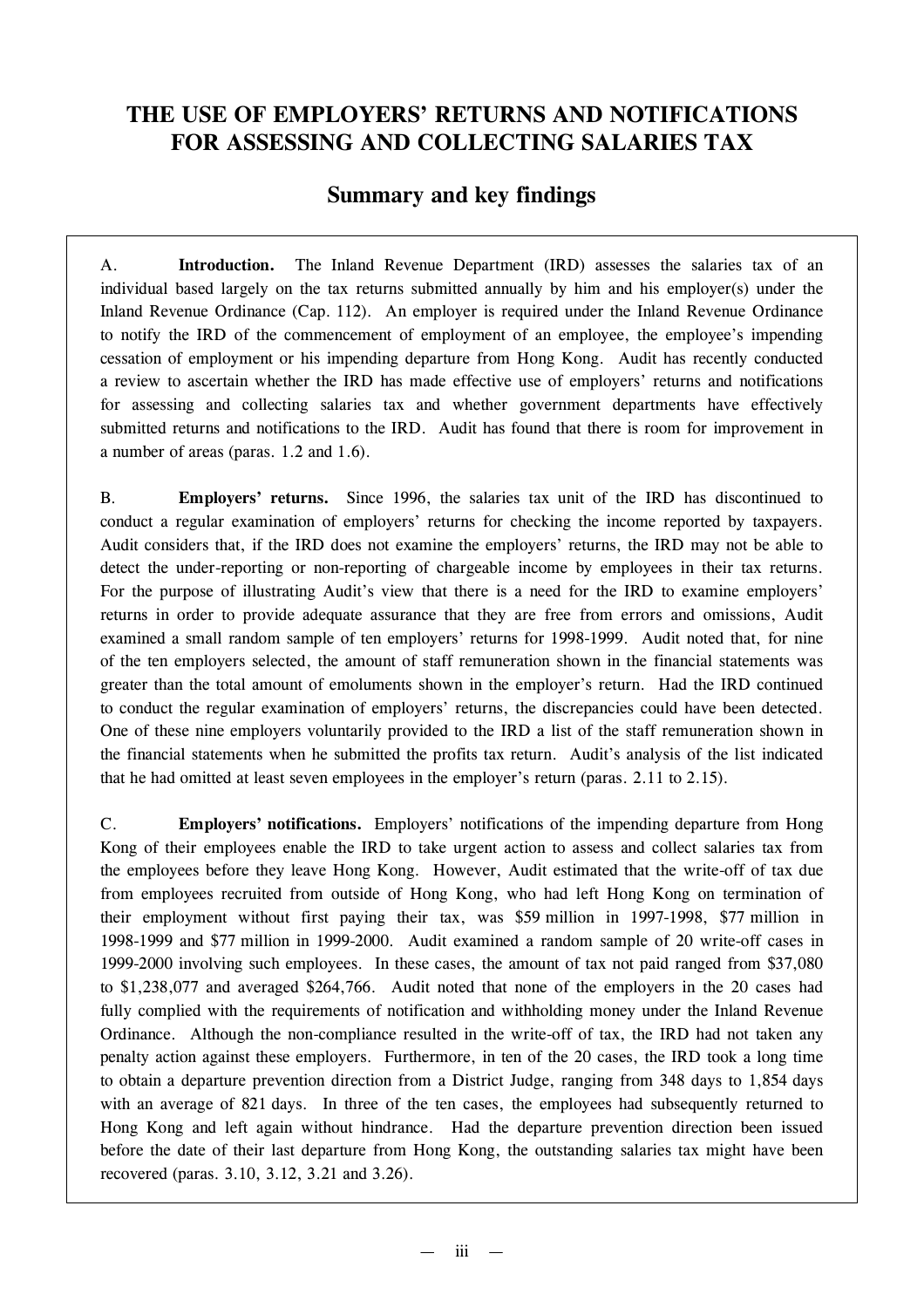D. **Returns and notifications submitted by government departments.** An audit test check revealed that certain payments of salary and wages in 1998-1999 by government departments to non-civil service contract officers and to government officers for their part-time jobs had not been included in the computerised returns submitted to the IRD. These payments were made through the Treasury's Payment of Creditors System but were not correctly coded by the government departments concerned as taxable earnings that should also be reported to the IRD. Audit noted that in two salaries tax write-off cases in 1999-2000, the departments concerned had timely submitted to the IRD a notification of impending departure from Hong Kong of a government officer. However, in both cases, the IRD failed to take urgent action to assess and collect the salaries tax of the government officer (paras. 4.4 to 4.9, 4.15 and 4.16).

# E. **Audit recommendations.** Audit has made the following major recommendations:

- the Commissioner of Inland Revenue should:
	- (i) implement cost-effective procedures for examining employers' returns (first inset of para. 2.21);
	- (ii) take penalty action against those employers who fail to comply with the requirements of notification or withholding money under section 52 of the Inland Revenue Ordinance (para. 3.28(a));
	- (iii) review the relevant procedures with a view to shortening substantially the time taken to obtain a departure prevention direction from a District Judge (para. 3.28(e));
	- (iv) regularly review the amounts of tax written off due to the departure from Hong Kong of employees, particularly employees in high-risk groups (e.g. employees recruited from outside of Hong Kong), to determine if further measures should be taken to protect the revenue (para. 3.28(f));
	- (v) consider proposing legislative amendments that will empower the IRD to require employees in high-risk groups to purchase interest-bearing tax reserve certificates as income is earned in order to provide security for the payment of tax (para.  $3.28(g)$ ); and
	- (vi) in the light of the circumstances leading to the write-off of tax in the cases where the IRD had failed to take urgent action to process timely submissions of impending departure notifications by departments and to assess and collect the salaries tax, improve the assessment and collection procedures to prevent recurrence of similar cases in future (second inset of para. 4.18); and
- the Director of Accounting Services should regularly remind government departments of the requirement that they should properly code all taxable earnings paid through the Treasury's Payment of Creditors System so as to ensure that these payments are all reported to the IRD (first inset of para. 4.19).

F. **Response from the Administration.** The Administration generally agrees with the audit recommendations. The IRD has set up an ad hoc committee chaired by an Assistant Commissioner to examine how best to implement the audit recommendations.

 $iv -$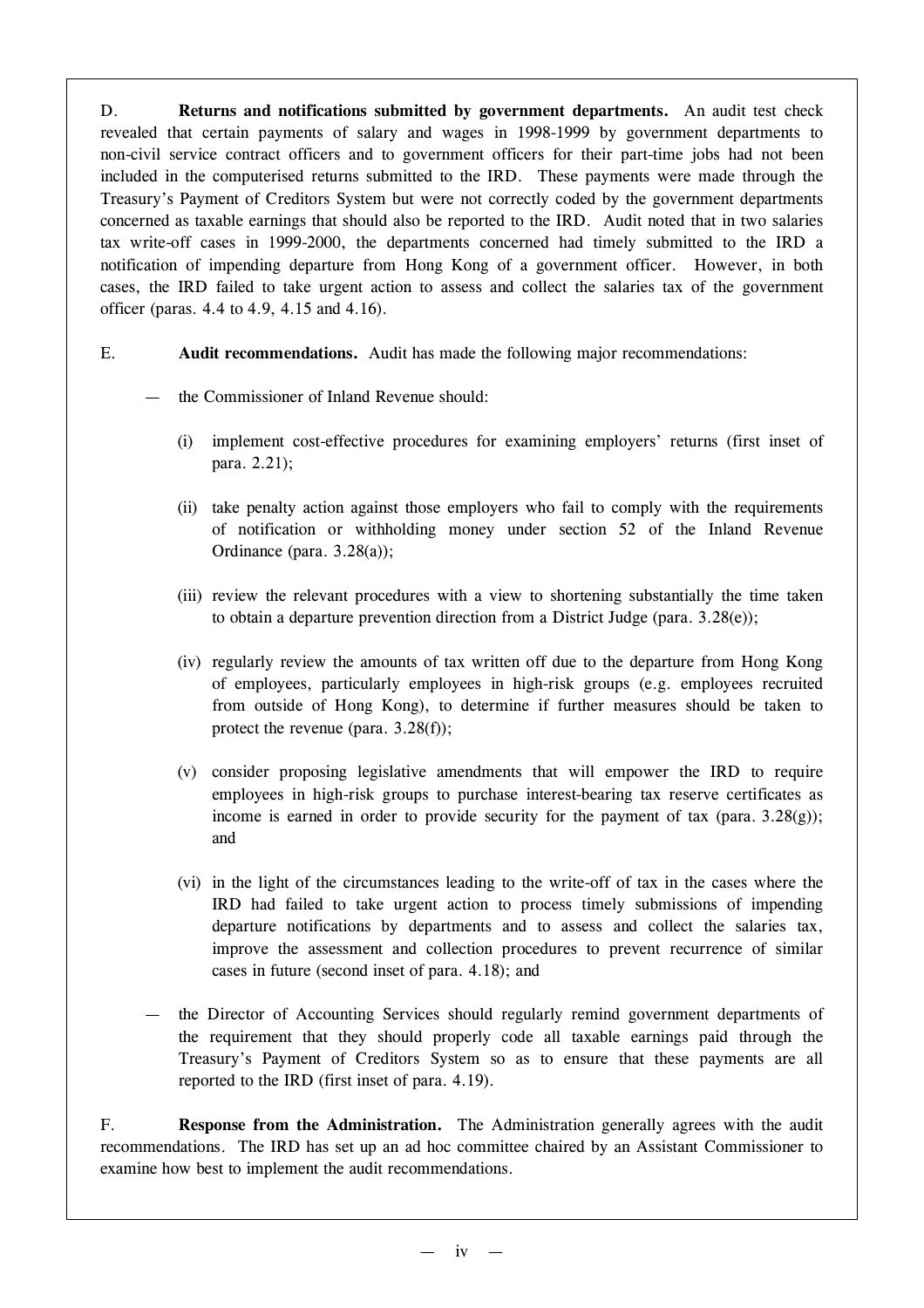### **PART 1: INTRODUCTION**

### **Assessment and collection of salaries tax**

1.1 Salaries tax is charged on all income arising in or derived from Hong Kong from any office or employment or any pension. Chargeable income includes salary/wages, commission, fees, allowances and similar payments and benefits. The tax charged is the lower of the total income after deductions and allowances charged at progressive rates, or the total income after deductions but before allowances charged at the standard rate. An outline of the computation of salaries tax is at the Appendix.

1.2 The Inland Revenue Department (IRD) assesses the salaries tax of an individual based largely on the tax returns submitted annually by him and his employer(s) under the Inland Revenue Ordinance (Cap. 112). To facilitate the assessment and collection of salaries tax, apart from the annual employer's return of emoluments of employees (hereinafter referred to as employer's return), an employer is also required under the Inland Revenue Ordinance to notify the IRD of the commencement of employment, the impending cessation of employment or the impending departure from Hong Kong of an employee.

1.3 An employee reports his income and claims for deductions and allowances in his tax return. An employer reports the income earned by various employees in an employer's return, which is used by the salaries tax unit of the IRD to cross-check the accuracy and completeness of the income reported in an individual's tax return. After making the salaries tax assessment, the salaries tax unit issues to an individual a notice of assessment and demand for tax stating the amount of salaries tax payable by him and the due dates for payment. Husband and wife are treated as separately chargeable individuals, but they may elect to receive a joint assessment if they will pay less tax under a single assessment based on their combined incomes and allowances than under two separate assessments based on their respective individual incomes and allowances.

1.4 The salaries tax assessments made by the IRD from 1997-1998 to 1999-2000 are shown in Table 1 below.

### **Table 1**

#### **Salaries tax assessments made by the IRD from 1997-1998 to 1999-2000**

| Year      | Number of<br>assessments | <b>Amount</b><br>of tax |
|-----------|--------------------------|-------------------------|
|           |                          | (\$ million)            |
| 1997-1998 | 2,277,000                | 32,700                  |
| 1998-1999 | 2,250,000                | 26,700                  |
| 1999-2000 | 2,165,000                | 26,500                  |

*Source: IRD's records*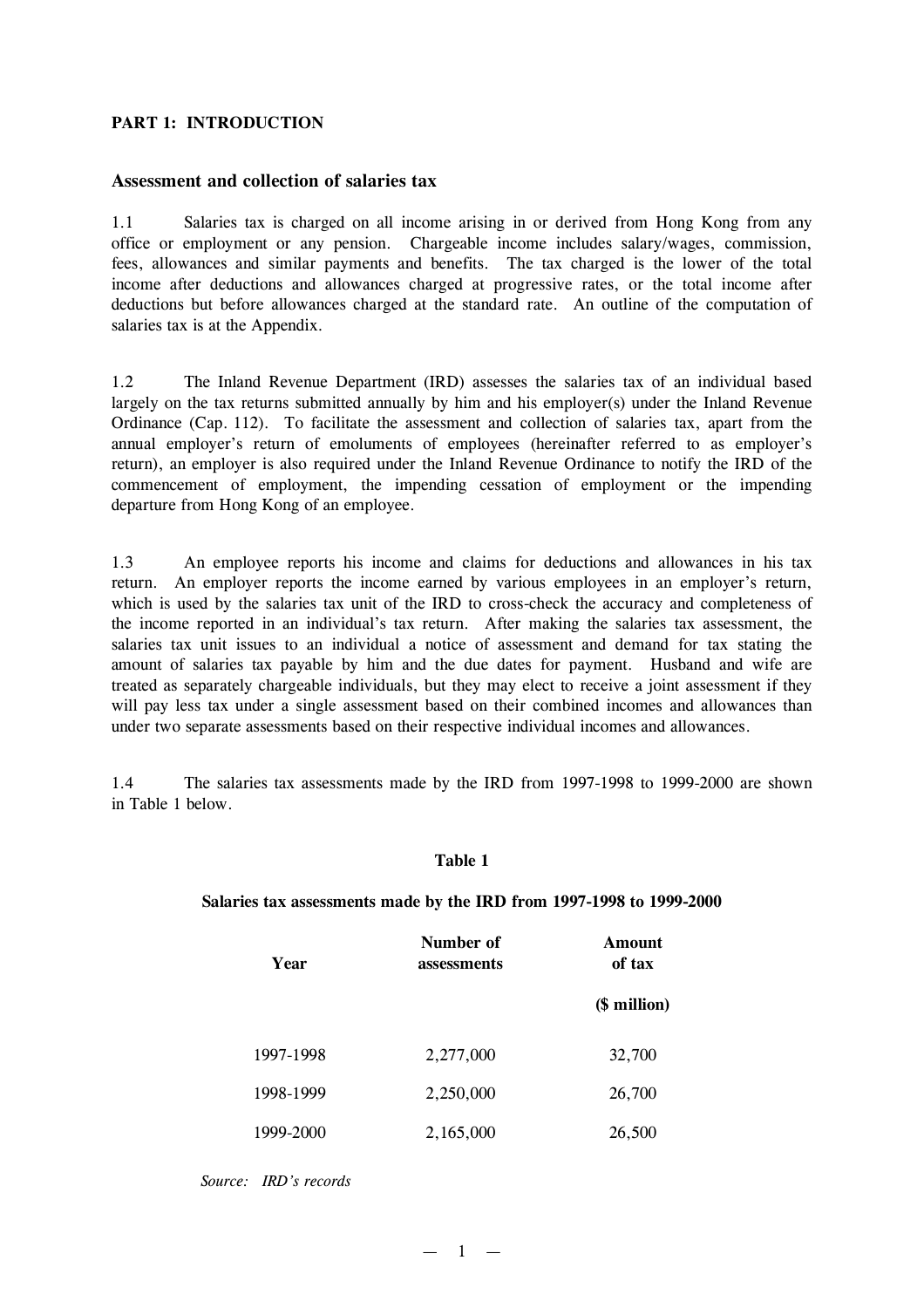1.5 According to the Estimates for the year ending 31 March 2001, 1,174 man-years will be used in 2000-2001 by the IRD for the assessment of salaries tax at an estimated total cost of \$354 million.

## **Audit review**

- 1.6 Audit has recently conducted a review to ascertain:
	- whether the IRD has made effective use of employers' returns and notifications for assessing and collecting salaries tax; and
	- whether government departments have effectively submitted returns and notifications to the IRD.

The results indicate that there is room for improvement in the IRD's administrative system regarding the use of employers' returns and notifications relating to salaries tax. Audit has made a number of recommendations to address the issues concerned.

# **General response from the Administration**

1.7 The **Commissioner of Inland Revenue** has said that the IRD is committed to improving its administrative system regarding the use of employers' returns and notifications relating to salaries tax, in order to ensure tax compliance and protect government revenue. To this end, the IRD has set up an ad hoc committee chaired by an Assistant Commissioner to examine how best to implement the audit recommendations. The committee will also assess the cost-effectiveness and practicality of these recommendations, in consultation with concerned parties as appropriate, with a view to determining whether there exist better alternative means of achieving the same objectives.

1.8 The **Secretary for the Treasury** has said that, from the revenue protection perspective, she agrees particularly that there is a need to put in place cost-effective and practicable measures to make use of both the employers' returns and notifications for the purpose of ensuring timely assessment and collection of salaries tax. She notes that the Commissioner of Inland Revenue has set up an ad hoc committee to work out how best to achieve this objective by implementing the audit recommendations and other alternative measures, as appropriate.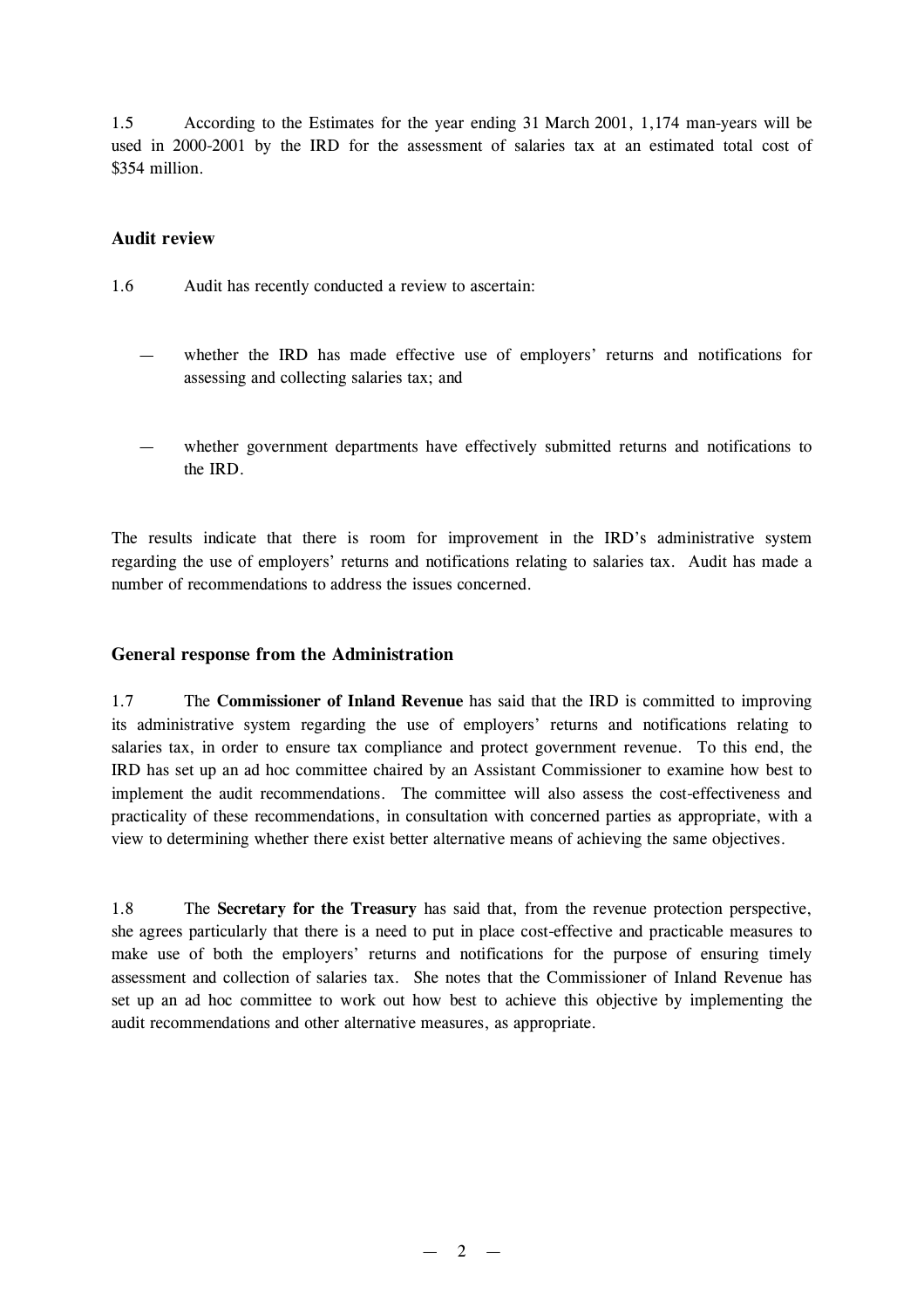# **PART 2: EMPLOYERS'RETURNS**

### **Requirements for submission of employer's return**

2.1 Section 52(2) of the Inland Revenue Ordinance states that every employer shall, when required to do so by notice in writing given by an assessor, furnish within a reasonable time stated in such notice a return containing the names and places of residence and the full amount of the remuneration, whether in cash or otherwise, for the period specified in the notice, of:

- all persons employed by him in receipt of remuneration in excess of a minimum figure to be fixed by the assessor; and
- any other person employed by him named by the assessor.

An employer who without reasonable excuse submits an incorrect return shall be guilty of an offence. The penalty is a fine of up to \$10,000 and a further fine of up to treble the amount of tax undercharged.

2.2 The salaries tax unit of the IRD maintains a computerised employer database which contains a record for every employer who employs in Hong Kong one or more individuals who are or are likely to be chargeable to salaries tax. The records in the employer database are created from information obtained from various sources including the Business Registration Office and the profits tax unit of the IRD. Based on the employer database, the salaries tax unit issues an employer's return to each employer in early April each year, and requires each employer to submit the completed return within one month. The IRD requests the employers to give each employee a copy of the relevant part of the employer's return to assist the employees in submitting their individual's tax returns at a later stage.

2.3 For 1998-1999, the IRD required an employer to report in the employer's return the personal particulars and the remuneration of the following employees:

- single employees whose total emoluments amounted to:
	- (i) \$108,000 (Note 1) or more or, if employed for less than a year, a lesser sum in proportion; or
	- (ii) less than \$108,000 but who were likely to have had other income chargeable to salaries tax (e.g. part-time employees); and
- **Note 1:** *For 1998-1999, the basic allowance was \$108,000. A single employee with income less than \$108,000 was not liable to pay salaries tax. For a married person who and whose spouse have elected to receive a joint assessment, the incomes and allowances of the person and his spouse have to be combined to determine their salaries tax liability.*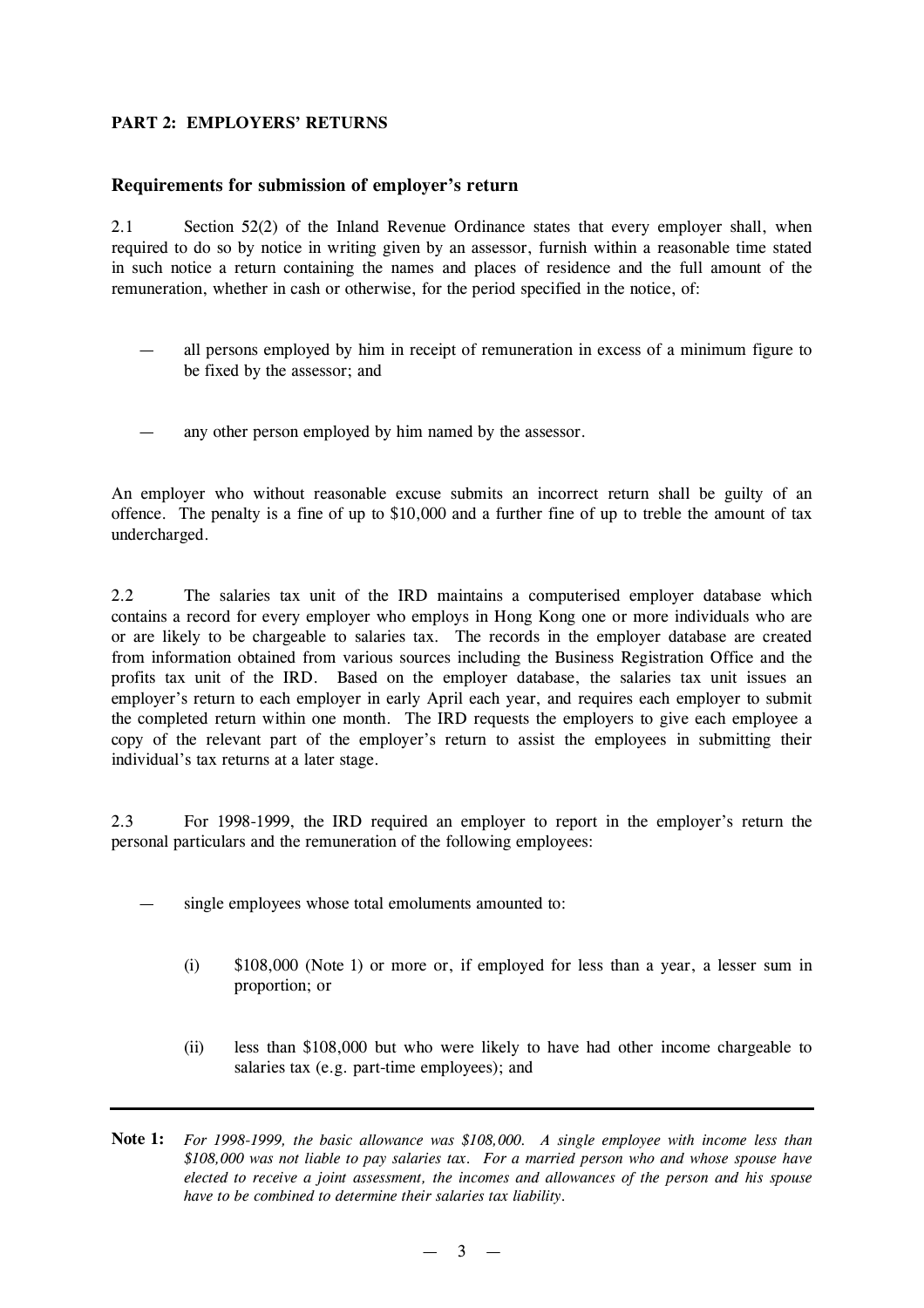married employees, irrespective of the amount of emoluments paid.

# **Submission of employer's return**

2.4 To reduce the manual efforts of employers in the preparation of employers' returns and the IRD's efforts of entering manually details of individual employees into its computer systems, the IRD encourages employers to submit their returns in the computerised format. The IRD has since 1989-1990 developed computer software to capture employees' data directly from magnetic tapes or computer disks supplied by employers. Employers may use self-developed computer software for the preparation of their returns. Alternatively, they may use the software developed by the IRD and supplied to them free of charge in a CD ROM. Internet users may also download the IRD's software through the IRD's Internet Home Page.

2.5 As at 31 March 2000, excluding government departments, the IRD received employers' returns for 1998-1999 from 248,100 employers. These employers' returns contained details of the emoluments of 2,552,900 employees. 25,200 of these employers furnished their employers' returns in respect of 1,419,100 employees in the computerised format.

## **Processing of employers' returns**

2.6 The salaries tax unit of the IRD maintains a computerised salaries income database for capturing the income earned by an individual during a year of assessment. This database is regularly updated by data in the employers' returns as follows:

- *Employers' returns in computerised format.* Data are uploaded directly from the magnetic tapes, computer disks or CD ROMs submitted by the employers; and
- *Employers' returns in paper form.* Data are manually input to the salaries income database.

2.7 In early May each year, based on the salaries tax assessment records and the salaries income database, the IRD issues individual's tax returns to individuals who are or are likely to be chargeable to salaries tax. Periodically, based on the newly updated data in the salaries income database, the IRD issues individual's tax returns to individuals who are or are likely to be chargeable to salaries tax but have not been issued with individual's tax returns. Upon the receipt of an individual's tax return, the IRD compares the income stated by the individual with that recorded in the salaries income database to see if there are omissions/understatements of income, and then issues an assessment.

### **Examination of employers' returns**

2.8 Prior to 1996, to ensure the accuracy of employers' returns, the salaries tax unit of the IRD carried out an examination of the employers' returns on an annual or cyclical basis. In the examination, the assessing officer was required to take into consideration the location, size and nature of the business in order to determine whether the information in the employer's return was reliable, reasonably adequate and acceptable for salaries tax purposes. If the assessing officer had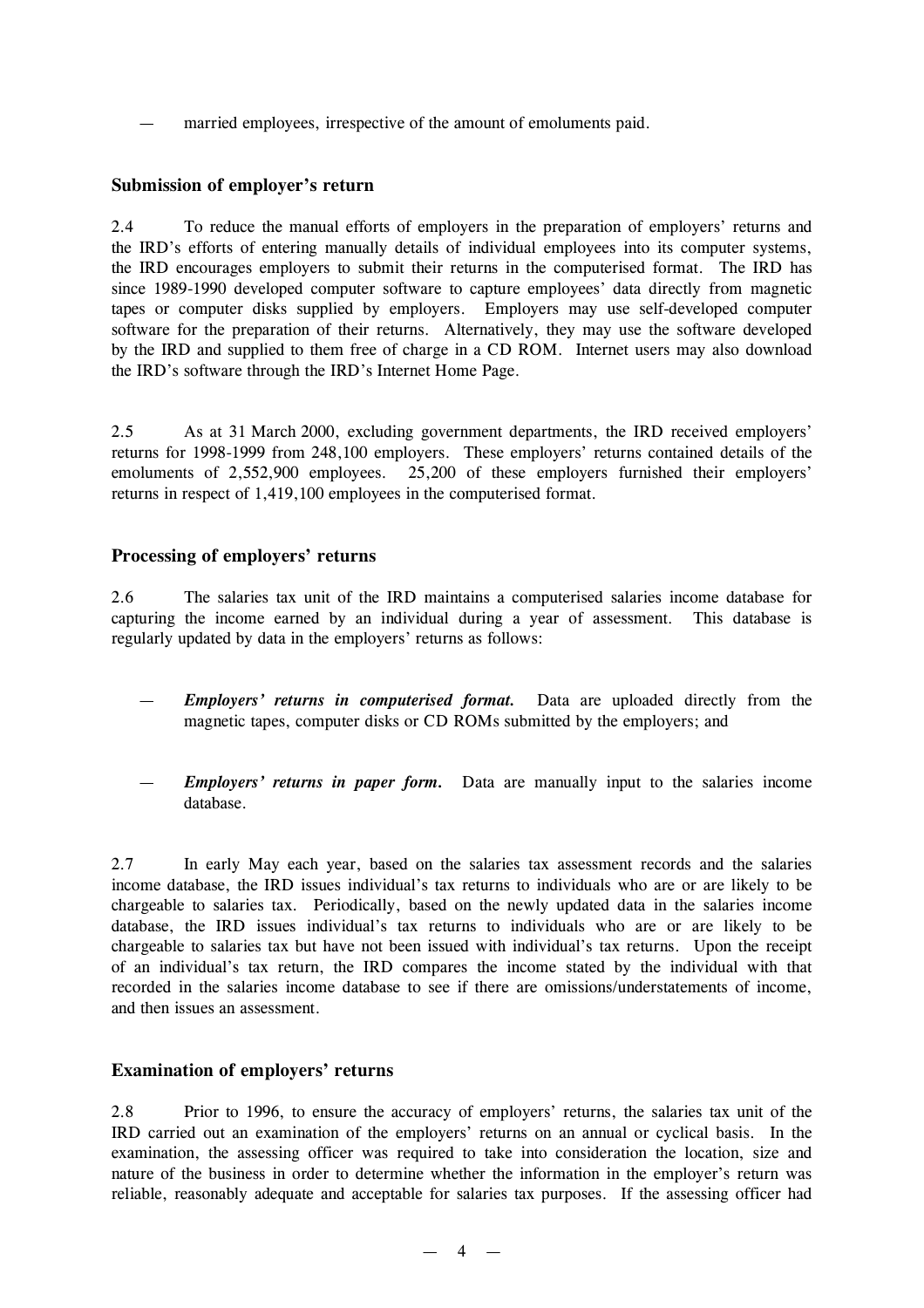doubts about the accuracy of an employer's return, he was required to make enquiries of the employer. Standard forms were used for making the following enquiries:

- *Apparent discrepancy between the amount of staff remuneration shown in the financial statements of the employer's business and the total amount of emoluments shown in the employer's return.* The employer was required to explain or reconcile the apparent discrepancy, and to submit supplementary returns in respect of any omissions of income in the employer's return; and
- *Omissions of part-time employees, married employees, employees whose earnings exceeded the entitled personal allowance, and daily-paid employees in the employer's return.* The employer was required to explain the omissions and submit an analysis of salaries/wages paid to these employees.

If the replies of the employer were unsatisfactory, the assessing officer was required to arrange tax inspectors to conduct a wages audit at the employer's business premises. A wages audit included an inspection of the employer's wages and salaries sheets/books, payrolls and other records, and the counting of the number of employees who should be included in the employer's return.

2.9 Prior to 1989, the examination of employers' returns was performed annually for employers with an unsatisfactory history, and once every three years for other employers. In 1989, the requirement was revised so that the examination of employers' returns was performed once every five years for employers who did not have an unsatisfactory history. However, since 1996, the salaries tax unit of the IRD has discontinued the regular examination of employers' returns. In response to Audit's enquiry about the reasons for discontinuing the regular examination of employers' returns, in August 2000 the IRD said that:

- many businesses did not close their annual accounts on 31 March and hence reconciliation between employer's return and financial statements could not be readily made;
- substantial resources were required in the regular examination of employers' returns;
- the regular examination of employers' returns was not cost-effective; and
- audit on wages account with reconciliation with employers' returns had been included in field audit work since the establishment of the Field Audit Group in 1991.

2.10 The IRD's Field Audit Group, established in June 1991, conducts field audits on corporations and unincorporated businesses to ensure that correct returns of profits have been made. From 1992 to 1995, the Field Audit Group conducted some wages audits with the assistance of tax inspectors. The primary purpose of these wages audits was to determine whether salary and wages paid by an employer had been correctly reported for profits tax purposes, although the tax inspectors also examined whether the employer had properly filed the employer's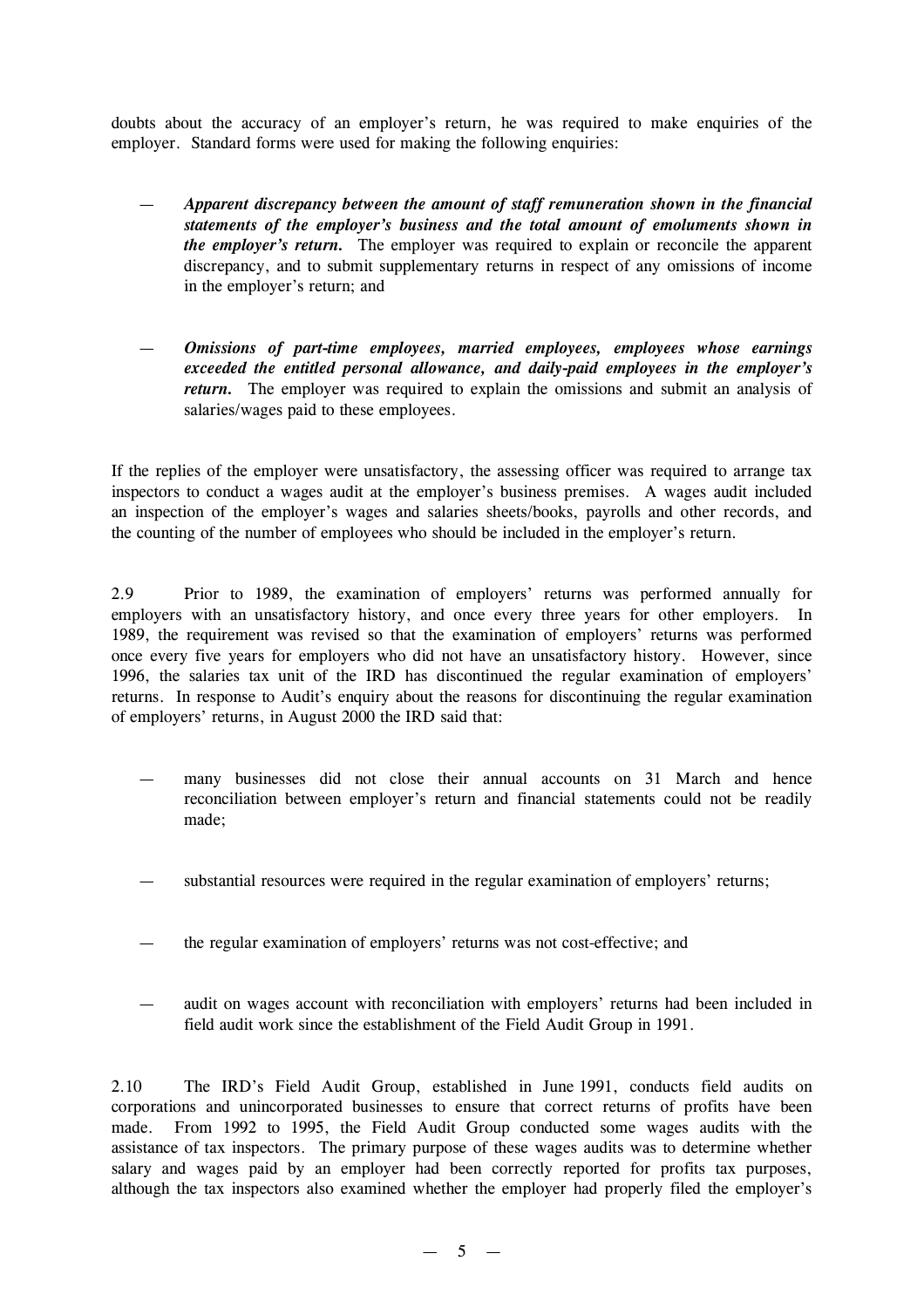return for salaries tax purposes. Since 1996, the Field Audit Group has not arranged tax inspectors to conduct wages audits (Note 2).

### **Audit observations on employers' returns**

### **Discontinuation of the examination of employers'returns**

2.11 The salaries tax unit of the IRD uses the employers' returns to identify individuals chargeable to salaries tax and to cross-check the accuracy and completeness of the income reported in the individual's tax returns. Audit noted that since 1996, the regular examination of employers' returns has been discontinued. **Audit considers that it is useful to examine the employers' returns to ensure their accuracy.**

2.12 The Inland Revenue Ordinance imposes an obligation on individual taxpayers to file true and correct returns. There are penalty provisions to ensure compliance. However, if an employee knows the IRD's practice of cross-checking his individual's tax return with his employer's return, he may state in his individual's tax return the same amount of income as that reported in the employer's return. Accordingly:

- if an employer understates by mistake an employee's income in the employer's return, the employee may state the same erroneous income in his tax return;
- if an employer has omitted to report an employee's income in the employer's return, the employee may not report to the IRD that he has income chargeable to salaries tax; and
- for a family business, the employer may intentionally understate or omit the salaries paid to family members in the employer's return.

**In all such cases, if the IRD does not conduct a proper examination of the employers' returns, the IRD may not be able to detect the under-reporting or non-reporting of chargeable income by the employees in their tax returns.**

#### **Audit's examination of ten employers'returns**

2.13 Audit examined a small random sample of ten employers' returns (Note 3) for 1998-1999. These ten employers filed their financial statements for 1998-1999 with the profits tax

- **Note 2:** According to the IRD, since 1996, tax inspectors have played a lesser role in wages audits. The *audit of wages account of individual employers, including checking whether the wage roll/payroll* is in line with the employer's return, has been carried out by the Field Audit Group in the course *of field audits. In 1999-2000, the Field Audit Group completed the audit of 948 cases.*
- **Note 3:** The small random sample is appropriate for the purpose of illustrating Audit's view that there is a *need for the IRD to examine employers' returns in order to provide adequate assurance that they are free from errors and omissions. The sample is not intended to be statistically representative of all employers' returns, and should not be used to project the total errors and omissions of the whole population. To facilitate audit analysis, only employers who used 31 March as the financial year ending date were selected.*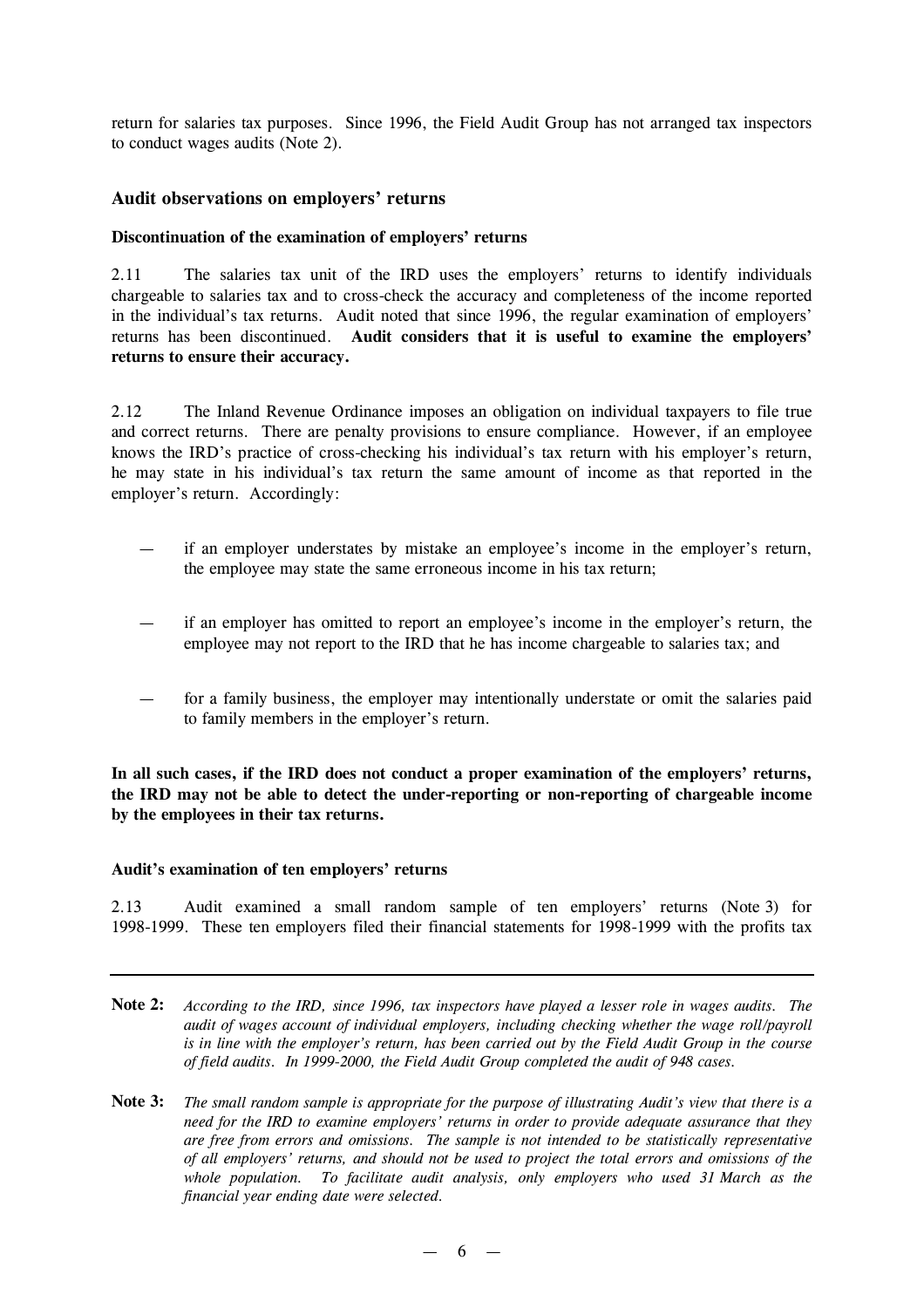unit of the IRD when they submitted their profits tax returns for 1998-1999. For each employer, Audit compared the amount of staff remuneration shown in the financial statements with the total amount of emoluments shown in the employer's return. **Audit noted that, for nine of the ten employers selected, the amount of staff remuneration shown in the financial statements was greater than the total amount of emoluments shown in the employer's return.** Details are given in Table 2 below.

#### **Table 2**

### **Discrepancies between the amount of staff remuneration shown in the financial statements for 1998-1999 and the total amount of emoluments shown in the employer's return for 1998-1999**

| Case           | <b>Staff</b><br>remuneration<br>shown in the<br>financial<br>statements | <b>Total</b><br>emoluments<br>shown in the<br>employer's<br>return | <b>Discrepancies</b> | Percentage of<br>discrepancy |
|----------------|-------------------------------------------------------------------------|--------------------------------------------------------------------|----------------------|------------------------------|
|                | (a)                                                                     | <b>(b)</b>                                                         | $(c) = (a) - (b)$    | (d) = $\frac{(c)}{(a)}$ 100% |
|                | (\$'000)                                                                | (\$'000)                                                           | $(\$'000)$           | $(\%)$                       |
| $\mathbf{1}$   | 3,648                                                                   | 853                                                                | 2,795                | 77%                          |
| $\overline{2}$ | 3,751                                                                   | 2,408                                                              | 1,343                | 36%                          |
| 3              | 9,344                                                                   | 6,599                                                              | 2,745                | 29%                          |
| $\overline{4}$ | 450                                                                     | 372                                                                | 78                   | 17%                          |
| 5              | 4,674                                                                   | 4,151                                                              | 523                  | $11\%$                       |
| 6              | 11,648                                                                  | 10,525                                                             | 1,123                | 10%                          |
| 7              | 3,946                                                                   | 3,682                                                              | 264                  | 7%                           |
| 8              | 16,474                                                                  | 16,083                                                             | 391                  | $2\,\%$                      |
| 9              | 10,452                                                                  | 10,287                                                             | 165                  | $2\,\%$                      |
| 10             | 5,005                                                                   | 5,005                                                              |                      |                              |

*Source: IRD's records*

2.14 A discrepancy between the amount of staff remuneration shown in the financial statements and the total amount of emoluments shown in the employer's return may possibly be due to the non-reporting of the remuneration of those single employees whose total emoluments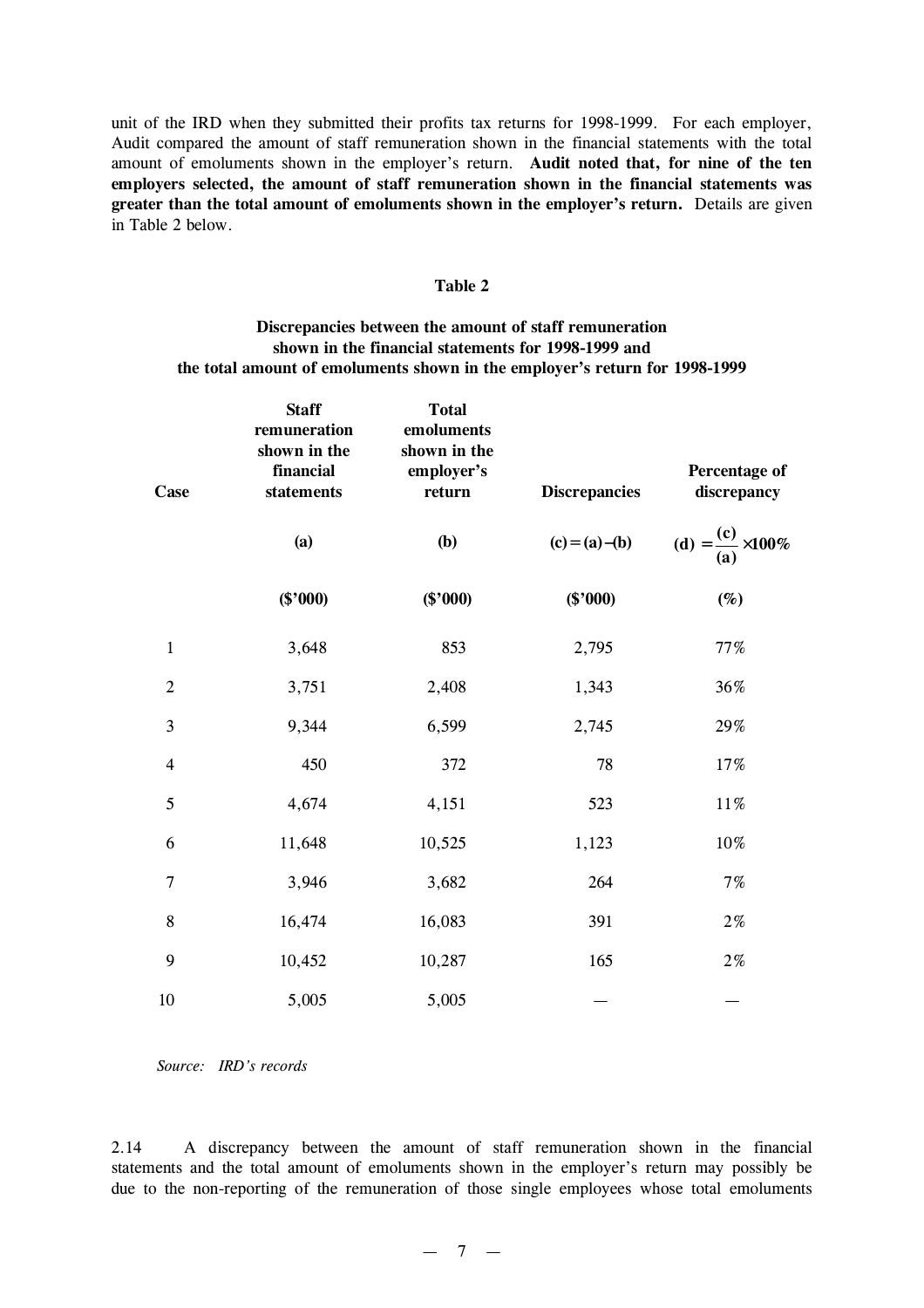were less than \$108,000 (see the first inset of paragraph 2.3 above). However, the discrepancy may also be due to errors or omissions in the employer's return or overstatements of the staff remuneration in the financial statements for reducing the net profit assessable to profits tax. Prior to 1996, there was a regular examination of employers' returns and an employer was required to explain or reconcile any apparent discrepancy (see the first inset of paragraph 2.8 above). **If the IRD had continued with the regular examination, the discrepancies shown in Table 2 in paragraph 2.13 above could have been detected.**

2.15 For profits tax purposes, the profits tax unit of the IRD in general does not require corporations and unincorporated businesses to submit details of the staff remuneration. Of the nine employers referred to in paragraph 2.13 above, eight (i.e. Cases 2 to 9 in Table 2 in paragraph 2.13 above) did not submit details of the staff remuneration shown in the financial statements when they submitted the profits tax returns. Audit therefore could not ascertain whether there were errors or omissions in their employers' returns. However, the employer in Case 1 (hereinafter referred to as Employer A) voluntarily provided to the IRD a list of the staff remuneration shown in the financial statements when he submitted the profits tax return. Employer A's list provided the names, the identity card numbers and the remuneration of all of his 64 employees. Audit noted that only five employees (out of the 64) were included in the employer's return of Employer A. Audit's analysis of Employer A's list of staff remuneration indicated that he had omitted at least seven employees (i.e. those in categories (b) and (c) in Table 3) in the employer's return, as shown in Table 3 below.

### **Table 3**

### **Audit's analysis of the list of staff remuneration voluntarily provided by Employer A**

|                                                   | Number of<br>employees | <b>Total</b><br>remuneration |
|---------------------------------------------------|------------------------|------------------------------|
|                                                   |                        | (\$'000)                     |
| Included in the employer's return of Employer A   |                        |                              |
| Employees with income of \$108,000 or more<br>(a) | 5                      | 853                          |
| Omitted from the employer's return of Employer A  |                        |                              |
| Employees with income of \$108,000 or more<br>(b) | $\overline{7}$         | 1,004<br>2,795               |
| Employees with income less than \$108,000<br>(c)  | 52                     | 1,791                        |
| Total                                             | 64                     | 3,648                        |

*Source: IRD's records*

*Note: The IRD's requirements on employers' returns for 1998-1999 are mentioned in paragraph 2.3 above.*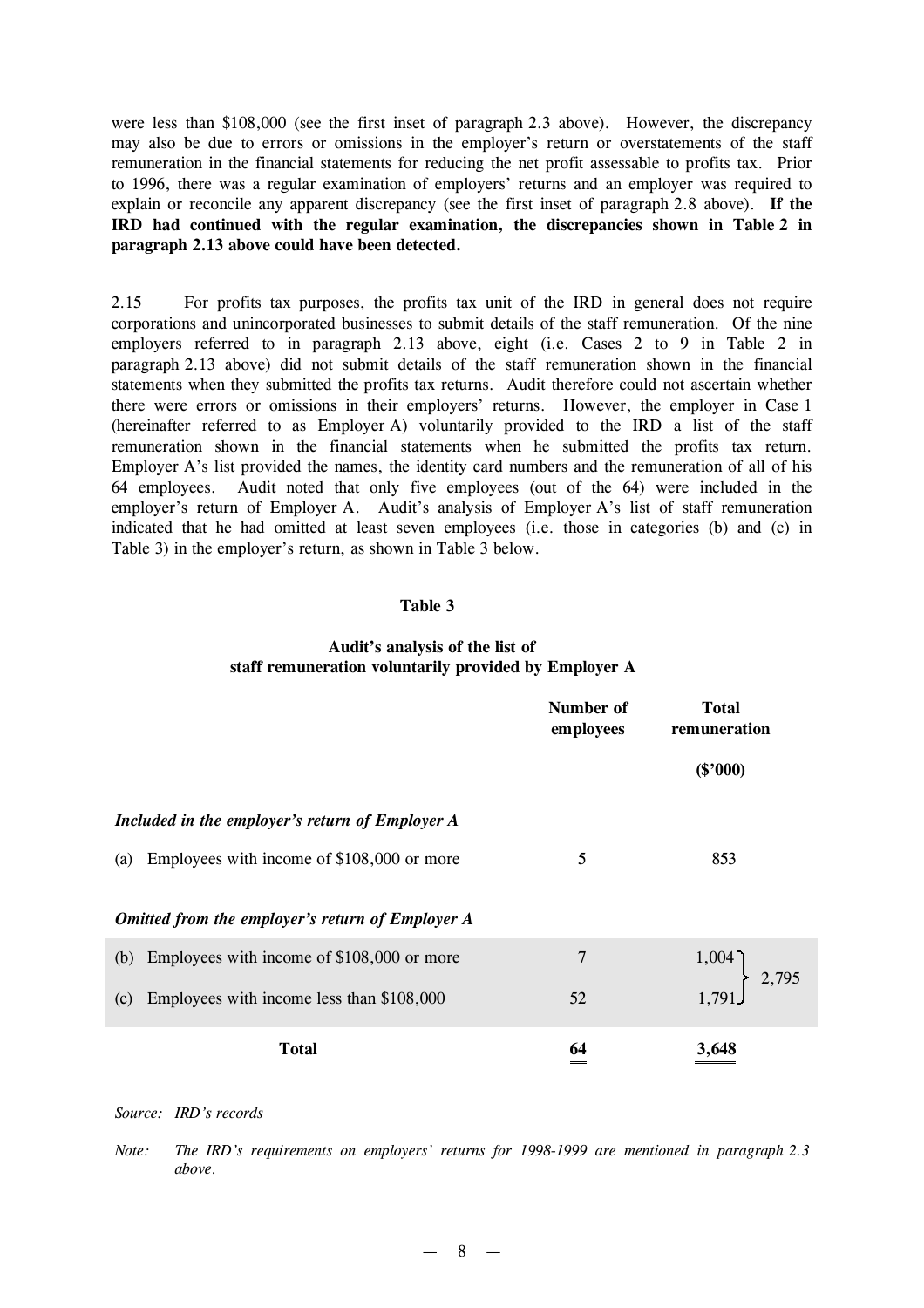2.16 **As indicated in Table 3 above, in his employer's return, Employer A had omitted seven employees with income of \$108,000 or more. Audit traced to other relevant records of the IRD and found that:**

- (a) **Employer A had provided to the IRD an incorrect identity card number for one of these seven employees. Audit therefore could not ascertain whether the IRD had raised any salaries tax assessment on this employee;**
- (b) **the IRD had issued individual's tax returns to only three of these seven employees in the annual mailing exercise in May 1999. Of these three employees:**
	- (i) **one employee submitted an individual's tax return in which he reported an income of more than \$108,000 from Employer A;**
	- (ii) **one employee submitted an individual's tax return in which he reported his total income but did not give the names of his employer(s); and**
	- (iii) **one employee did not even submit an individual's tax return.**

**Based on the available information, the IRD raised assessments/estimated assessments of the salaries tax liabilities of these three employees; and**

(c) **the IRD had not assessed the tax liabilities of the remaining three of the seven employees.**

**For the 52 employees with income less than \$108,000, it is likely that some of them are married employees and as such Employer A should have included them in the employer's return (see the second inset of paragraph 2.3 above).**

2.17 Employer A's list of the staff remuneration, filed voluntarily for profits tax purposes, provided useful information for checking the accuracy of his employer's return filed for salaries tax purposes. The profits tax unit, however, did not pass Employer A's list of the staff remuneration to the salaries tax unit. **Audit considers that such useful information should have been referred to the salaries tax unit for necessary action.** As mentioned in paragraph 2.16(b)(i) above, one employee who had been omitted from the employer's return of Employer A later submitted an individual's tax return in which he reported that his income from Employer A was more than \$108,000. Audit noted that the IRD did not follow up with Employer A as to why he had failed to report the total emoluments of this employee in the employer's return. **In Audit's view, the IRD should have implemented procedures to identify those employers who had filed incorrect employers' returns for taking appropriate follow-up action, and possibly penalty action against them in warranted cases.**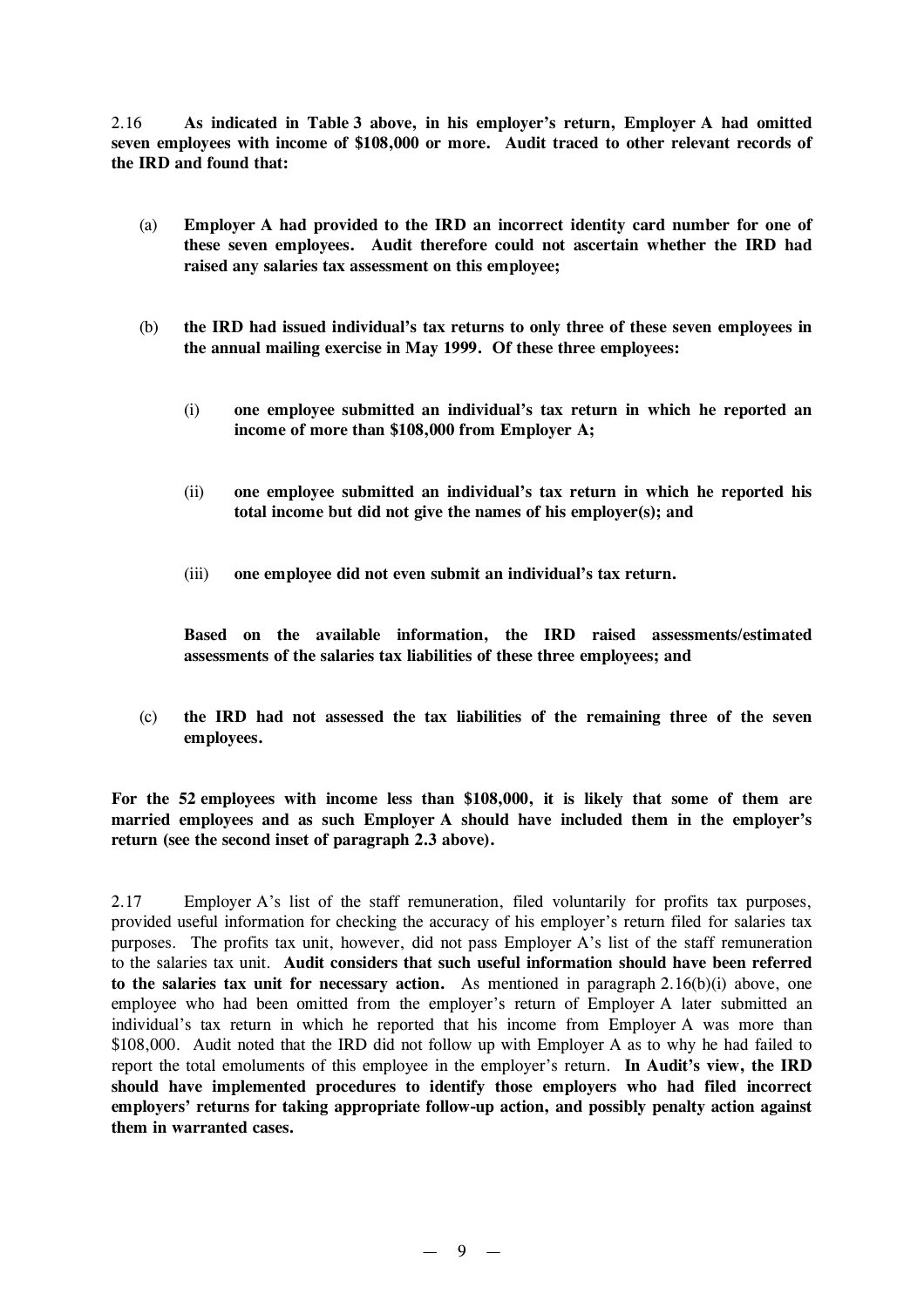**Need to implement cost-effective procedures for examining employers'returns**

2.18 **Audit considers that there is a need for the IRD to implement cost-effective procedures for examining employers' returns in order to provide an adequate assurance that the total emoluments of employees, who are chargeable to salaries tax, are accurately and fully reported to the IRD. One way of doing this is to implement the following additional procedures:**

- **requiring an employer to state in the profits tax return the amount of staff remuneration and to submit a statement of reconciliation of this amount with the related item(s) in the financial statements;**
- **comparing the amount of staff remuneration stated in the profits tax return with the total amount of emoluments shown in the employer's return. If there is a significant discrepancy between the two amounts, after taking into account the possible effect of the use of a financial year ending date other than 31 March, the IRD should require the employer to provide a statement of reconciliation; and**
- **examining the reconciliation statements to ensure that they are correct.**

2.19 **A reconciliation of the total amount of emoluments shown in the employer's return with the amount of staff remuneration shown in the financial statements will help ensure that the total emoluments of employees are accurately and fully reported in the employer's return. In addition, a reconciliation will help ensure that the staff remuneration claimed by the employer as a deductible expense for profits tax purposes is supported by a detailed list of the emoluments of employees as contained in the employer's return.**

2.20 The IRD currently requires an employer to report in the employer's return the remuneration of all married employees. For single employees, however, the IRD does not require an employer to report their remuneration if their total emoluments are less than the basic allowance and they are unlikely to have had other income chargeable to salaries tax. Nevertheless, Audit noted that many employers, especially those submitting the employers' returns in the computerised format, had already been reporting voluntarily the remuneration of all employees in their employers' returns (see paragraph 2.5 above). **Audit considers that the IRD should require all employers to report in their employers'returns the remuneration of all employees** because:

- it is difficult for the IRD to compare the staff remuneration shown in the financial statements with the total emoluments shown in the employer's return if an employer does not report the remuneration of all employees in the employer's return; and
- an employer does not know whether a single employee really has total emoluments less than the basic allowance because the employee may have income from another employer and the aggregate income of the employee from all sources may render him liable to salaries tax. His other employer(s) may also not report the employee's income.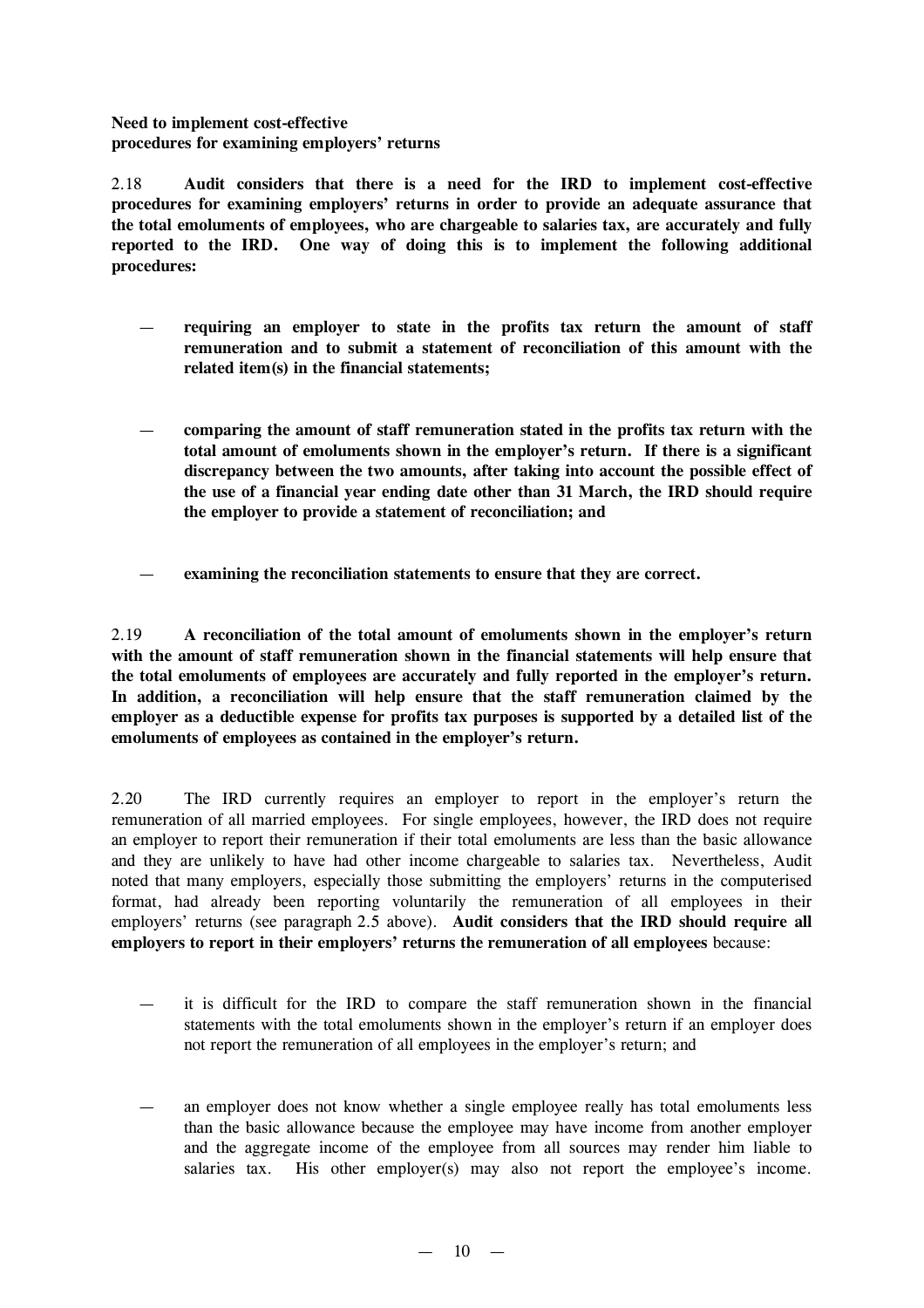Requiring all employers to report the remuneration of all employees will enable the IRD to aggregate the incomes of an individual from different sources for salaries tax assessment. It will also help the IRD keep a more comprehensive salaries income database mentioned in paragraph 2.6 above.

### **Audit recommendations on employers' returns**

- 2.21 **Audit has** *recommended* **that the Commissioner of Inland Revenue should:**
	- **implement cost-effective procedures for examining employers' returns. In particular, the Commissioner should consider requiring all employers:**
		- (i) **to state in the employer's return the total remuneration of all employees;**
		- (ii) **to state in the profits tax return the amount of staff remuneration and submit a statement of reconciliation of this amount with the related item(s) in the financial statements; and**
		- (iii) **to reconcile and explain any significant discrepancies between the amount of staff remuneration shown in the profits tax return and the total amount of emoluments shown in the employer's return;**
	- **in the light of the audit findings in paragraph 2.16 above and the provisions of the Inland Revenue Ordinance which allow the issue of additional back-year assessments up to the past six years:**
		- (i) **follow up the case of incorrect employer's return submitted by Employer A; and**
		- (ii) **consider the need to examine other employers' returns for other similar cases of omission and to raise assessments for 1994-1995 and after;**
	- **require the profits tax unit to pass information filed by employers, which is useful for salaries tax assessment purposes, to the salaries tax unit for necessary action; and**
	- **carry out checks on individual's tax returns to ensure that there are no errors and omissions in the employers' returns and take necessary follow-up action, including penalty action, in warranted cases.**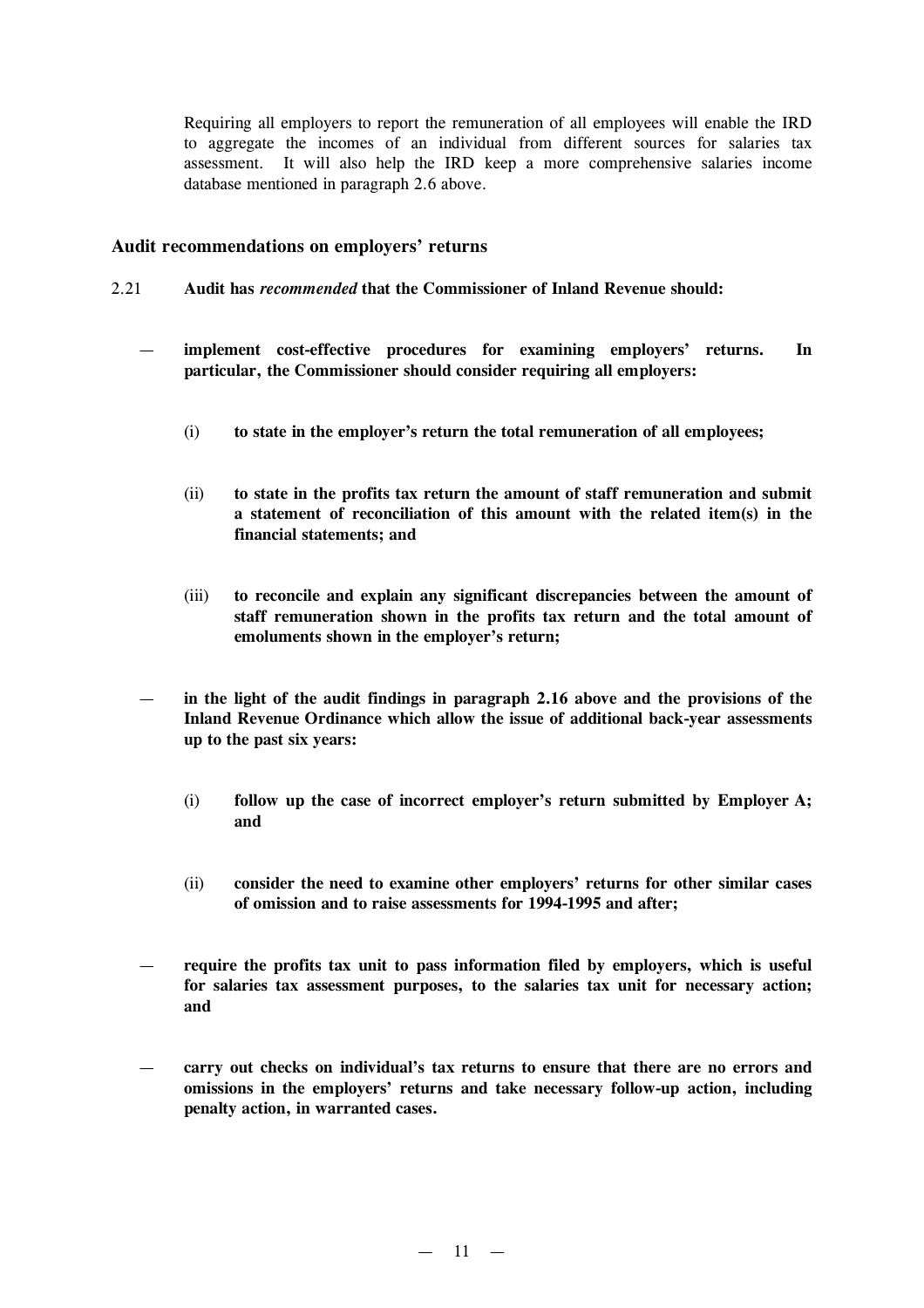# **Response from the Administration**

2.22 The **Commissioner of Inland Revenue** has said that he accepts the audit recommendation to implement cost-effective procedures for examining employers' returns, and to consider imposing the additional requirements on all employers. The IRD has set up an ad hoc committee to examine how best to implement the audit recommendations (see paragraph 1.7 above). He has also said that:

### *Implementation of the audit recommendations*

- (a) he sees the merits of requiring employers to submit employers' returns in respect of all employees regardless of their remuneration amount and marital status. This will help employers to avoid inadvertent omissions and/or minor errors in respect of salary payments to part-time and married employees as well as those employees who are marginally liable to tax. He believes that this will also provide the IRD with a comprehensive information base to conduct field audit and investigation work on salaries tax, through either targetted checks or random inspections. However, he needs time to consider this requirement, as well as the requirements to submit reconciliation statements, further before deciding whether, and if so, when and how best to implement them;
- (b) apart from cost-effectiveness, one major consideration is that, if employers are to be required to submit employer's return in respect of all employees and the proposed reconciliation statements, employer's return and profits tax return have to be amended. It will be necessary to consult the Board of Inland Revenue (Note 4) before this can be put into effect. Moreover, since the additional requirements may increase the tax compliance costs to employers, especially for those who are preparing their accounts with a closing date other than 31 March, he will also need to consult employer associations, chambers of commerce and tax practitioners;

# *Discontinuation of the examination of employers'returns*

- (c) the annual/cyclical examination of employers' returns was a very labour-intensive exercise. Despite the great efforts spent, the number of unsatisfactory cases found to warrant the conduct of a wages audit was very small. For the three years ended 31 March 1989, only five wages audits needed to be conducted, involving total tax undercharged of \$130,000 and total penalties imposed amounting to \$64,600. Due to resource constraints and in view of its cost-ineffectiveness, the examination of employers' returns by the salaries tax unit was curtailed to a minimal scale in 1990-1991;
- Note 4: The Board of Inland Revenue is constituted under section 3 of the Inland Revenue Ordinance. It *is chaired by the Financial Secretary and comprises four other appointed members, of whom only one can be a government official. This Board operates independently of the IRD. One of its functions is to prescribe the form of the returns for property tax, salaries tax, profits tax and personal assessment.*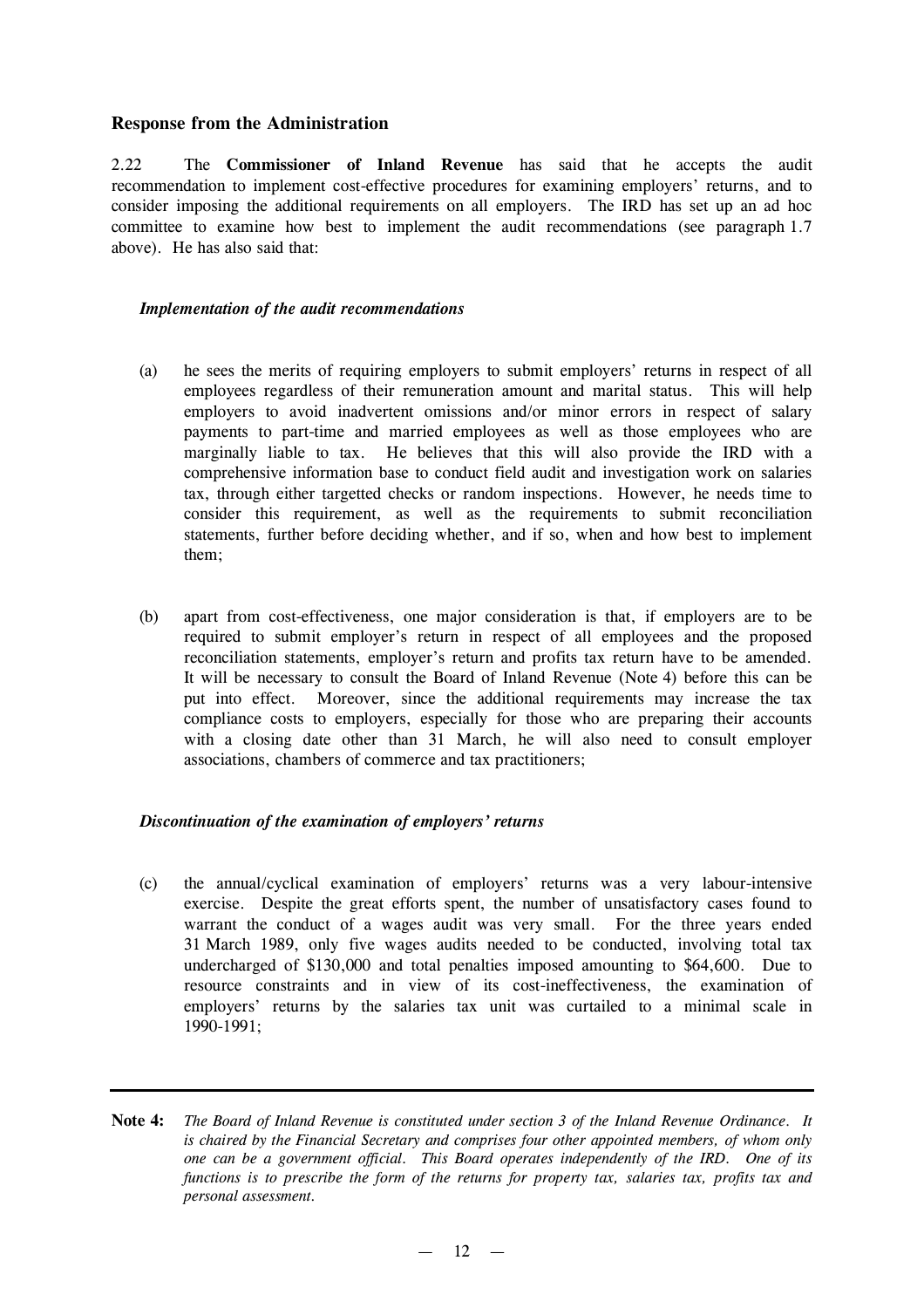- (d) the phasing out of the examination of employers' returns also followed the world trend of adopting an "Honour System" under which tax returns are usually accepted in good faith in the first instance, but subject to audit or check subsequently as circumstances warrant. The decision to scale down the examination of employers' returns substantially was therefore taken in 1990-1991 upon the establishment of the Field Audit Group. The field audit teams, when performing audit of wages account, would also check whether the wage roll/payroll is in line with the employer's return. Invariably, reconciliation of the wages and salaries accounts is a routine process when the field audit team screens a tax file to determine whether a wages audit should be conducted. In 1999-2000, the field audit teams screened 4,876 tax files and completed audit in 948 cases. The officers of the Investigation Unit also take care of the wages and salaries accounts in the course of review and investigation. In 1999-2000, the Investigation Unit completed review and investigation in 1,805 and 926 cases respectively. Out of the completed field audit and investigation cases for 1999-2000, a total of 388 cases, involving tax and penalties of \$93 million, were salaries tax cases;
- (e) since 1990-1991, the IRD has been adopting a strategic approach to identify under-reporting of salaries income cases with particular emphasis on high-risk areas. In 1991-1992, the IRD started the Property Tax Compliance Check to detect potential abuses through various forms of provision of quarters by employers. The back tax and penalties recovered from such targetted exercises amounted to \$10.9 million, \$10 million and \$13.6 million for 1991-1992, 1992-1993 and 1993-1994 respectively. In late 1994, the IRD expanded the scope of checking to cover share options exercised by employees. Apart from recovery of tax of about \$16 million, the exercise brought to the IRD, in its first year of implementation, total penalties of approximately \$1.6 million imposed on employees as well as employers. Since August 1999, the IRD has also commenced review of share option benefits granted by multi-national corporations and recovered tax of approximately \$22 million. From 1995 to date, the IRD had assessed tax of approximately \$230 million in respect of disguised employment cases. The detection of all the aforesaid types of under-assessment cases required more in-depth examination on specific items of income than routine matching of information provided in the employers' returns. They also proved to be more productive in terms of revenue and have generated a greater deterrent effect on all parties concerned; and

### *Audit's examination of ten employers'returns*

(f) in view of the audit findings in the examination of ten employers' returns, the IRD has raised enquiries on all the employers concerned. A quick response from three employers has already been received indicating that the discrepancy was because the employees were earning below the tax threshold. Appropriate follow-up action will be taken in the remaining cases.

2.23 The **Secretary for the Treasury** agrees to the comments made by the Commissioner of Inland Revenue (see also paragraph 1.8 above).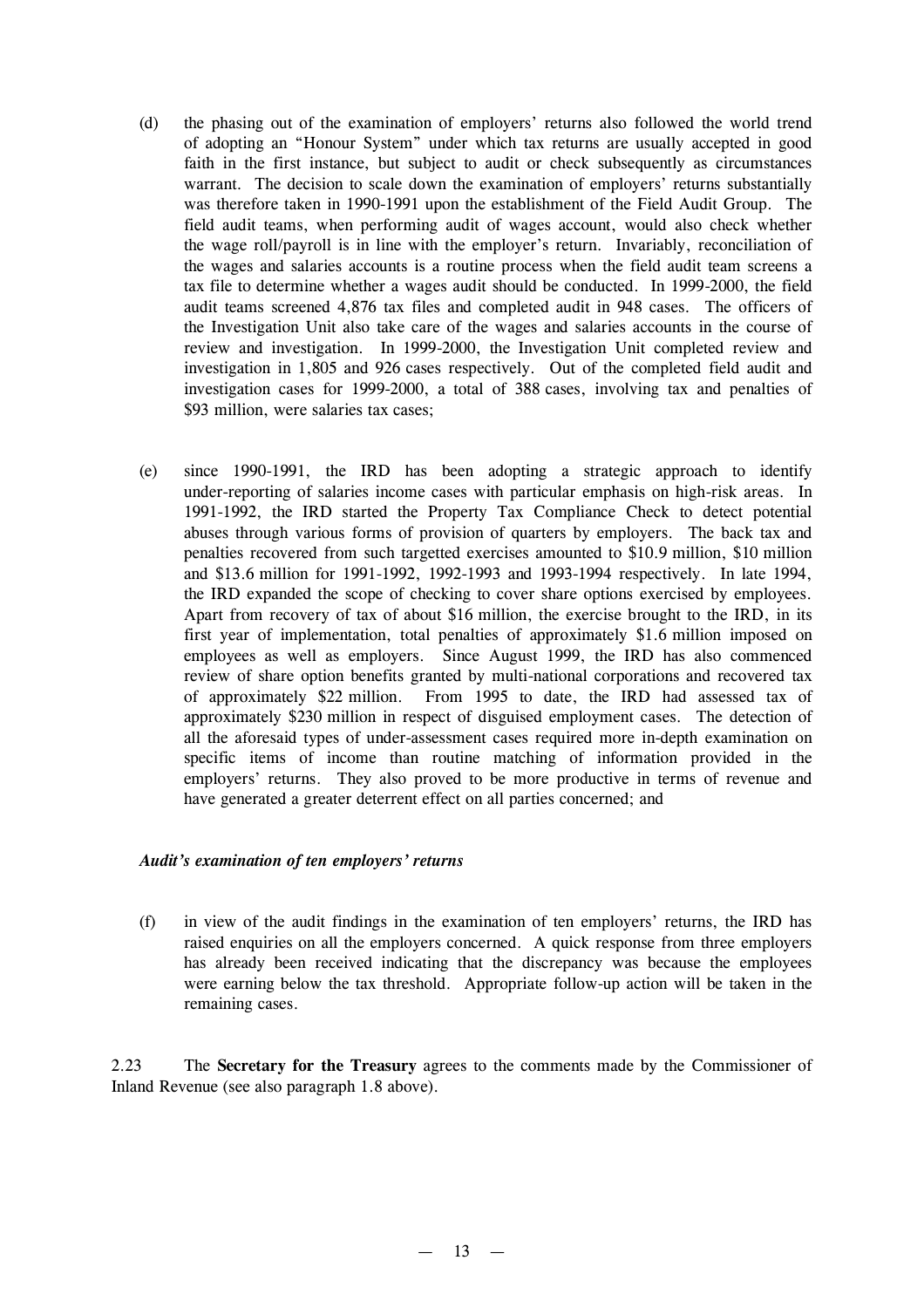# **PART 3: EMPLOYERS'NOTIFICATIONS**

### **Notification of commencement of employment of an employee**

3.1 *Requirements of the Inland Revenue Ordinance.* Under section 52(4) of the Inland Revenue Ordinance, an employer who commences to employ an individual who is likely to be chargeable to salaries tax is required to give notice to the Commissioner of Inland Revenue not later than three months after the date of commencement of such employment. The IRD provides a specified form to facilitate compliance with the requirements. An employer who without reasonable excuse fails to comply with the requirements of section 52(4) shall be guilty of an offence. The penalty is a fine of up to \$10,000.

3.2 *IRD's procedures.* Notifications of commencement of employment of an employee received from different employers are input to the salaries income database in batches. The computer processing will ensure that, if the predetermined criteria are met, individual's tax returns will be issued to the employees concerned in the annual exercise or the next periodic issue of individual's tax returns (see paragraph 2.7 above). In addition, the computer will check whether there are any outstanding tax liabilities of the employees for initiating recovery actions, including the automatic issue of a notice under section 76(1) of the Inland Revenue Ordinance to the employees' present employers to recover the outstanding tax.

# **Notification of impending**

# **cessation of employment of an employee**

3.3 *Requirements of the Inland Revenue Ordinance.* Under section 52(5) of the Inland Revenue Ordinance, an employer who ceases or is about to cease to employ an individual who is likely to be chargeable to salaries tax is required to give notice to the Commissioner of Inland Revenue not later than one month before such individual ceases to be employed, provided that the Commissioner may accept such shorter notice as he may deem reasonable. The IRD provides a specified form to facilitate compliance with the requirements. An employer who without reasonable excuse fails to comply with the requirements of section 52(5) shall be guilty of an offence. The penalty is a fine of up to \$10,000.

3.4 *IRD's procedures.* A notification of impending cessation of employment of an employee contains basically the same information as that contained in an employer's return. Notifications received from different employers are input to the salaries income database in batches. Similar to the employer's return, the notification is used for identifying individuals chargeable to salaries tax and cross-checking the accuracy and completeness of the income reported in the individual's tax returns. However, if the employee is about to leave Hong Kong, the employer is required to submit, instead of a notification of his impending cessation of employment, a notification of his impending departure from Hong Kong (see paragraphs 3.5 and 3.6 below).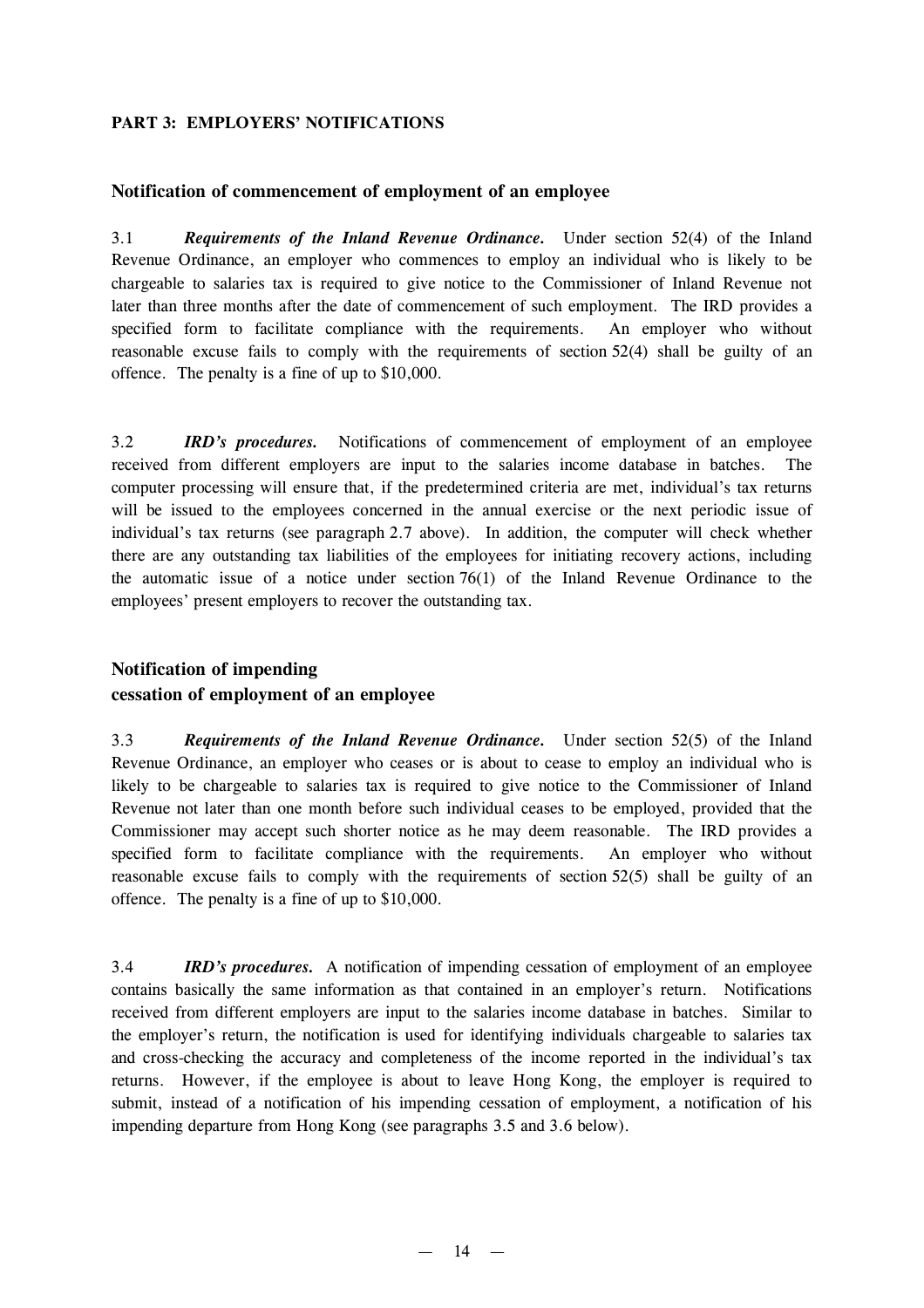# **Notification of impending departure from Hong Kong of an employee**

3.5 *Requirements of the Inland Revenue Ordinance.* The Inland Revenue Ordinance imposes the following requirements on the employer of an individual who is about to leave Hong Kong:

- *Notification of impending departure from Hong Kong of an employee.* Under section  $52(6)$ , the employer of an individual who is chargeable to salaries tax and is about to leave Hong Kong for any period exceeding one month is required to give notice to the Commissioner of Inland Revenue of the expected date of departure of such individual not later than one month before the expected date of departure, provided that the Commissioner may accept such shorter notice as he may deem reasonable. This does not apply to an individual who is required in the course of his employment to leave Hong Kong at frequent intervals. The IRD provides a specified form to facilitate compliance with the requirements; and
- *Withholding of money.* Section 52(7) provides that an employer who is required by section 52(6) to give notice to the Commissioner shall not, in the case of an individual whom he has ceased, or is about to cease, to employ in Hong Kong, make any payment of money to the individual for a period of one month from the date of that notice, except with the consent in writing of the Commissioner.

An employer who without reasonable excuse fails to comply with the requirements of section 52(6) or 52(7) shall be guilty of an offence. The penalty is a fine of up to \$10,000.

3.6 *IRD's procedures.* The IRD requires its officers to give very high priority to a notification of impending departure from Hong Kong of an employee. The duplicate copy of the notification is required to be passed to the responsible assessing officer by hand while the original is used for input to the salaries income database. An individual's tax return will be issued urgently to the employee. Salaries tax assessment will be made expeditiously upon the receipt of the individual's tax return. If the employee does not submit an individual's tax return, the IRD will raise an estimated salaries tax assessment.

# **Audit observations on employers'notifications**

# **Failure of employers to submit notifications**

3.7 In 1999-2000, the IRD received 67,615 notifications of commencement of employment of an employee and 376,386 notifications of impending cessation of employment/departure from Hong Kong of an employee (Note 5). **According to an information sheet issued by the IRD**

**Note 5:** *A further breakdown of these 376,386 notifications into notifications of impending cessation of employment and notifications of impending departure from Hong Kong is not readily available.*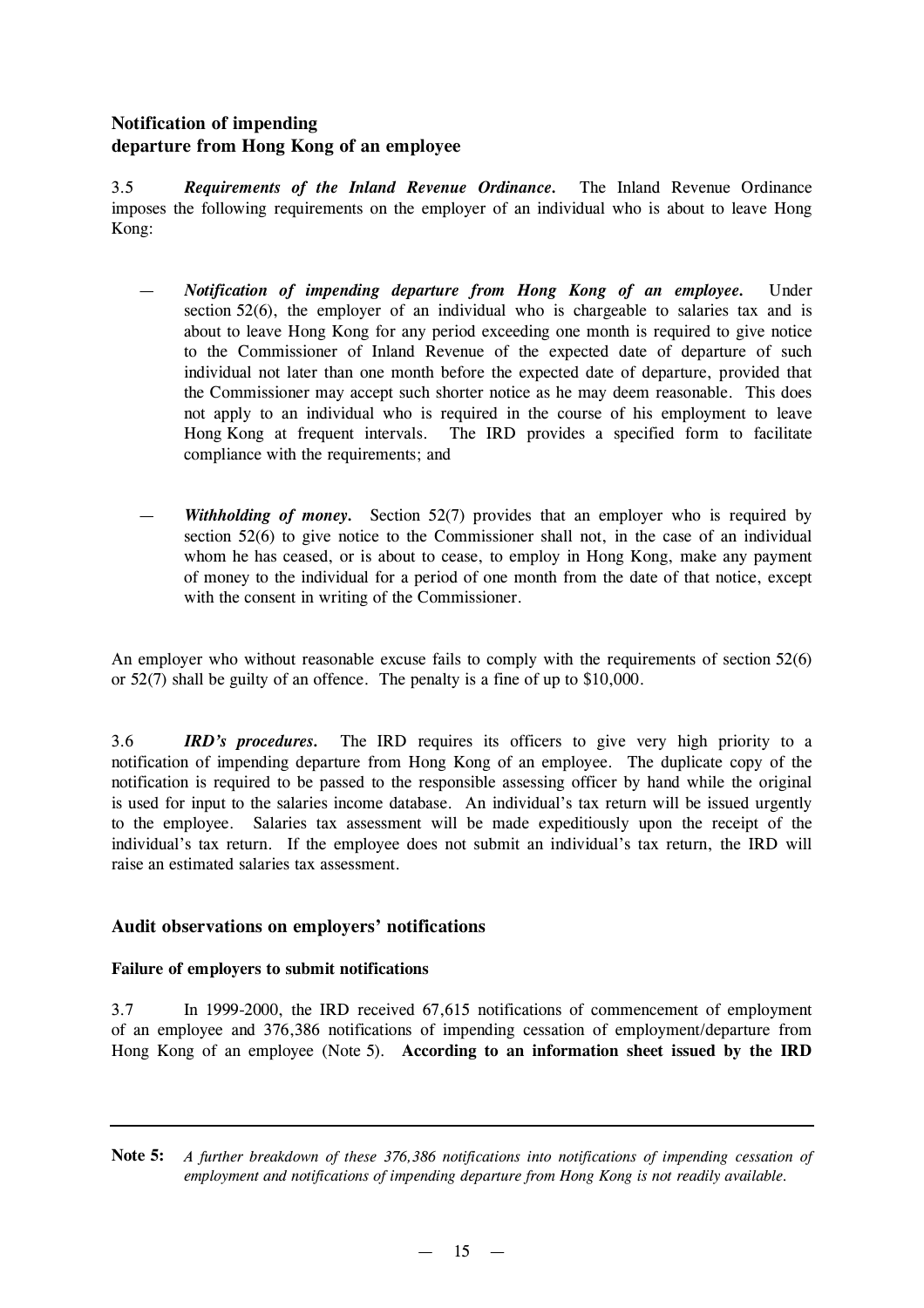**together with the employer's return to each employer in April 2000, many employers failed to submit these notifications.** As there was no readily available information, Audit could not ascertain the extent of non-compliance with the notification requirements.

3.8 **An employer is required to report in the employer's return the period of employment of an employee. Audit's examination of ten employers' returns for 1998-1999 (see paragraph 2.13 above) and the notifications submitted by these ten employers revealed that:**

- **nine of the ten employers disclosed in their employers' returns that they had commenced to employ a total of 58 employees in 1998-1999. However, none of these nine employers had submitted any notification of commencement of employment of an employee; and**
- **eight of the ten employers had ceased to employ a total of 64 employees in 1998-1999. However, only three of these eight employers had submitted notifications of impending cessation of employment of an employee in respect of 16 employees. The emoluments of the remaining 48 employees were reported in the employers' returns.**

3.9 Audit noted that the IRD did not check an employer's return to identify cases in which the employer had failed to submit a notification of commencement/impending cessation of employment of an employee. In general, the IRD processed all notifications of commencement/impending cessation of employment of an employee submitted by employers. However, the IRD did not take any follow-up or penalty action if it was later found that an employer had failed to submit these notifications. In Audit's view, notifications of commencement/impending cessation of employment of an employee are useful for the assessment and collection of salaries tax. In particular, for employees recruited from outside of Hong Kong, the timely submission of notifications of impending cessation of employment of such employees by their employers enables urgent action to be taken to assess and collect taxes due from them before their departure from Hong Kong (see paragraph 3.24 below).

### **Write-off of salaries tax due to departure of taxpayers from Hong Kong**

3.10 A notification of impending departure from Hong Kong of an employee includes all the information about an individual as contained in an employer's return. In addition, the employer is required to indicate in the notification the expected date of departure, the reason for departure and whether the employee will return to Hong Kong. This enables the IRD to take urgent action to assess and collect salaries tax before the employee's departure from Hong Kong. **Nevertheless, Audit noted that there were substantial amounts of write-off of tax revenue as a result of departure from Hong Kong of taxpayers who had not paid the salaries tax due.** An analysis of salaries tax written off in 1999-2000 is shown in Table 4 below.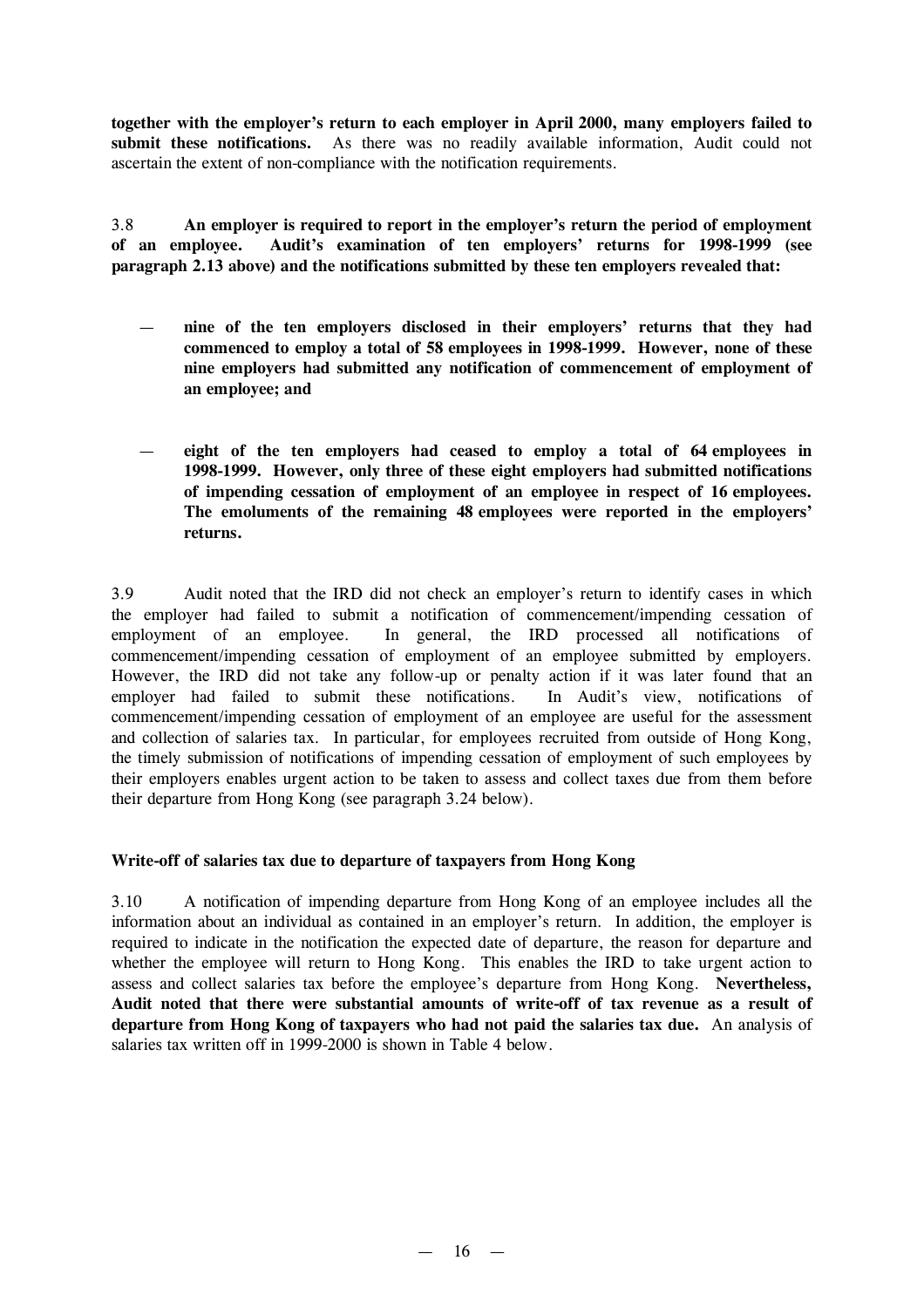### **Table 4**

### **Analysis of salaries tax written off in 1999-2000**

| <b>Reason for write-off</b>                 |          | Case         |              | <b>Amount</b> | <b>Average</b><br>amount<br>per case |
|---------------------------------------------|----------|--------------|--------------|---------------|--------------------------------------|
|                                             | (a)      |              | <b>(b)</b>   |               | $(c) = \frac{(b)}{c}$<br>(a)         |
|                                             | (Number) | (Percentage) | (\$ million) | (Percentage)  | \$)                                  |
| Taxpayers departed from<br>Hong Kong        | 739      | 6%           | 58.5         | 37%           | 79,200                               |
| Taxpayers with no<br>known source of income | 10,078   | 80%          | 47.5         | 30%           | 4,700                                |
| Untraceable taxpayers                       | 1,456    | 12%          | 45.4         | 29%           | 31,200                               |
| Others                                      | 315      | $2\%$        | 6.4          | $4\%$         | 20,300                               |
| <b>Total</b>                                | 12,588   | 100%         | 157.8        | 100%          | 12,500                               |

*Source: IRD's records*

- *Note 1: In 1999-2000, write-off cases with amount up to \$250,000 were approved by the Commissioner of Inland Revenue or authorised IRD directorate officers. Write-off cases with amount in excess of \$250,000 were approved by the Secretary for the Treasury. In all cases, the Commissioner certified that no fraud, suspected fraud or negligence was involved, that all possible recovery actions had been tried and that the Commissioner was satisfied that the whole amount was irrecoverable.*
- Note 2: The IRD maintains the collection files and records of all write-off cases. If recovery of any items *already written off appears possible at a later date (e.g. receipt of an employer's notification of commencement of employment of a taxpayer who had previously departed from Hong Kong or had previously been untraceable), the IRD will commence recovery action. For write-off cases re-opened in 1999-2000, the tax recovered amounted to \$36.9 million.*

*Note 3: The analysis excluded write-off cases with amounts less than \$100.*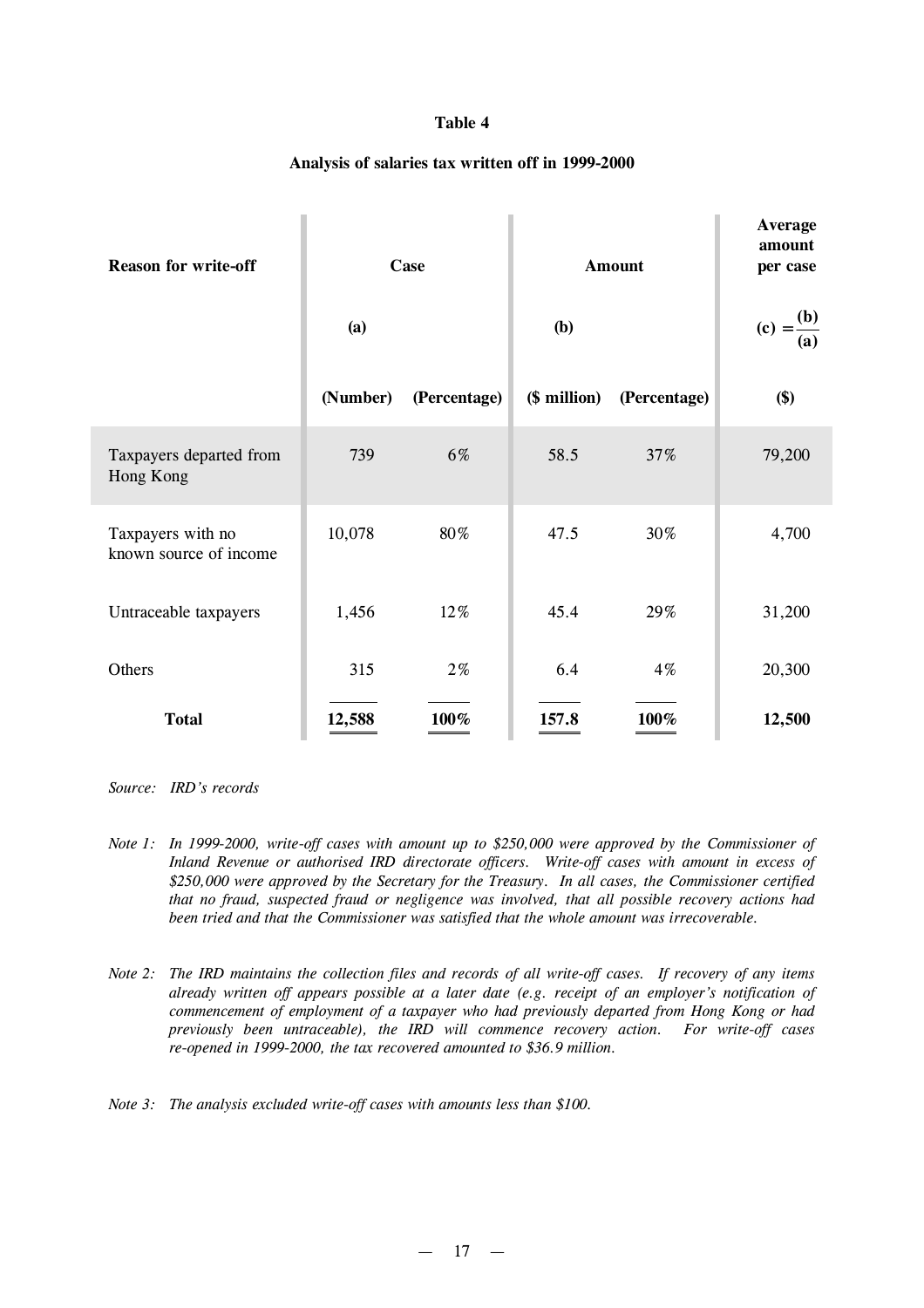3.11 As shown in Table 4 above, \$58.5 million or 37% of the salaries tax written off in 1999-2000 was due to departure from Hong Kong of 739 individuals who had not paid the tax. The IRD found out that these 739 individuals had departed from Hong Kong after making enquiries of the arrival/departure information of the Immigration Department.

### **Audit's examination of 20 tax write-off cases involving employees recruited from outside of Hong Kong**

3.12 Although there are no readily available statistics, it is believed that a large portion of tax write-off cases was related to employees who were recruited from outside of Hong Kong and who left Hong Kong on termination of their employment without first paying their tax. **Audit estimated that the write-off of tax due from such employees was \$59 million in 1997-1998, \$77 million in 1998-1999 and \$77 million in 1999-2000.** In view of the substantial amounts of write-off in these cases, Audit examined a random sample of 20 write-off cases in 1999-2000 involving the departure from Hong Kong of such employees. In these cases, the amount of tax not paid ranged from \$37,080 to \$1,238,077 and averaged \$264,766. The audit findings are given in paragraphs 3.13 to 3.20 below.

## *Notification requirements not complied with by employers*

3.13 Audit found that the employers in all the 20 write-off cases did not comply with the requirements of section 52(6) of the Inland Revenue Ordinance. 17 employers did not submit a notification of impending departure from Hong Kong of an employee. The remaining three employers failed to submit such a notification not later than one month before the expected date of departure as shown in Table 5 below.

### **Table 5**

# **Analysis of three employers' notifications of impending departure from Hong Kong of an employee**

| <b>Employer</b> | Date of<br>notification | <b>Expected date of</b><br>departure of employee |
|-----------------|-------------------------|--------------------------------------------------|
| В               | 8 April 1997            | 12 December 1996                                 |
| C               | 9 July 1997             | 31 July 1997                                     |
| D               | 1 December 1997         | 15 November 1997                                 |

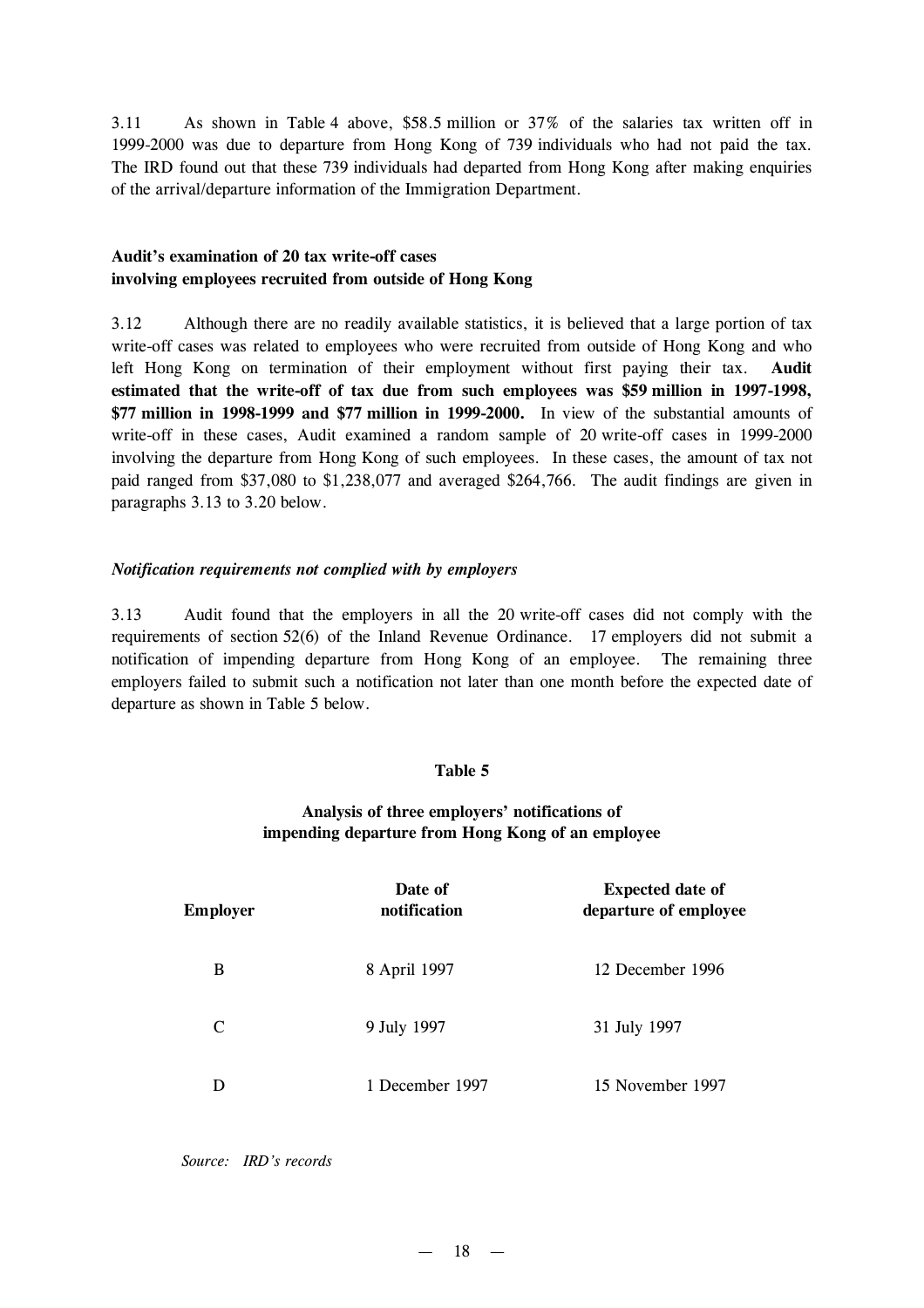3.14 Of the 17 employers who did not submit a notification of impending departure from Hong Kong of an employee:

- three employers reported the emoluments and the cessation of employment of the employee in the annual employer's return; and
- 14 employers submitted a notification of impending cessation of employment of an employee. However, all the 14 notifications were not submitted within the required period under section 52(5) of the Inland Revenue Ordinance as shown in Table 6 below.

### **Table 6**

## **Analysis of 14 employers' notifications of impending cessation of employment of an employee**

| <b>Timing of submission</b>                                                                                           | Number of employer |
|-----------------------------------------------------------------------------------------------------------------------|--------------------|
| Not later than one month before the date of cessation<br>of employment as required by the Inland Revenue<br>Ordinance | None               |
| Within one month after the date of cessation of<br>employment                                                         | 4                  |
| More than one month after the date of cessation of<br>employment                                                      | 10                 |
| Total                                                                                                                 |                    |

#### *Source: IRD's records*

*Note: According to the IRD, in two of the 14 cases the employees had stayed in Hong Kong for several months after cessation of employment before they left Hong Kong, and in another case the employee left abruptly without giving any notice to the employer.*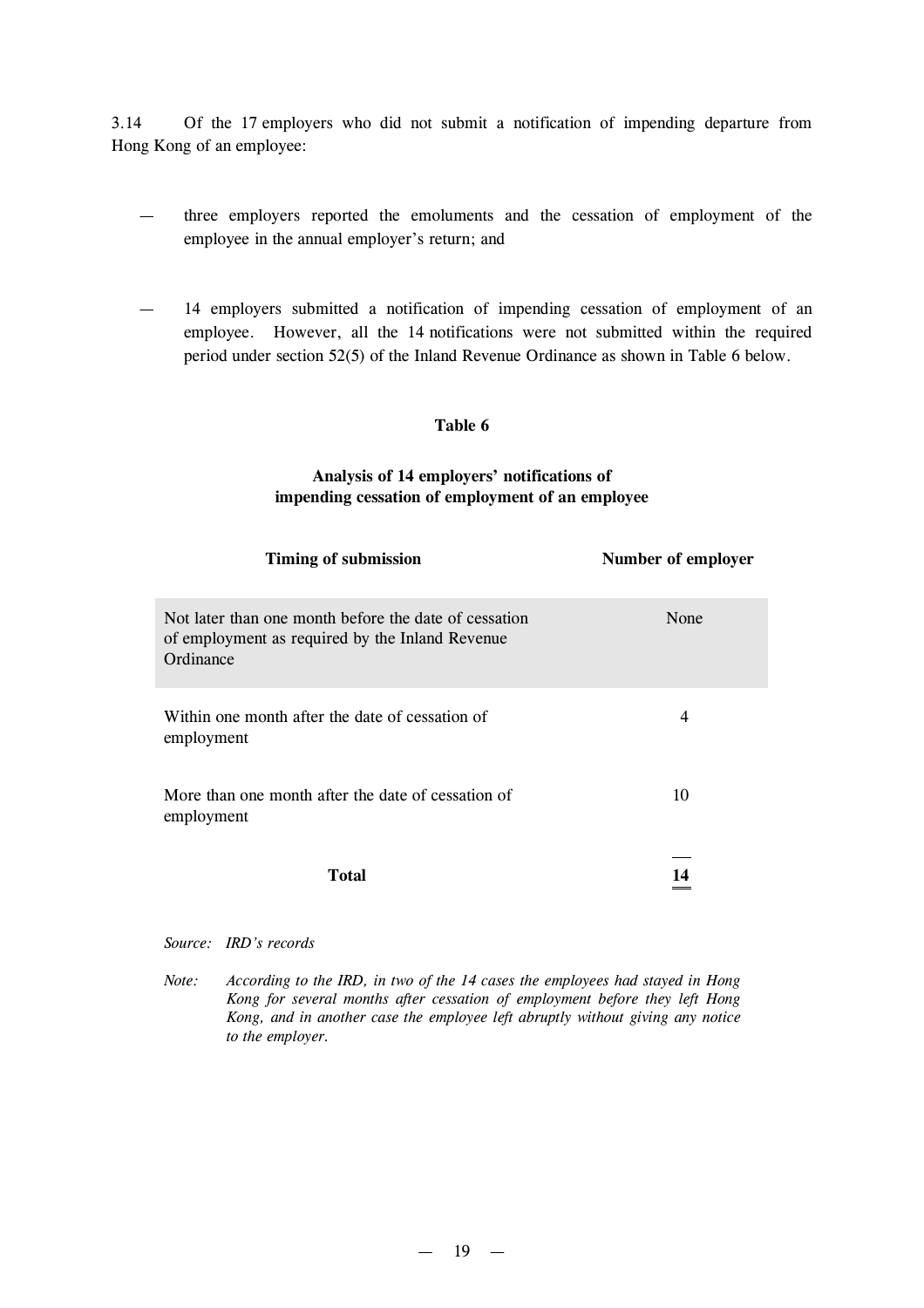The 14 employers who submitted the notifications did so either after the employees had left Hong Kong, or a few days before the departure of the employee. As a result, the IRD was unable to raise assessments of tax and issue tax demand notes before the departure of the employees of these 14 employers.

3.15 Upon the IRD's follow-up enquiries, it was found that only one of the 20 employers had withheld money payable to the employee. The other 19 employers did not comply with the requirements of section 52(7) of the Inland Revenue Ordinance (see the second inset of paragraph 3.5 above).

### *Assessments of tax not timely made*

3.16 As mentioned in paragraph 3.13 above, three employers (i.e. Employer B, Employer C and Employer D) submitted a notification of impending departure from Hong Kong of an employee. **Employer C's notification was received by the IRD's Central Mail Office on 11 July 1997 (Friday) and passed to the salaries tax unit on 14 July 1997 (Monday).** The notification reported the employee's emoluments in 1997-1998. The employee's emoluments in 1996-1997 were also reported in the employer's return submitted to the IRD on 23 April 1997. As the expected date of departure of the employee was 31 July 1997, the IRD should have raised assessments of tax for both 1996-1997 and 1997-1998, and should have issued tax demand notes as early as possible (i.e. before 31 July 1997). Without an individual's tax return from the employee, the salaries tax unit made an estimated assessment of tax of \$43,557 for 1997-1998 based on the emoluments reported in Employer C's notification. **The tax demand note for 1997-1998, with the due date of 31 July 1997, was sent on 29 July 1997 to the employee at Employer C's business address. However, according to the information obtained in January 1999 by the IRD from the Immigration Department, the employee had already departed from Hong Kong on 19 July 1997. The IRD also failed to make an assessment of tax and issue the tax demand note for 1996-1997 before the expected date of departure of the employee (i.e. 31 July 1997).** Based on the emoluments reported in the employer's return submitted on 23 April 1997, the assessment of tax of \$149,322 for 1996-1997 was only made (and the demand note issued) in November 1997.

3.17 Employer B and Employer D, unlike Employer C, submitted the notification of impending departure from Hong Kong of an employee after the departure of their employees. Therefore, the IRD was unable to make assessments of tax and issue tax demand notes before the departure of the employees of these two employers.

### *Recovery actions not effective*

3.18 For all of the 20 write-off cases, the IRD initiated recovery action after the assessed tax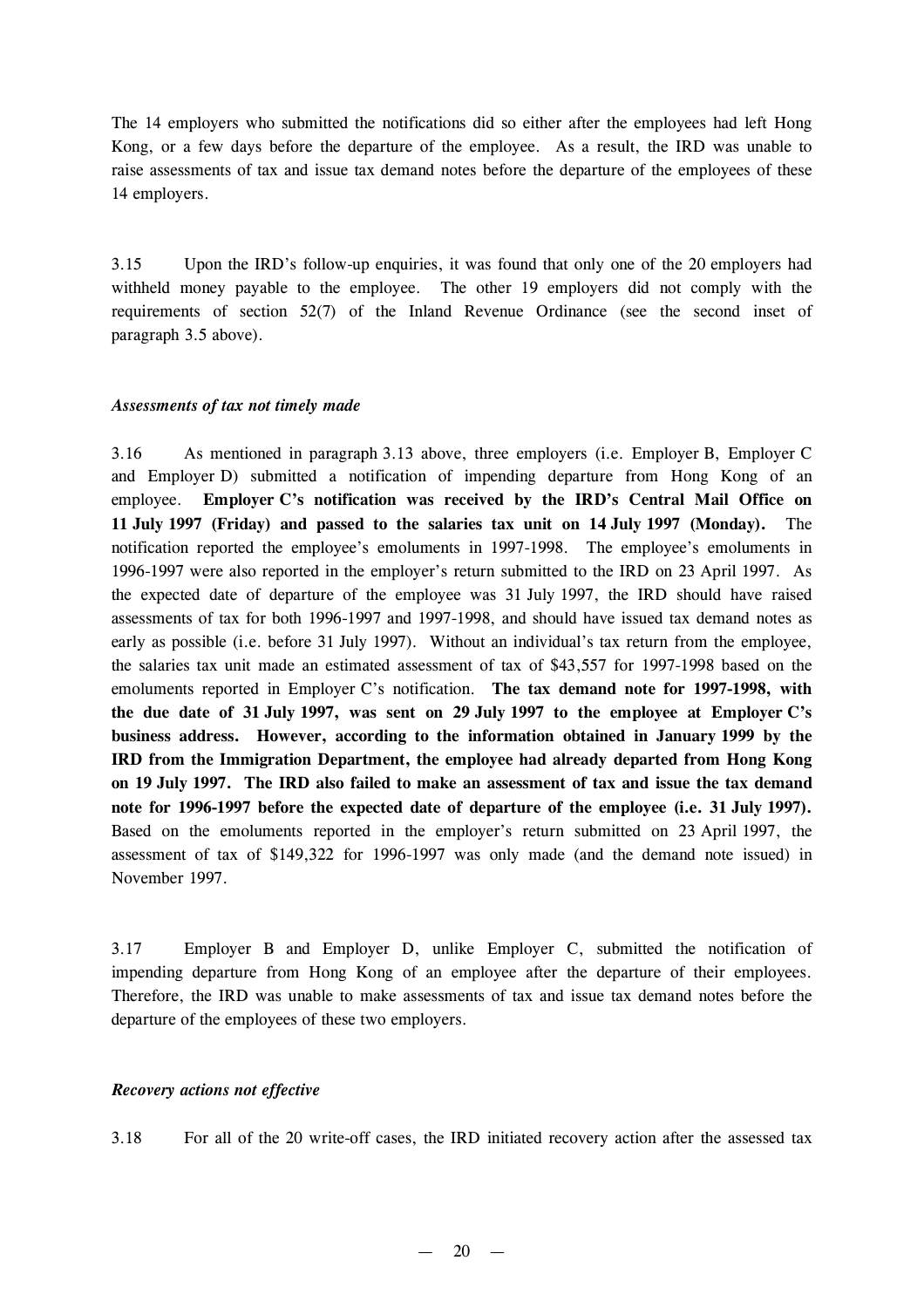had become due and unpaid. These included requiring, under section 76(1) of the Inland Revenue Ordinance, the employers and the employees' bankers to pay to the IRD any money they owed or held for the employees. However, the amount of tax recovered, if any, was minimal as 19 employers had not withheld any money payable to the employees, and all the employees had not left behind any significant bank deposits in Hong Kong.

# *Long time taken to obtain a departure prevention direction from a District Judge*

3.19 Under section 77 of the Inland Revenue Ordinance, if the Commissioner of Inland Revenue applies to a District Judge and satisfies him that there are reasonable grounds for believing that an individual intends to depart, or has departed, from Hong Kong to reside elsewhere without paying all the tax due from him, the District Judge shall issue a departure prevention direction to stop the individual from leaving Hong Kong. As at 30 June 2000, the IRD had obtained a departure prevention direction in ten of the 20 write-off cases. In the remaining ten write-off cases, either the IRD was in the process of gathering information for making an application to a District Judge for a departure prevention direction, or no such application was made as certain conditions for the issue of a departure prevention direction (e.g. the taxpayer being aware of the outstanding tax liabilities) were not met.

3.20 Counting from the date of the employer's notification of impending cessation of employment/departure from Hong Kong of an employee, the time taken by the IRD to obtain a departure prevention direction in the ten cases ranged from 348 days to 1,854 days with an average of 821 days. The departure prevention direction was issued in all of the ten cases after the employee had left Hong Kong. **According to the information obtained by the IRD from the Immigration Department, in three of the ten cases the employees had subsequently returned to Hong Kong and left again without paying the tax due. They were able to leave because the departure prevention direction was issued after the date of their last departure.** Details are given in Table 7 below.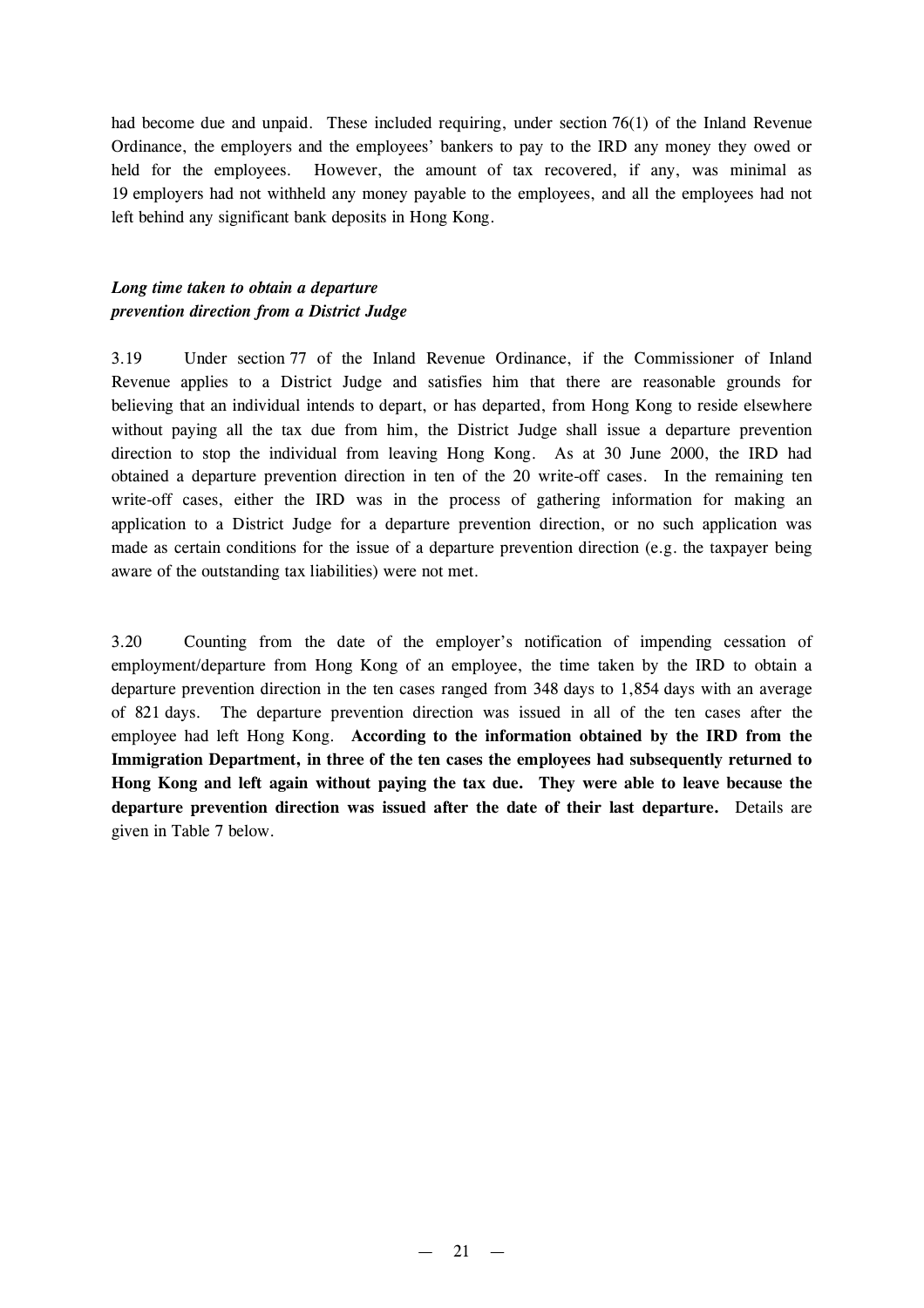# **Table 7**

# **Time taken by the IRD to obtain a departure prevention direction in three tax write-off cases**

|     |                                                                                                                                                                     | Case 1                                         | Case 2                            | Case 3                                                   |
|-----|---------------------------------------------------------------------------------------------------------------------------------------------------------------------|------------------------------------------------|-----------------------------------|----------------------------------------------------------|
| (a) | Date of employee's<br>departure from<br><b>Hong Kong</b>                                                                                                            | 23 February 1996                               | 8 November 1994                   | 21 November 1996                                         |
| (b) | Date of employer's<br>notification of impending<br>cessation of employment<br>of the employee                                                                       | 11 March 1996                                  | 22 November 1994                  | 27 November 1996                                         |
| (c) | Dates employee<br>re-entered Hong Kong<br>(after the date in (a))                                                                                                   | 9 March 1996<br>28 May 1996<br>1 December 1996 | 1 January 1995<br>4 December 1995 | 38 times between<br>22 November 1996<br>and 5 April 1999 |
| (d) | Dates employee again left<br>Hong Kong (before the<br>date in $(f)$ )                                                                                               | 16 March 1996<br>19 June 1996                  | 15 January 1995                   | 37 times between<br>23 November 1996<br>and 3 April 1999 |
| (e) | Date of employee's last<br>departure from Hong<br><b>Kong</b>                                                                                                       | 12 December 1996                               | 7 December 1995                   | 6 April 1999                                             |
| (f) | Date of issue of<br>departure prevention<br>direction                                                                                                               | 15 April 1999                                  | 20 December 1999                  | 9 March 2000                                             |
| (g) | Number of days counting<br>from the date of<br>employer's notification<br>to the date of employee's<br>last departure from<br>Hong Kong (between (b)<br>and $(e)$ ) | 276 days                                       | 380 days                          | 860 days                                                 |
| (h) | Number of days counting<br>from the date of<br>employer's notification<br>to the date of issue of<br>departure prevention<br>direction (between (b)<br>and $(f)$    | 1,130 days                                     | 1,854 days                        | 1,197 days                                               |

*Source: IRD's records*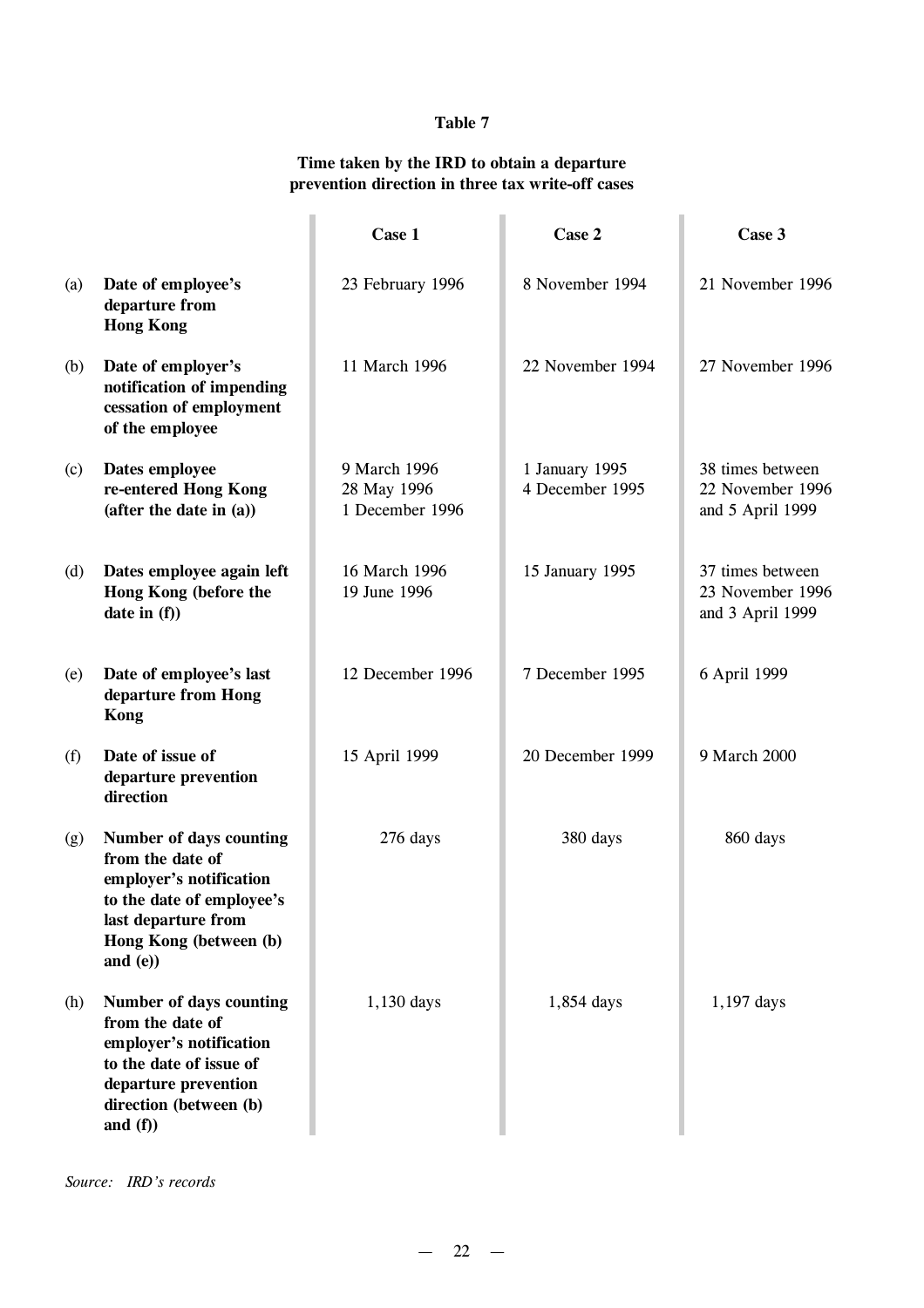### **Need for enhancing compliance with the notification requirements**

3.21 Audit noted that once an employee had left Hong Kong, the IRD would have great difficulties in recovering from him any unpaid tax. It is therefore essential for the IRD to ensure that employers comply with the requirements of notification and withholding money so as to enable the IRD to take urgent action to assess and collect the salaries tax from the employees before they leave Hong Kong. The IRD has prepared an information sheet to draw the attention of employers to these requirements and the penalties for their non-compliance. The IRD has, for many years, issued the information sheet together with the employer's return to each employer annually. **However, as indicated in paragraphs 3.13 to 3.15 above, none of the 20 employers had fully complied with these requirements. In particular, three employers did not submit either a notification of impending departure from Hong Kong of an employee or a notification of impending cessation of employment of an employee. Although the non-compliance resulted in the write-off of tax, up to 30 June 2000, the IRD had not taken any penalty action against these employers. Audit considers that, in order to ensure compliance with these requirements and to have a deterrent effect, penalty action should be taken against these employers.**

3.22 In the 20 write-off cases selected by Audit, the amount of tax written off ranged from \$37,080 to \$1,238,077 and averaged \$264,766. However, the penalty for failure to comply with the requirements of notification or withholding money is a fine of only up to \$10,000. **Audit considers that the IRD should consider the feasibility of imposing heavier penalties.** In this connection, reference may be made to the fine of up to \$10,000 and a further fine of up to treble the amount of tax undercharged for the offence of submitting an incorrect employer's return.

### **Need for taking urgent action for departure cases**

3.23 In the case of Employer C, Audit noted that within 19 days (i.e. from 11 July to 29 July 1997) the IRD had made an assessment of tax and issued the tax demand note before the expected date of departure of the employee for the current year of assessment (i.e. 1997-1998). However, the IRD did not immediately do so for the previous year of assessment (i.e. 1996-1997 — see paragraph 3.16 above). **Audit considers that when a notification of impending departure from Hong Kong of an employee is received, the IRD should take urgent action to assess and collect salaries tax, for all years of assessment for which tax has not been assessed and collected, from the employee before his departure from Hong Kong.**

3.24 Employees recruited from outside of Hong Kong are usually required to obtain an entry visa from the Immigration Department for employment in Hong Kong. The employer's sponsorship is usually required in the visa application process. On cessation of employment of the employee, an employer may not know whether the employee is really about to leave Hong Kong as the employee may have successfully sought another employment in Hong Kong and therefore may be allowed to stay longer. Under such circumstances, the employer may choose to submit a notification of impending cessation of employment of an employee (instead of a notification of his impending departure from Hong Kong), despite the fact that the employee may actually intend to leave Hong Kong permanently. In the 20 write-off cases selected by Audit, 14 employers had chosen to submit (not within the required time limit) a notification of impending cessation of employment of an employee notwithstanding the fact that all the employees intended to leave Hong Kong permanently. **Audit therefore considers that, for cases involving employees recruited from outside of Hong Kong, the IRD should take urgent action to assess and collect salaries tax from the employee upon the receipt from an employer of a notification of impending cessation of his employment or a notification of his impending departure from Hong Kong.**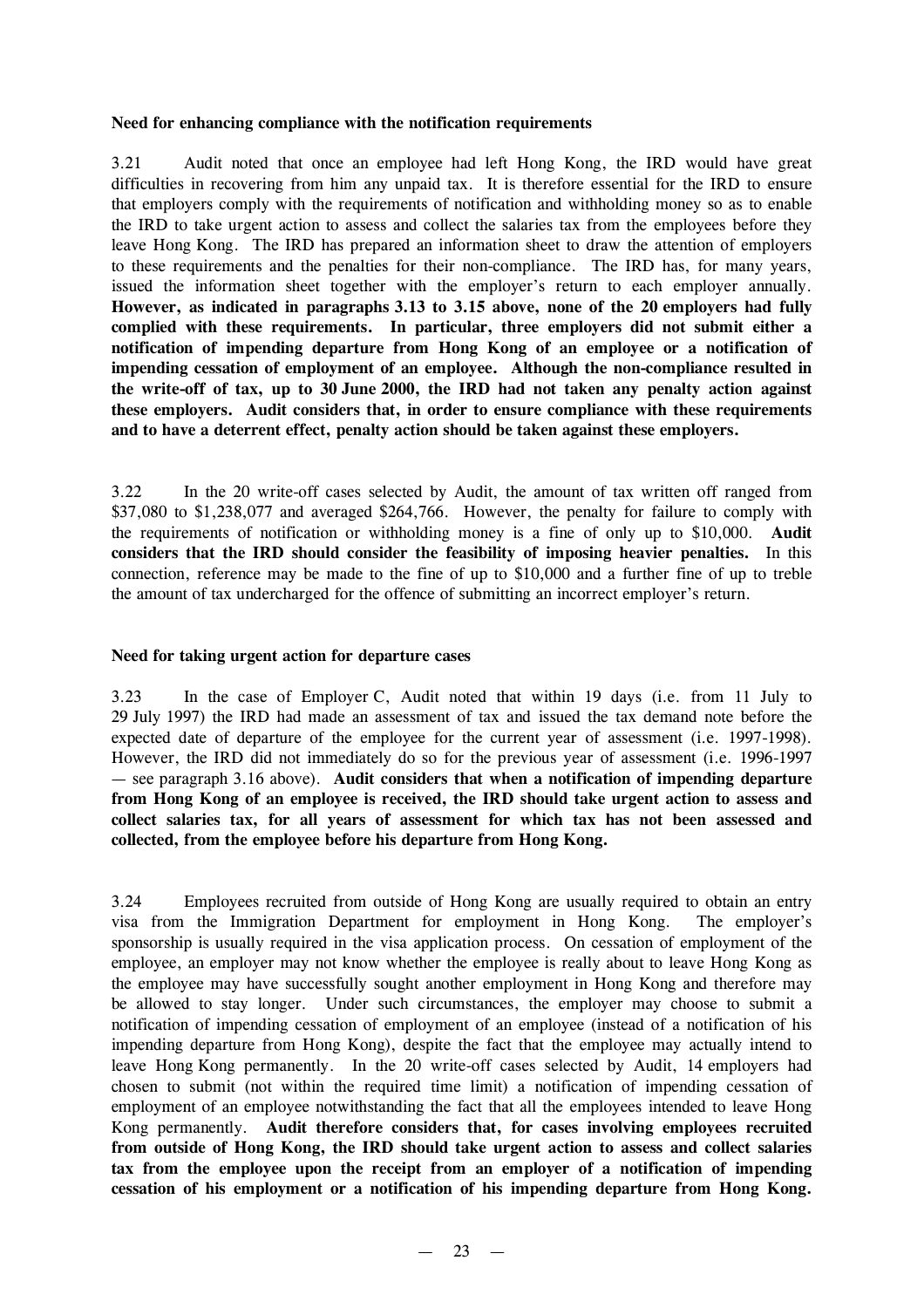Audit notes that the staff handbook of the IRD's salaries tax unit requires IRD officers to deal with a notification of impending cessation of employment of an employee on an "urgent case" basis if the employee concerned was recruited from outside of Hong Kong.

3.25 Section 52(7) of the Inland Revenue Ordinance requires an employer to withhold, for one month from the date of notification of impending departure from Hong Kong of an employee, payment of money to the employee. The purpose is to facilitate the recovery of any unpaid tax from the employer. Audit notes that this provision is not entirely satisfactory because:

- an employer may choose to submit only a notification of impending cessation of employment of an employee. In such cases, the employer will not withhold any money payable to the employee (see paragraph 3.24 above);
- some employees, including those who intend to evade tax, may resign without giving prior notice to the employer. An employer may not be able to withhold any money in such cases; and
- the amount of money withheld by the employer may not be sufficient to settle the amount of unpaid tax.

3.26 In cases where insufficient money has been withheld by or is recoverable from the employer, a departure prevention direction issued before the departure from Hong Kong of an employee should be an effective measure for recovering the outstanding tax from the employee. If the employee has already departed from Hong Kong, the issue of a departure prevention direction afterwards is also an effective measure for recovering the outstanding tax from the employee if he subsequently returns to Hong Kong. To achieve the objective of recovering outstanding tax, departure prevention directions should be issued promptly. **Audit noted that the time taken by the IRD to obtain a departure prevention direction in ten write-off cases ranged from 348 days to 1,854 days with an average of 821 days (see paragraph 3.20 above). The long time taken by the IRD to obtain a departure prevention direction is a matter of concern. As indicated in paragraph 3.20 above, in three of the ten cases, the employees had subsequently returned to Hong Kong and left again without hindrance.** The outstanding salaries tax might have been recovered had the departure prevention direction been issued before the date of their last departure from Hong Kong. **Audit considers that the IRD should review the procedure with a view to shortening substantially the time taken to obtain a departure prevention direction.**

3.27 **In view of the substantial amounts of write-off attributed to employees recruited from outside of Hong Kong, Audit considers that the IRD should review regularly the position to determine if further measures should be taken to protect the revenue. If the amounts of tax written off attributable to employees in high-risk groups (e.g. employees recruited from outside of Hong Kong) continue to be substantial, the IRD should consider the feasibility of requiring them to purchase interest-bearing tax reserve certificates as income is earned in order to provide security for the payment of tax.**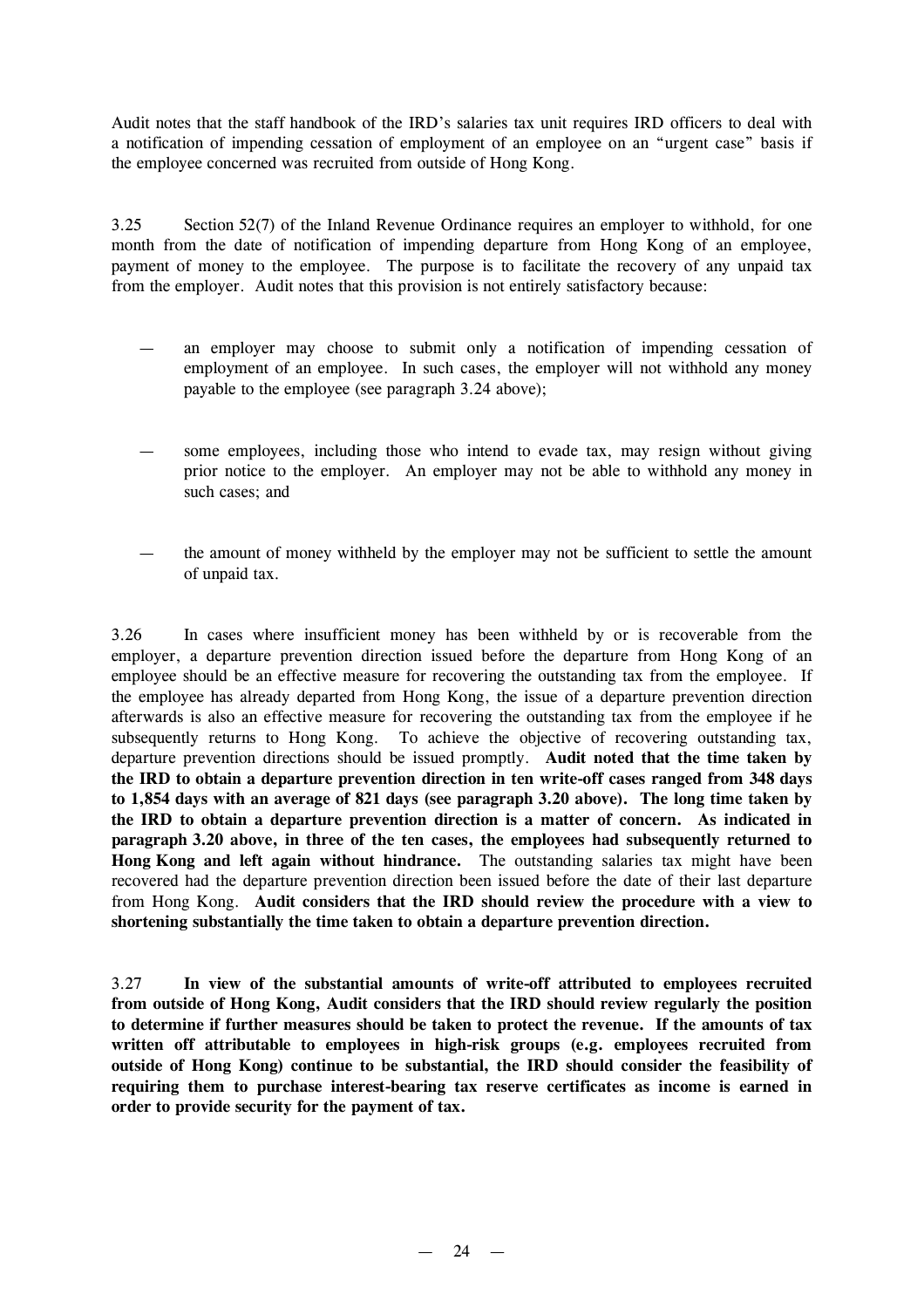# **Audit recommendations on employers' notifications**

- 3.28 **Audit has** *recommended* **that the Commissioner of Inland Revenue should:**
	- (a) **take penalty action against those employers who fail to comply with the requirements of notification or withholding money under section 52 of the Inland Revenue Ordinance;**
	- (b) **consider proposing legislative amendments that will empower the IRD to impose heavier penalties on those employers who fail to comply with the requirements of notification or withholding money under section 52 of the Inland Revenue Ordinance;**
	- (c) **upon the receipt of a notification of impending departure from Hong Kong of an employee, take urgent action to assess and collect salaries tax, for all years of assessment for which tax has not been assessed and collected, from the employee before his departure from Hong Kong;**
	- (d) **for employees in high-risk groups (e.g. employees recruited from outside of Hong Kong), take urgent action to assess and collect salaries tax from the employee upon the receipt of either a notification of impending cessation of employment of an employee or a notification of impending departure from Hong Kong of an employee;**
	- (e) **review the relevant procedures with a view to shortening substantially the time taken to obtain a departure prevention direction from a District Judge;**
	- (f) **regularly review the amounts of tax written off due to the departure from Hong Kong of employees, particularly employees in high-risk groups, to determine if further measures should be taken to protect the revenue; and**
	- (g) **consider proposing legislative amendments that will empower the IRD to require employees in high-risk groups to purchase interest-bearing tax reserve certificates as income is earned in order to provide security for the payment of tax.**

### **Response from the Administration**

3.29 The **Commissioner of Inland Revenue** has said that the IRD has set up an ad hoc committee to examine how best to implement the audit recommendations (see paragraph 1.7 above). He has also said that: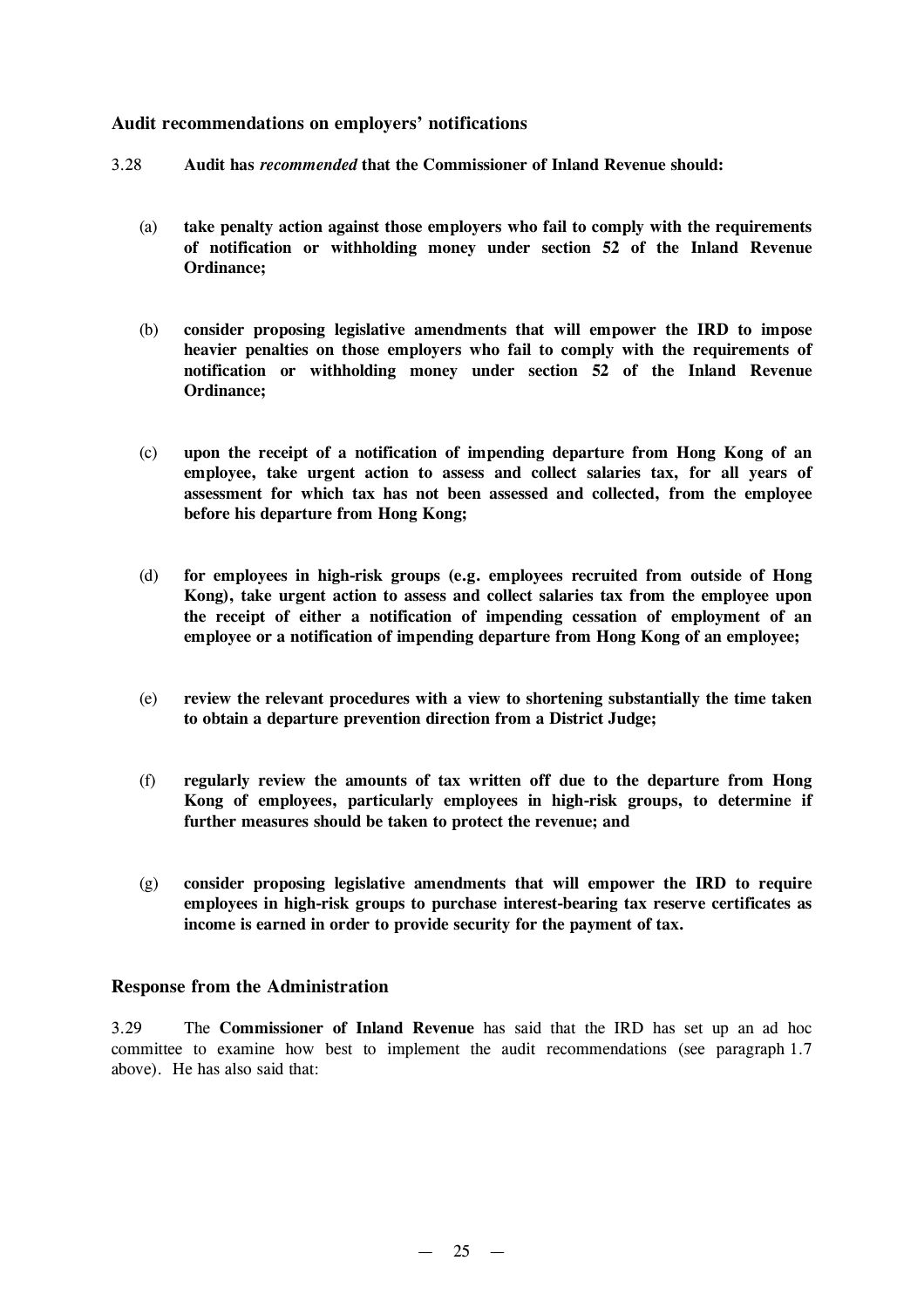# *Notifications of commencement/impending cessation of employment of an employee*

(a) he agrees that employers' notifications of commencement/impending cessation of employment of an employee are useful means of ensuring due collection of salaries tax in default. There are departmental instructions for staff to identify warranted cases for follow-up with penalty action;

## *Penalty action against employers*

(b) he agrees to Audit's view that penalty action should be taken against employers proven to have failed to comply with the notification requirements. The IRD will take more vigorous penalty action against employers in warranted cases to enhance the deterrent effect. In addition, the IRD considers that publicity and education are equally important. As stated in paragraph 3.21 above, the IRD has distributed an information sheet to draw employers' attention to the notification requirements and the penalties applicable in the event of non-compliance. The IRD will also continue to conduct seminars for employers to remind them of their filing obligations every year;

### *Imposition of heavier penalties*

(c) as regards the audit recommendation to consider proposing legislative amendments that will empower the IRD to impose heavier penalties, he will consider it alongside all the other audit recommendations in the context of the deliberations of the IRD's ad hoc committee;

### *Urgent action to assess and collect tax*

(d) there are already procedural requirements laid down in the staff handbooks and circulars regarding the assessment and collection procedures on receiving notifications of impending departure and notifications of impending cessation of employment of employees recruited from outside of Hong Kong. He will take the necessary steps to ensure that all the responsible officers do adhere strictly to such procedural requirements and take prompt and timely action in assessing and collecting salaries tax from employees in high-risk groups;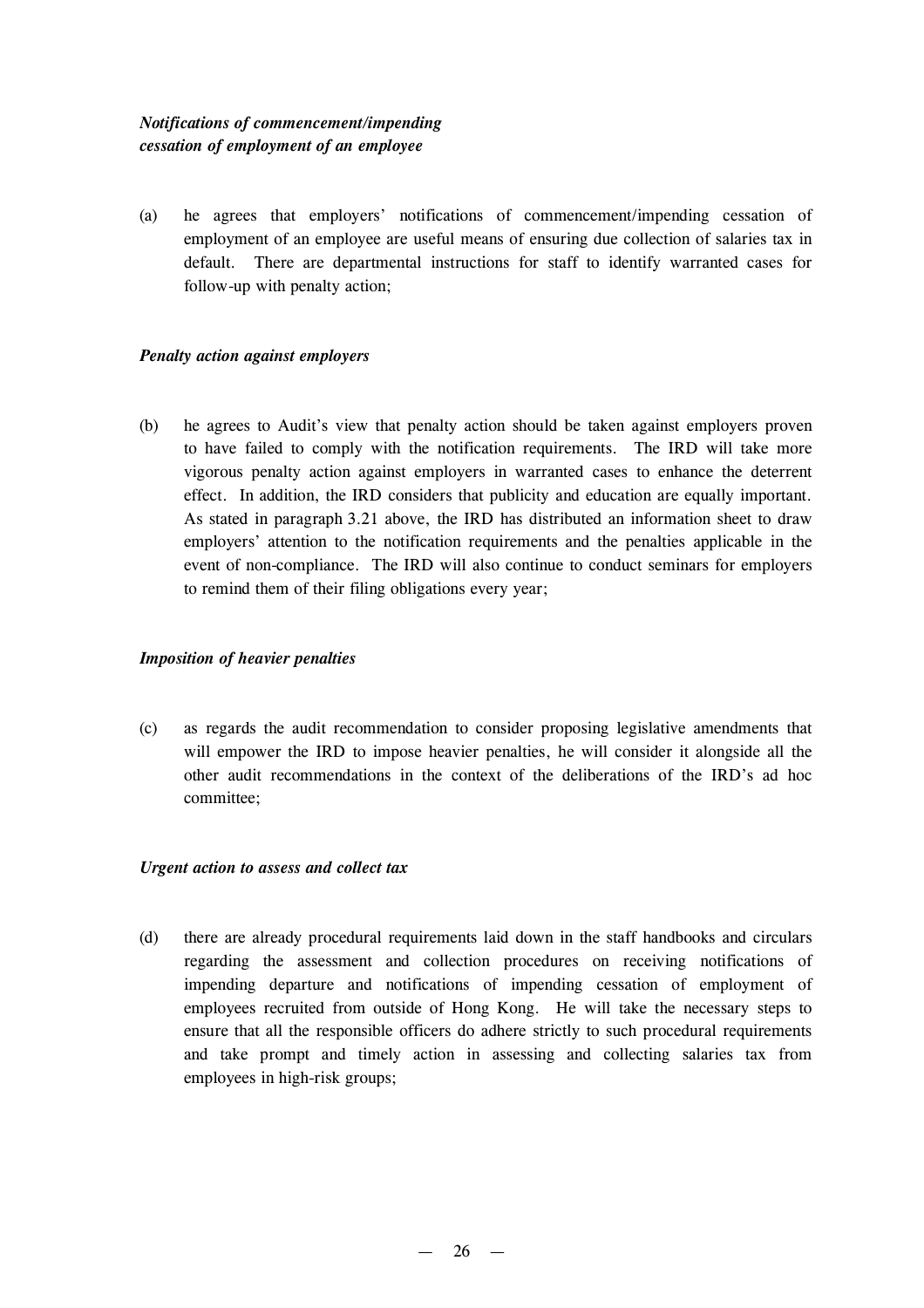#### *Time taken to obtain a departure prevention direction*

(e) the IRD will review the relevant procedures and endeavour to shorten the time to apply for a departure prevention direction as far as practicable. Given that the application for a departure prevention direction is one of the most vigorous recovery actions, it is important to exercise due care before deciding whether this power should be invoked, especially having regard to the regulations on the liberty of movement under Article 8 of the Hong Kong Bill of Rights Ordinance (Cap. 383). In fact, the relevant provisions under the Inland Revenue Ordinance were amended in 1993 to stipulate much more stringent conditions for the application of a departure prevention direction;

### *Gathering of arrival and departure data*

(f) the IRD has no direct access to the arrival and departure data of individual taxpayers as the ownership of such sensitive data belongs to another department. Since the enactment of the Personal Data (Privacy) Ordinance (Cap. 486), the IRD has to comply with more stringent procedures to obtain such data for tax recovery purposes;

### *Gathering of requisite facts and information*

(g) although the IRD will take immediate action once the taxpayer's impending permanent departure is known, it is sometimes inevitable that the IRD has to spend considerable time in gathering all the requisite facts and information in support of an application for a departure prevention direction if there is a need to do so. The Special Due Date Section of the Collection Enforcement Section is responsible for the close monitoring of all impending departure cases. As illustrated by some cases with concrete information of the taxpayer's permanent departure, timely actions have been taken to recover the outstanding tax from the taxpayers concerned;

# *Long time taken to obtain a departure prevention direction in three write-off cases*

(h) the IRD has reviewed the three cases referred to in Table 7 in paragraph 3.20 above. For all these cases, the employers only filed a notification of cessation of employment. As the IRD had no knowledge about the impending departure of the taxpayers or the dates of their subsequent returns, much efforts had been expended in tracing the whereabouts of the taxpayers. Information on their permanent departure only came to light at a later date. Moreover, given the fact that the demand notes to the taxpayer in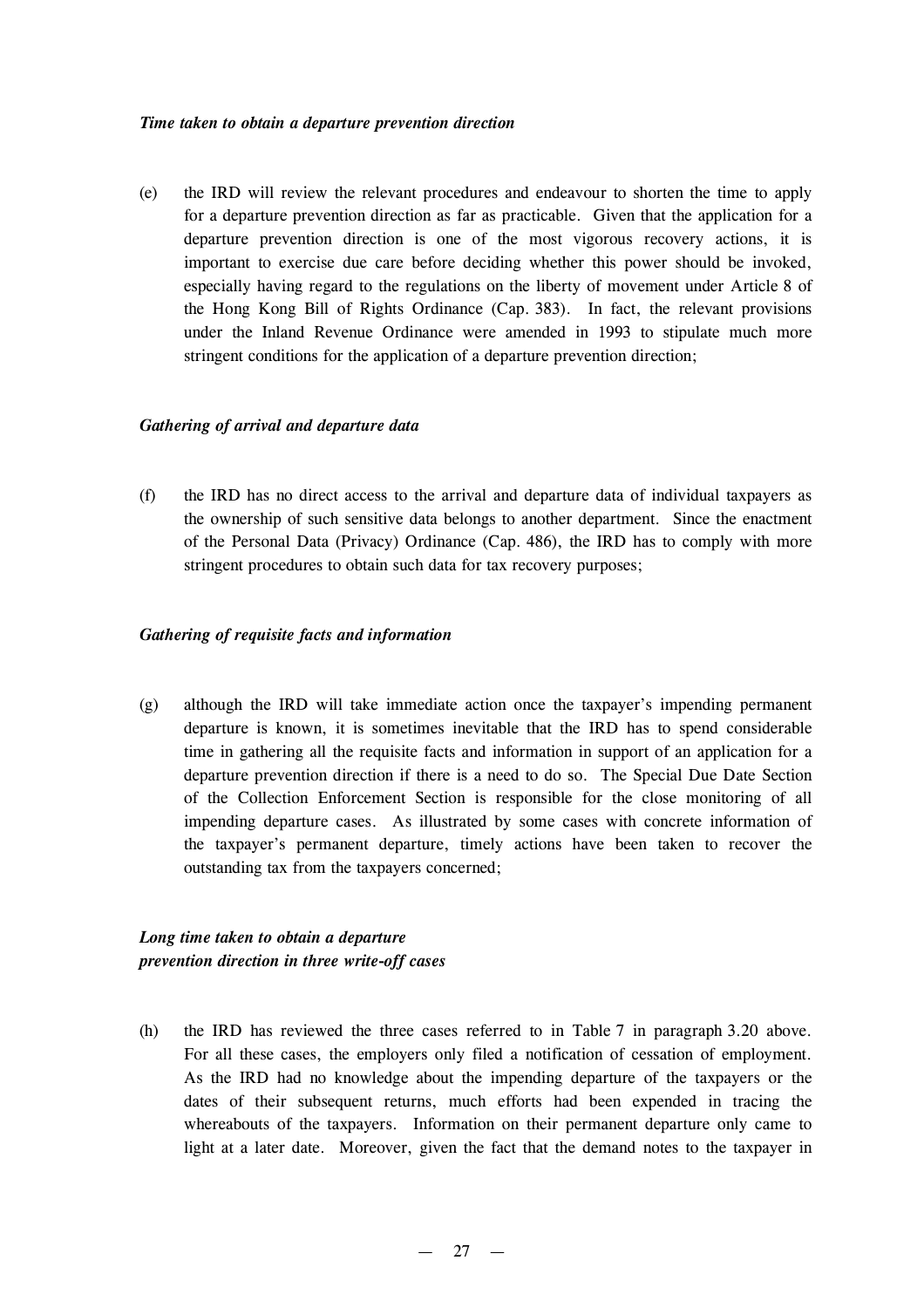Case 3 had not been successfully served in the first instance, and both the taxpayers in Case 2 and Case 3 raised objections to the assessments when they became aware of their tax liabilities, departure prevention directions for these two cases could not be applied until all the necessary legal formalities were met;

### *Tax treatments for employees recruited from outside of Hong Kong*

(i) it is the IRD's policy to maintain a simple and non-discriminatory tax system in Hong Kong. Unlike many other countries, there are no differential tax treatments for residents and non-residents, except in the case of visiting entertainers and sportsmen, where their sponsors are required under section 20B of the Inland Revenue Ordinance to withhold sufficient funds for the payment of their profits tax liabilities relating to their performance in Hong Kong. However, in view of the growing number of cases involving employees recruited from outside of Hong Kong who had left Hong Kong without fully settling their tax liabilities, he agrees that there is a need to put in place practicable arrangements to ensure the due and timely collection of salaries tax revenue from this category of high-risk employees; and

# *Proposal to require employers of employees recruited from outside of Hong Kong to withhold money*

(j) as a viable alternative, the IRD proposes to make legislative changes, along the lines of section 20B of the Inland Revenue Ordinance, to require employers of all employees recruited from outside of Hong Kong to withhold sufficient amount of money for the payment of their salaries tax liabilities arising from their employment in Hong Kong. The IRD will need to seek the views of employer associations, chambers of commerce and tax practitioners on this proposal before deciding whether to introduce this into the Legislative Council.

3.30 The **Secretary for the Treasury** agrees to the comments made by the Commissioner of Inland Revenue (see also paragraph 1.8 above).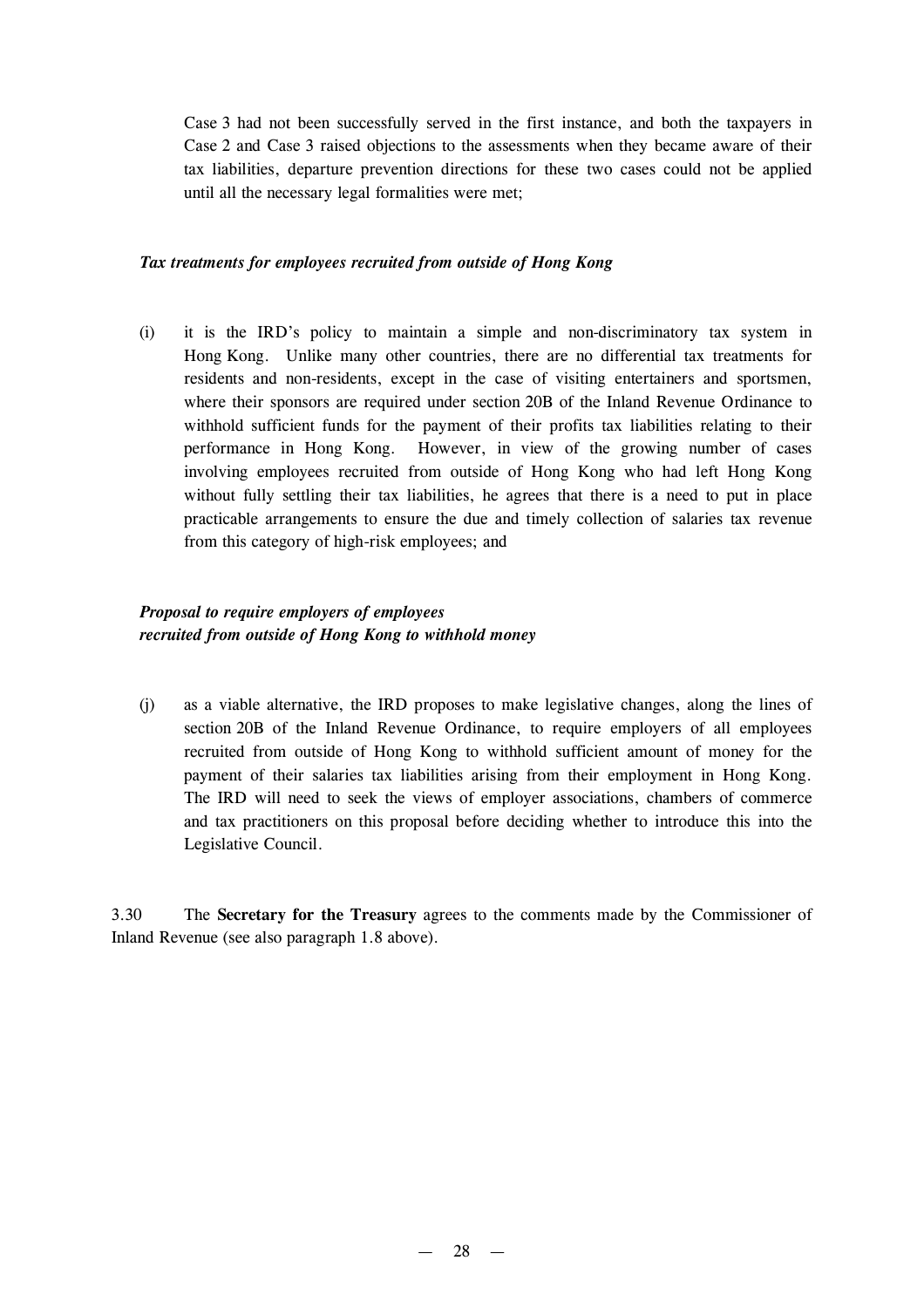# **PART 4: RETURNS AND NOTIFICATIONS SUBMITTED BY GOVERNMENT DEPARTMENTS**

## **Requirements of the IRD**

4.1 In early April each year, the IRD sends a circular memorandum to all government departments setting out the returns and notifications required to be submitted to the IRD. The main requirements, as exemplified in the April 1999 circular memorandum, are as follows:

- *Computerised returns.* The Treasury is required to submit in early April two computerised returns (in the form of magnetic tapes) for the preceding financial year for all officers. One return is to report mainly the taxable earnings paid through the Treasury's Payroll System and the other return is to report the taxable earnings paid through the Treasury's Payment of Creditors System (POCS);
- *Manual return.* Government departments are required to submit promptly a manual return for the preceding financial year to report an officer's other taxable earnings (e.g. payments made through departmental imprests) which have not been included in the Treasury's computerised returns. The IRD provides a specified form for this purpose;
- *Notification of impending cessation of employment of an officer.* Government departments are required to notify the IRD of the taxable earnings of an officer upon his leaving the Government on retirement, completion of contract, resignation or other occasions. Only those payments made other than through the Treasury's Payroll System and which have not been included in the Treasury's computerised returns are required to be reported, using a specified form. When an officer is leaving Hong Kong permanently, a notification of impending departure from Hong Kong of an officer is required to be submitted instead; and
- *Notification of impending departure from Hong Kong of an officer.* Government departments are required to notify the IRD of the taxable earnings of an officer upon his permanent departure from Hong Kong by completing a specified form. The IRD states in the circular memorandum that section 52(6) of the Inland Revenue Ordinance (see the first inset of paragraph 3.5 above) covers the case of an officer leaving Hong Kong permanently and requests government departments to submit the specified form in sufficient time to allow assessment and collection of tax prior to the officer's departure from Hong Kong. As indicated in the specified form, only those payments made other than through the Treasury's Payroll System and which have not been included in the Treasury's computerised returns are required to be reported.

### **Returns and notifications submitted by government departments**

4.2 Salaries and allowances of officers paid through the Treasury's Payroll System are taxable earnings and therefore are fully included in the Treasury's computerised returns. Payments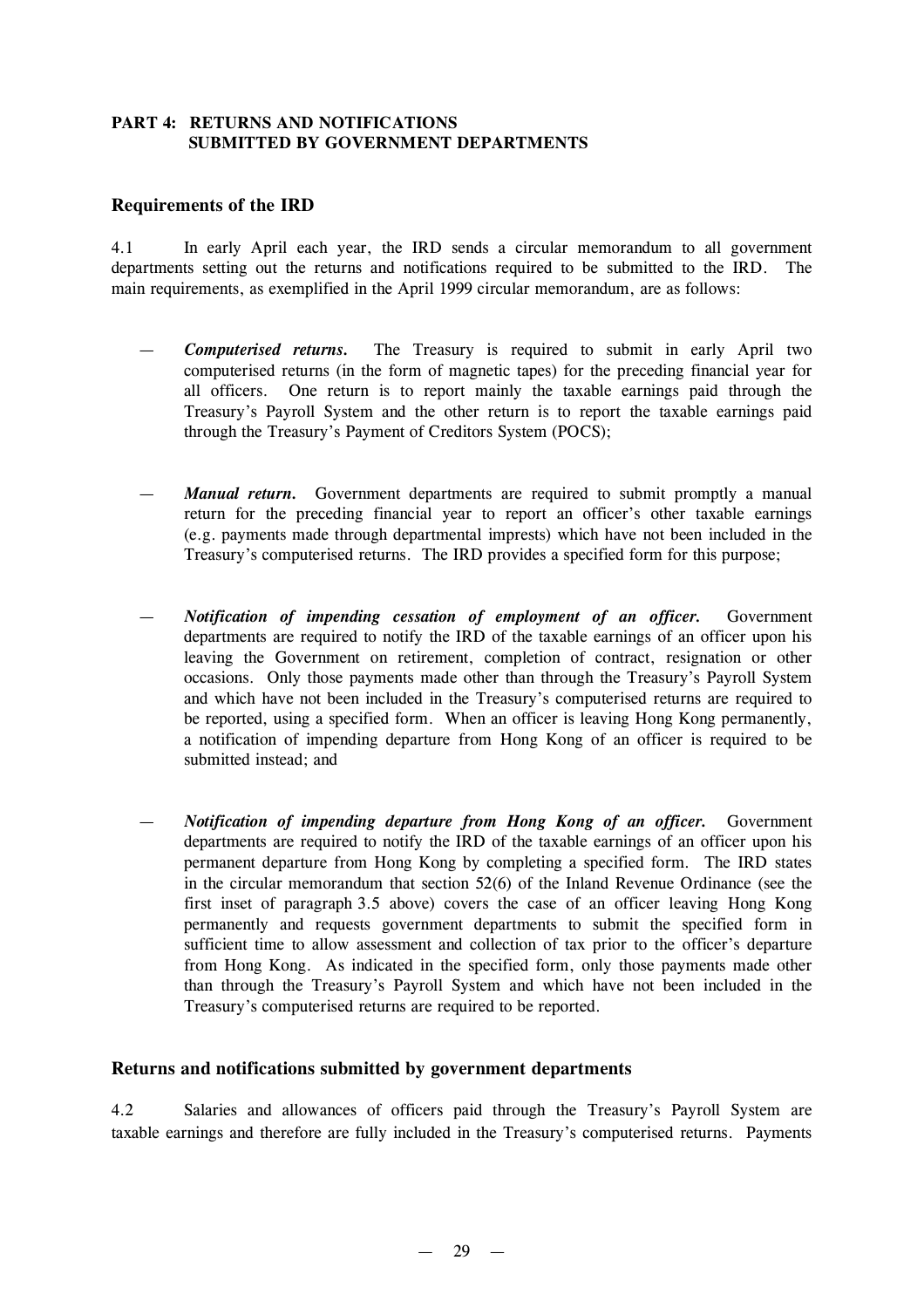made to creditors (Note 6) by government departments through the POCS are included in the Treasury's computerised returns to the IRD as taxable earnings only when:

- the payments (e.g. salaries and wages) are made to non-civil service contract officers (Note 7) and the government departments have entered the code "9" in the third digit of the Creditor Reference Numbers of these officers. This code denotes that all payments to them are taxable earnings; or
- the payments (e.g. salaries for part-time jobs) are made to government officers and the government departments have coded the payments as taxable earnings by inserting a taxable payment indicator "T" in the payment vouchers.

Other taxable earnings paid through the POCS but not coded as such by government departments will not be included in the Treasury's computerised returns. Government departments are required to report such taxable earnings in their manual returns to the IRD. In addition to the notifications mentioned in the IRD's circular memorandum, every month the Treasury notifies the IRD of the particulars of newly appointed officers.

# **Processing of returns and notifications submitted by government departments**

4.3 In the IRD, returns and notifications submitted by government departments are processed in essentially the same way as the corresponding employers' returns and notifications submitted by employers in the private sector. Data in the Treasury's computerised returns are uploaded directly from the magnetic tapes to the salaries income database. Data in the manual returns and notifications submitted by government departments are manually input to the salaries income database. These data are used for identifying individuals chargeable to salaries tax and cross-checking the accuracy and completeness of the income reported in the individual's tax returns.

- Note 6: A Creditor Reference Number is assigned to each regular creditor. This number has to be input *for making a payment through the POCS.*
- **Note 7:** *Government departments may, subject to the availability of funding, employ non-civil service contract officers remunerated at non-directorate equivalent level to meet service needs where the service need:*
	- *— is short-term or does not require keeping staff on a long-term or permanent basis;*
	- *— requires staff only on a part-time basis; or*
	- *— requires flexible engagement and deployment of staff.*

*Non-civil service contract officers are not civil servants. They do not occupy posts on the establishment of the government departments and are not counted towards the establishment.*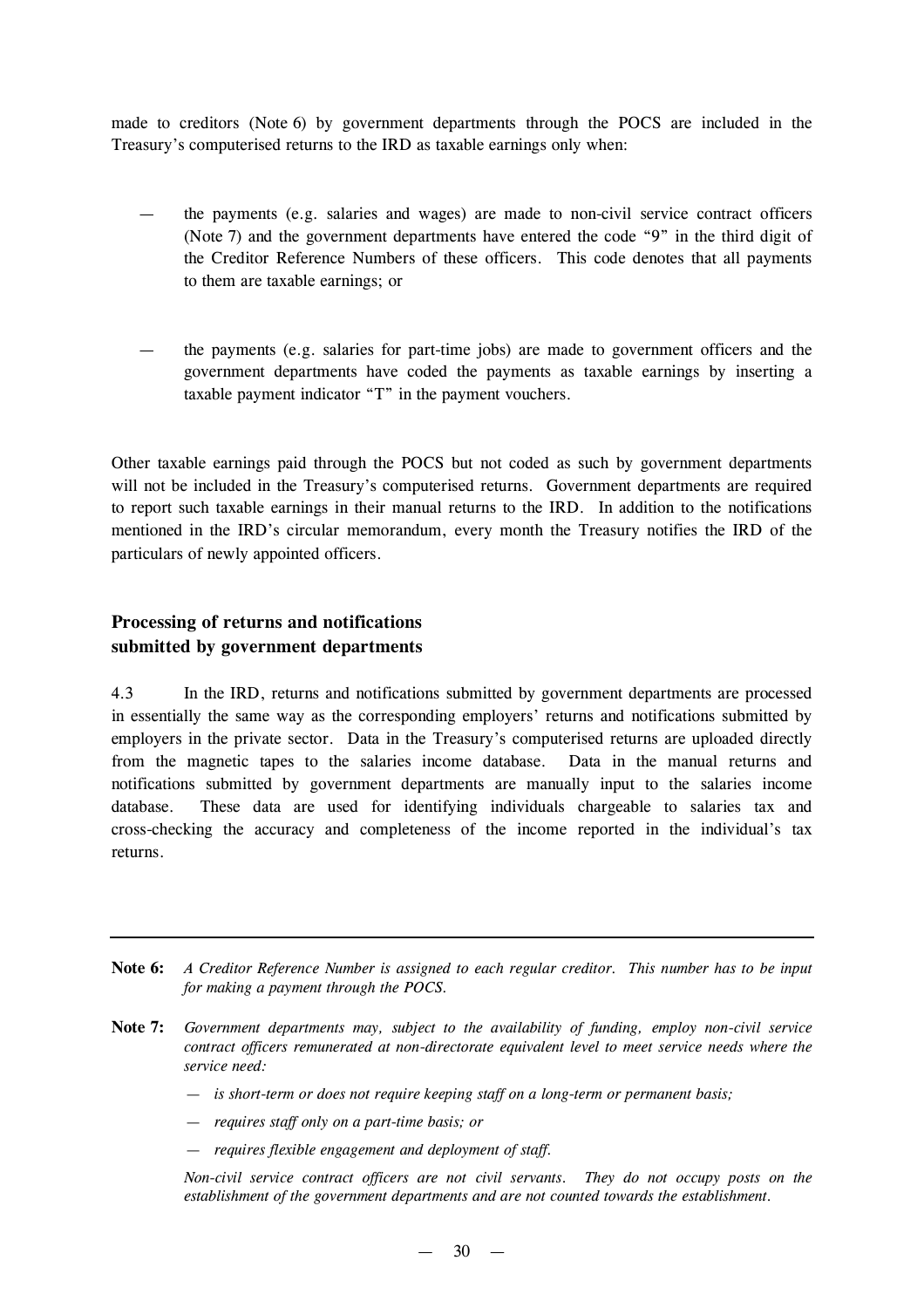# **Audit observations on returns and notifications submitted by government departments**

## **Audit's examination of taxable earnings paid through the POCS to non-civil service contract officers**

4.4 To test check whether taxable earnings paid through the POCS to non-civil service contract officers had been properly reported to the IRD, Audit selected a random sample of ten government departments. Audit used a computer program to identify from the POCS the payments of salary and wages by these ten government departments in 1998-1999 to non-civil service contract officers but which had not been properly coded as taxable earnings. The results are shown in Table 8 below.

### **Table 8**

## **Payments of salary and wages in 1998-1999 to non-civil service contract officers through the POCS but not coded as taxable earnings**

| <b>Department</b>                          | <b>Total</b><br>payments | <b>Total number</b><br>of officers | Average payment<br>per officer |
|--------------------------------------------|--------------------------|------------------------------------|--------------------------------|
|                                            | (a)                      | (b)                                | (c) = $\frac{(a)}{(b)}$        |
|                                            | \$)                      |                                    | \$)                            |
| <b>Environmental Protection Department</b> | 10,807,395               | 421                                | 25,671                         |
| Fire Services Department                   | 364,478                  | 13                                 | 28,037                         |
| <b>Official Receiver's Office</b>          | 61,125                   | $\mathbf{1}$                       | 61,125                         |
| <b>Total</b>                               | 11,232,998               | 435                                | 25,823                         |

#### *Source: POCS*

- *Note 1: Audit's test checking was not intended to identify all taxable earnings paid to non-civil service contract officers which had not been properly coded as such by the ten selected government departments. The taxable earnings included in this analysis represent only those payments which met the following selection criteria:*
	- *— the word "salary", "salaries", "wage" or "wages" was at the beginning of the payment description;*
	- *— the payment was not made to a government officer; and*
	- *— the third digit of the Creditor Reference Number was not "9".*
- Note 2: Seven of the ten government departments selected did not have any payments which met the selection *criteria in Note 1 above. These seven government departments were the Financial Services Bureau, the Education Department, the Department of Health, the Radio Television Hong Kong, the Social Welfare Department, the Territory Development Department and the Treasury.*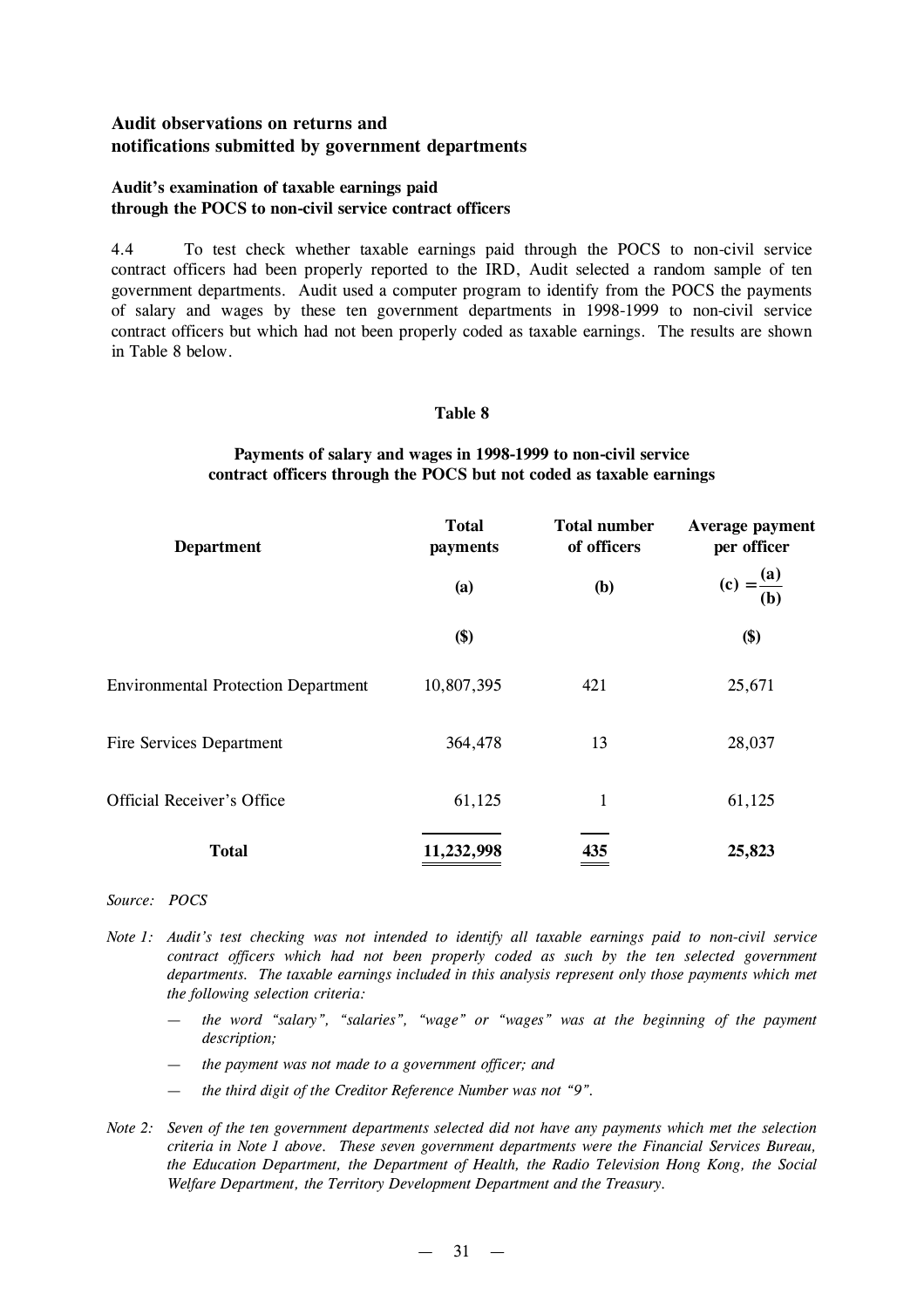4.5 Table 8 above indicated that taxable earnings of \$10.8 million were paid in 1998-1999 to non-civil service contract officers through the POCS but not coded as such by the Environmental Protection Department (EPD). In response to Audit's enquiry, the EPD said that:

- the \$10.8 million were salary payments to non-civil service contract officers. The EPD by mistake did not enter the code "9" in the third digit of the Creditor Reference Numbers of these officers. As a result, these payments were not included in the Treasury's computerised returns submitted to the IRD in early April 1999;
- the EPD had detected the errors in June 1999 and filed a manual return in July 1999 to report these taxable earnings to the IRD; and
- **there were similar POCS coding errors in 1997-1998 and before, but only for temporary employees as the EPD did not employ other non-civil service contract officers before 1998-1999. In view of the absence of certain personal data such as address and marital status required for the completion of a manual return, the EPD had not filed manual returns for 1997-1998 and before to report to the IRD the taxable earnings of all the temporary employees.** The EPD could not ascertain the number of temporary employees involved, as the original payment vouchers were kept by the Treasury and the copies kept by the EPD were destroyed in accordance with the Treasury's Standing Accounting Instructions. The salaries paid to all the temporary employees in 1997-1998 amounted to \$9.1 million.

4.6 **Table 8 in paragraph 4.4 above also indicated that taxable earnings totalling \$0.4 million were paid in 1998-1999 to non-civil service contract officers through the POCS but not coded as such by the Fire Services Department and the Official Receiver's Office. The Fire Services Department did not file a manual return for 1998-1999 to report the taxable earnings to the IRD.** The Official Receiver's Office filed a manual return for 1998-1999 to report the taxable earnings to the IRD.

4.7 According to Accounting Circular No. 3/2000 dated 16 June 2000 issued by the Treasury, non-civil service contract officers will continue to be excluded from the Treasury's Payroll System. With the increasing number of such officers engaged by government departments, the amount of salary and wages paid to them through the POCS may increase. **Audit considers that there is a need for government departments to ensure that all the taxable earnings paid to non-civil service contract officers through the POCS are coded correctly for reporting to the IRD. Audit also considers that the POCS should be modified so that the system will automatically display a reminder to government departments of the coding requirement for a non-civil service contract officer, when they perform on-line input of a new Creditor Reference Number.**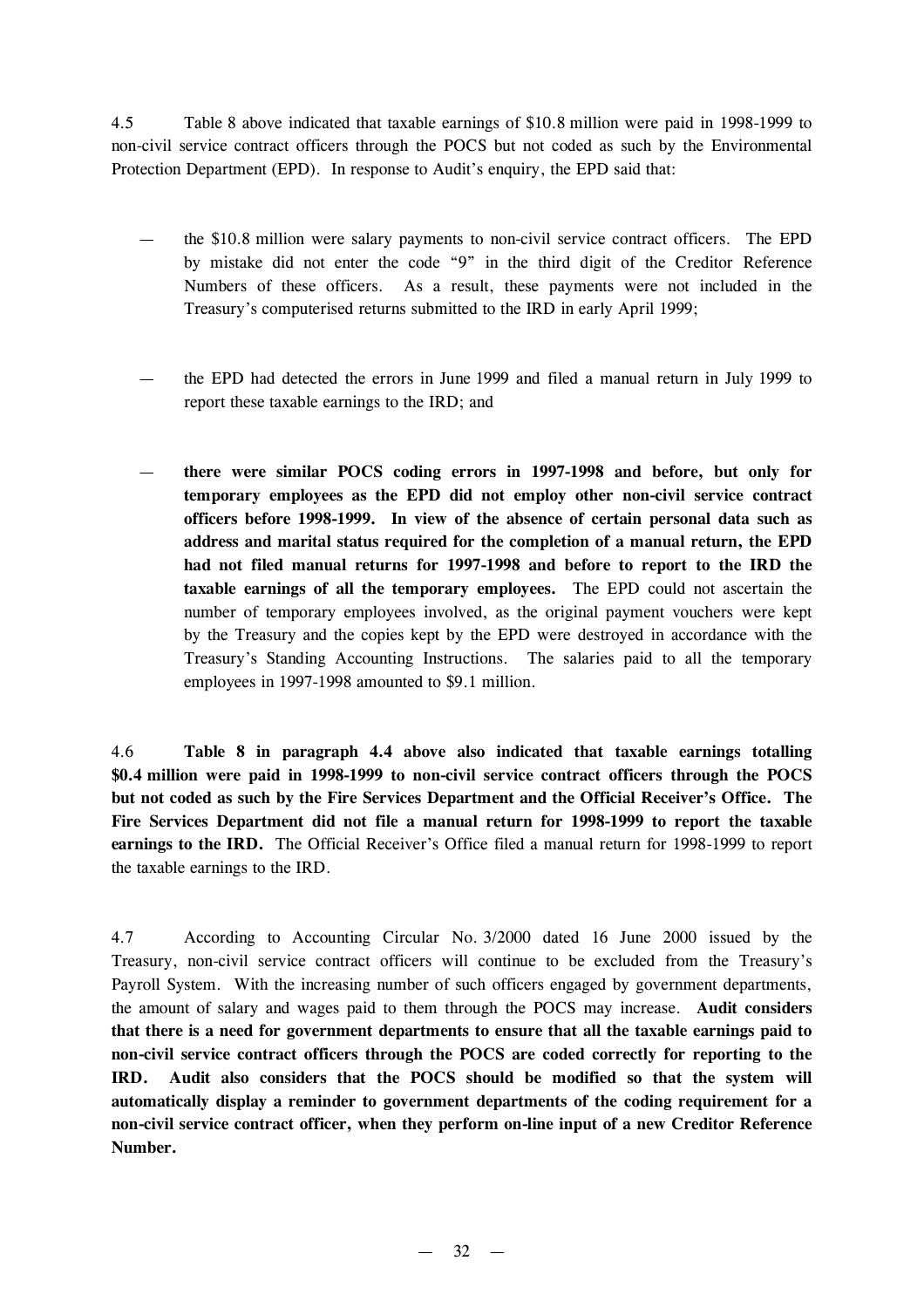# **Audit's examination of taxable earnings paid through the POCS to government officers**

4.8 To test check whether taxable earnings paid through the POCS to government officers had been properly reported to the IRD, Audit selected another random sample of ten government departments. Audit used a computer program to identify from the POCS the payments of salary by these ten government departments in 1998-1999 to government officers for their part-time jobs (e.g. part-time teachers). The results are shown in Table 9 below.

### **Table 9**

# **Payments of salary in 1998-1999 to government officers for their part-time jobs through the POCS**

| <b>Department</b>                          | <b>Total payments</b> | <b>Total number</b><br>of payments | <b>Total number</b><br>of officers | Average<br>payment<br>per officer   |
|--------------------------------------------|-----------------------|------------------------------------|------------------------------------|-------------------------------------|
|                                            | (a)                   | <b>(b)</b>                         | $\left( \mathbf{c}\right)$         | (d) = $\frac{({\bf a})}{{\bf (c)}}$ |
|                                            | \$)                   |                                    |                                    | \$)                                 |
| <b>Education Department</b>                | 831,165               | 233                                | 84                                 | 9,895                               |
| <b>Correctional Services</b><br>Department | 399,767               | 97                                 | 10                                 | 39,977                              |
| <b>Total</b>                               | 1,230,932             | 330                                | 94                                 | 13,095                              |

#### *Source: POCS*

- Note 1: Audit's test checking was not intended to identify all taxable earnings paid to government officers *through the POCS by the ten selected government departments. The taxable earnings included in this analysis represent only those payments which met the following selection criteria:*
	- *— the word "part-time" or "part time" was at the beginning of the payment description; and*
	- *— the payment was made to a government officer.*
- *Note 2: Eight of the ten government departments selected did not have any payments which met the selection criteria. These eight government departments were the Civil Engineering Department, the Customs and Excise Department, the Fire Services Department, the Highways Department, the Hong Kong Police Force, the Immigration Department, the Social Welfare Department and the Water Supplies Department.*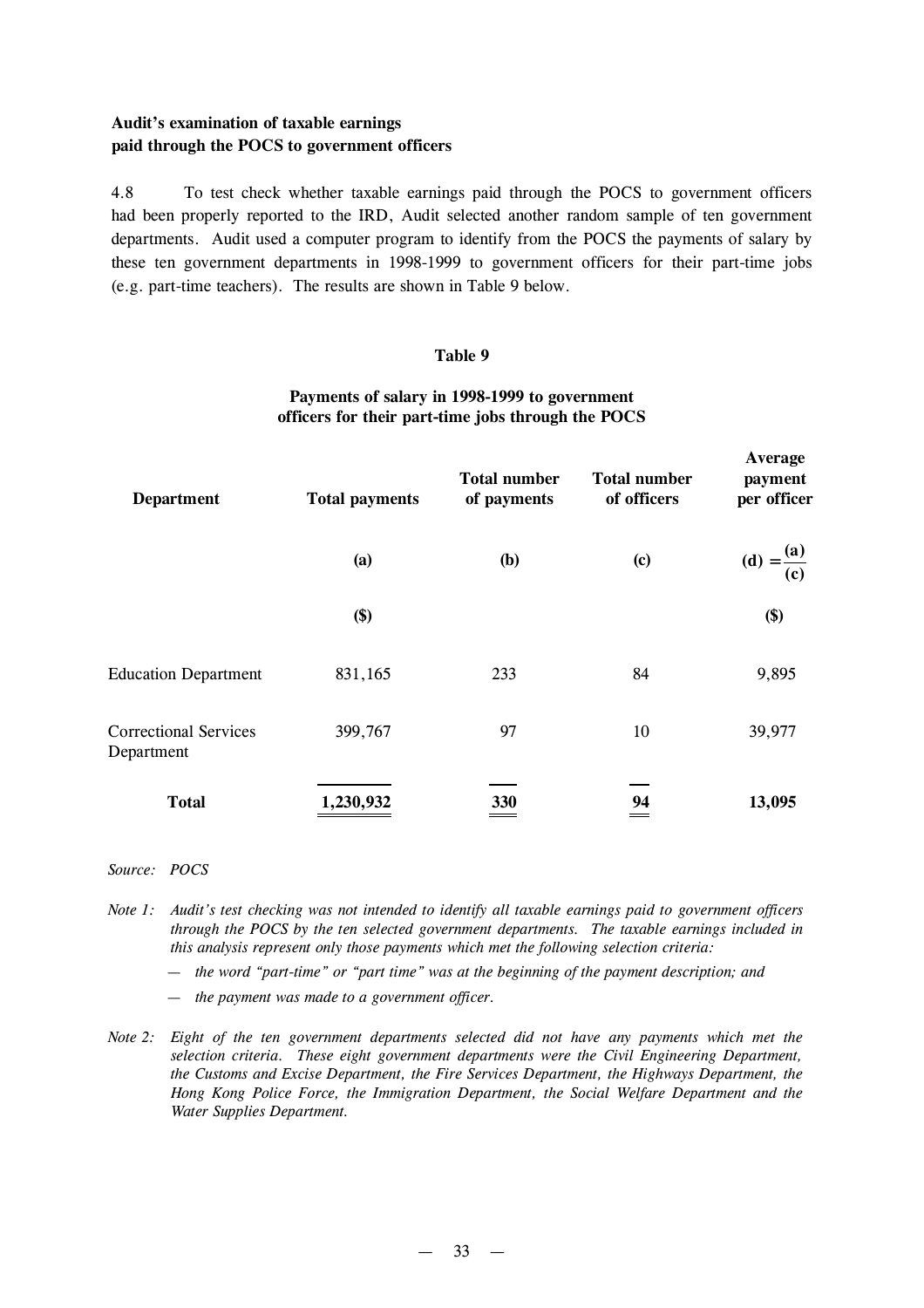4.9 Table 9 above indicated that the Education Department and the Correctional Services Department had paid salary of \$0.8 million and \$0.4 million respectively in 1998-1999 to government officers for their part-time jobs. For each of the two departments, Audit randomly selected five payments to test check whether a taxable payment indicator "T" had been inserted in the payment voucher. Audit noted that:

- *Education Department.* For four of the five selected payments, the Education Department did not insert a taxable payment indicator "T" in the payment voucher; and
- *Correctional Services Department.* For all the five selected payments, the Correctional Services Department did not insert a taxable payment indicator "T" in the payment voucher.

For the nine payments not coded as taxable earnings in the POCS, both the Education Department and the Correctional Services Department did not file a manual return for 1998-1999 to report the taxable earnings to the IRD. Based on other information of the nine government officers concerned, Audit traced to the IRD's records and noted that only six of them had included their earnings from part-time jobs in their individual's tax returns. **Therefore, the IRD had not assessed the tax liabilities of the remaining three government officers in respect of their earnings from part-time jobs. Audit considers that there is a need for government departments to ensure that all the taxable earnings paid to government officers through the POCS are coded correctly and duly reported to the IRD.**

### **Write-off of salaries tax involving government officers**

4.10 Similar to the IRD's corresponding requirements for employers in the private sector, a notification of impending departure from Hong Kong of an officer, or a notification of impending cessation of employment of an officer for cases involving expatriate officers, from a government department enables the IRD to take urgent action to assess and collect salaries tax from the officer before his departure from Hong Kong. In 1999-2000 write-off of salaries tax due from government officers and employees of public bodies was \$3 million. (This \$3 million is part of the \$157.8 million shown in Table 4 in paragraph 3.10 above.) However, there were no readily available statistics to indicate the reasons for the write-offs. Table 10 below shows an analysis of salaries tax written off in 1999-2000 involving government officers and employees of public bodies.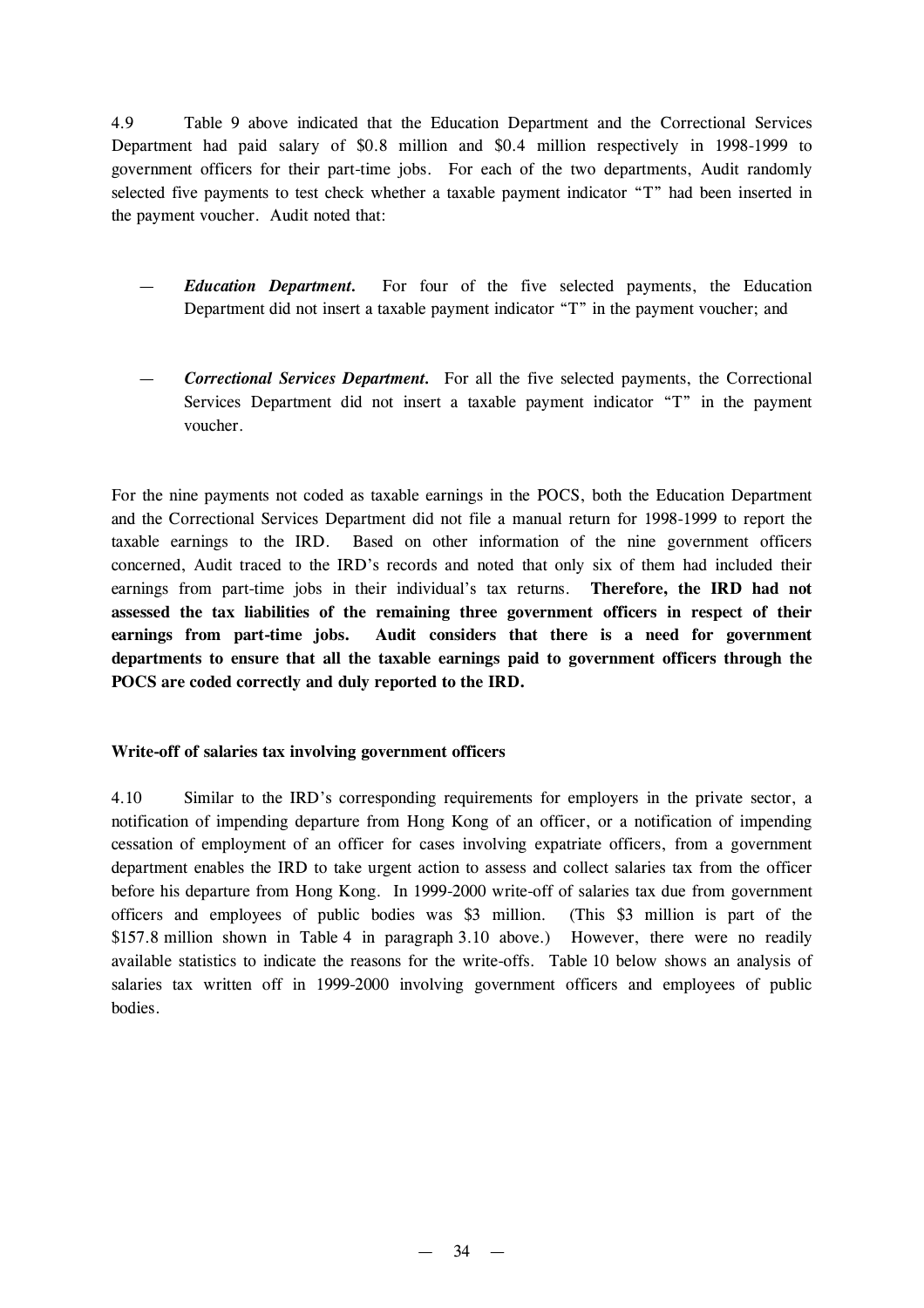#### **Table 10**

# **Analysis of salaries tax written off in 1999-2000 involving government officers and employees of public bodies**

| <b>Status</b>              | Case     |              | <b>Amount</b> |              | Average<br>amount<br>per case |
|----------------------------|----------|--------------|---------------|--------------|-------------------------------|
|                            | (a)      |              | <b>(b)</b>    |              | (c) = $\frac{(b)}{(a)}$       |
|                            | (Number) | (Percentage) | (\$ million)  | (Percentage) | \$)                           |
| <b>Expatriate officers</b> | 46       | 23%          | 1.0           | 33%          | 21,739                        |
| Local officers             | 154      | 77%          | 2.0           | 67%          | 12,987                        |
| <b>Total</b>               | 200      | 100%         | 3.0<br>____   | 100%         | 15,000                        |

*Source: IRD's records*

- Note 1: The 200 write-off cases shown in this analysis are part of the 12,588 write-off cases in Table 4 in *paragraph 3.10 above.*
- *Note 2: There were no readily available statistics that indicate separately the number of write-off cases relating to government officers.*

4.11 Audit examined five randomly selected major write-off cases in 1999-2000 involving three expatriate officers and two local officers. The amount of salaries tax written off in these five cases ranged from \$24,471 to \$97,919 with an average of \$65,603. In all these five cases, the officer left the Government on completion of contract or resignation, and departed from Hong Kong shortly after. In the examination, Audit focused on the IRD's specific notification requirements, assessment procedures and collection procedures applicable to government officers.

#### *Notification requirements not clearly stated*

4.12 In April 1999, the IRD stated in its circular memorandum issued to all government departments that it did not always receive notifications of impending departure from Hong Kong of an officer from certain government departments in respect of their staff members who would leave Hong Kong permanently. Audit noted that the circular memorandum required government departments to notify the IRD of the taxable earnings of an officer upon his leaving the Government or permanent departure from Hong Kong. **However, the IRD's notification requirements were not clearly stated. Audit noted that:**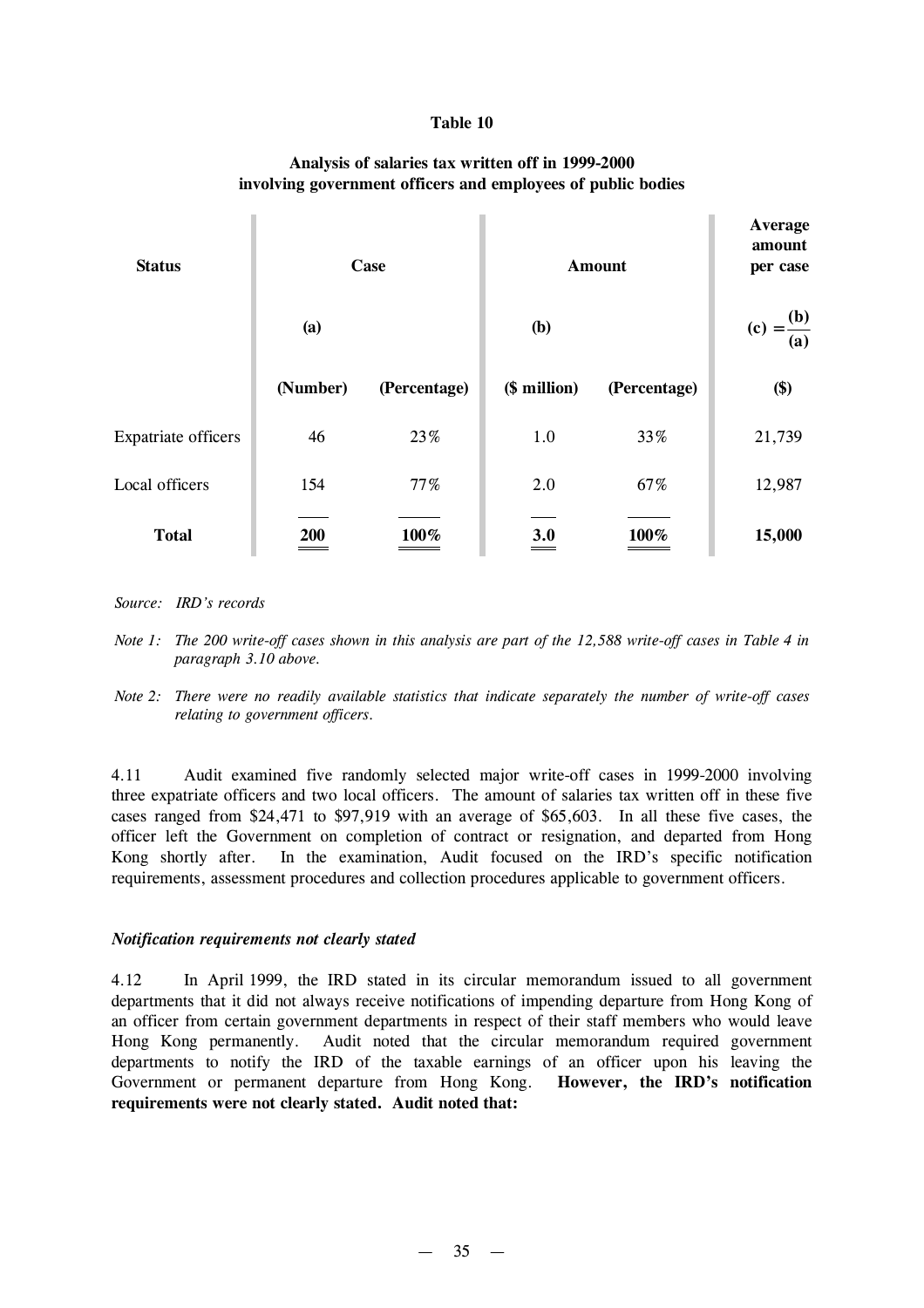- **the circular memorandum did not mention the time limit within which a government department should report to the IRD the impending cessation of employment of an officer. It also did not specify clearly the time limit for the submission of a notification of impending departure from Hong Kong of an officer, but only mentioned that section 52(6) of the Inland Revenue Ordinance covered the case of an officer leaving Hong Kong permanently and requested government departments to submit a notification of impending departure from Hong Kong of an officer in sufficient time to allow assessment and collection of tax prior to the officer's departure from Hong Kong (see the last inset of paragraph 4.1 above); and**
- **the circular memorandum and the relevant specified forms stated that only those payments made to an officer other than through the Treasury's Payroll System were required to be reported. The intention was that the specified forms, which were essential documents for tax assessment purposes, should be submitted in all cases. However, the reference to "other than through the Treasury's Payroll System" may be misleading. A government department which has not made any payments to an officer other than through the Treasury's Payroll System may think that there is no need to submit to the IRD the specified form upon his leaving the Government or permanent departure from Hong Kong.**

4.13 In respect of the five write-off cases examined by Audit, the audit findings are as follows:

- *Case A.* In December 1997, the Hong Kong Police Force submitted a notification of impending departure from Hong Kong of an officer. In the notification, the Hong Kong Police Force reported an allowance paid to the officer other than through the Treasury's Payroll System;
- *Case B.* In April 1996, the Treasury sent a memo notifying the IRD that an expatriate officer of the Civil Aviation Department would leave the Government on completion of contract and an end-of-contract gratuity of about \$116,000 would shortly be payable to him. **The memo from the Treasury indicated that if the IRD wished to recover any tax from the officer's end-of-contract gratuity, the IRD should timely send a recovery notice to the Treasury.** No payments had been made to the officer other than through the Treasury's Payroll System and the Civil Aviation Department did not submit a notification of impending cessation of employment/departure from Hong Kong of this officer to the IRD; and
- *Cases C, D and E.* The departments (i.e. the Education Department, the Hong Kong Police Force and the Transport Department) did not submit any notifications. The tax assessments made by the IRD after the departure from Hong Kong of the three officers concerned revealed that the three departments had not made any payments to them other than through the Treasury's Payroll System.

4.14 **Audit considers that all taxable earnings of an officer, including those paid through the Treasury's Payroll System, should be promptly reported to the IRD for taking urgent action to assess and collect tax from the officer before his departure from Hong Kong. There**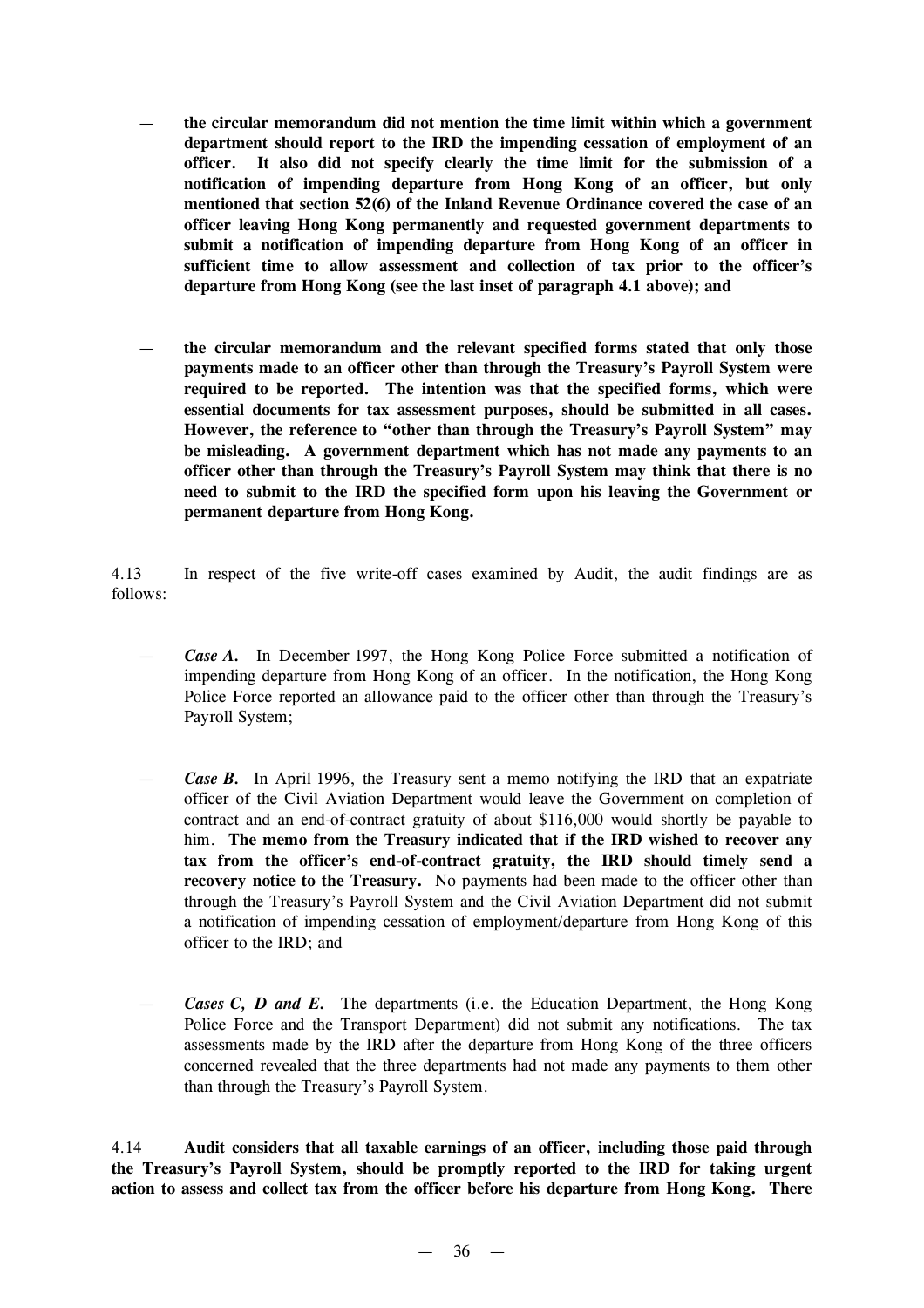**is a need for both the IRD and the Treasury to clearly state the notification requirements to be followed by government departments in reporting the impending cessation of employment and the impending departure from Hong Kong of an officer.**

### *Failure to timely respond to notifications*

4.15 Government departments are requested by the IRD's circular memorandum to submit a notification of impending departure from Hong Kong of an officer in sufficient time to allow assessment and collection of tax prior to the officer's departure from Hong Kong. Audit noted that the Hong Kong Police Force in Case A and the Treasury in Case B had followed the IRD's request by submitting a notification well in advance of the officer's departure from Hong Kong. However, the IRD failed to timely respond to the notifications. In both cases, the IRD made assessments of tax and issued tax demand notes about **two months** after receiving the notifications, and did not impose due dates for the immediate payment of tax. Details are shown in Table 11 below.

### **Table 11**

## **IRD's delay in the processing of notifications of impending departure from Hong Kong of government officers**

| Case | Date of notification<br>by the department | <b>Expected date</b><br>of departure | <b>Issue date of tax</b><br>demand note | Due date of tax<br>demand note |
|------|-------------------------------------------|--------------------------------------|-----------------------------------------|--------------------------------|
| A    | 3 December 1997                           | 23 January 1998                      | 6 February 1998                         | 17 March 1998                  |
| B    | 16 April 1996                             | 31 May 1996                          | 14 June 1996                            | 24 June 1996                   |

- *Source: IRD's records*
- *Note: In Case B, the Treasury notified the IRD of the impending cessation of employment of the expatriate officer by a memo instead of using the specified form (see the second inset of paragraph 4.13 above). In accordance with the requirement as specified in the staff handbook of the salaries tax unit, such a notification should be regarded as a notification of impending departure from Hong Kong of the expatriate officer (see paragraph 3.24 above).*

### *Failure to withhold end-of-contract gratuity*

4.16 While employers in the private sector are required under the Inland Revenue Ordinance, in permanent departure from Hong Kong cases, to withhold money payable to an employee for a period of one month (see the second inset of paragraph 3.5 above), the IRD's circular memorandum does not specify that government departments are required to do the same. However, similar to employers in the private sector, under section 76(1) of the Inland Revenue Ordinance, the IRD can issue recovery notices to government departments requiring them to withhold money payable to an officer for recovering the outstanding tax. In Cases A and B, the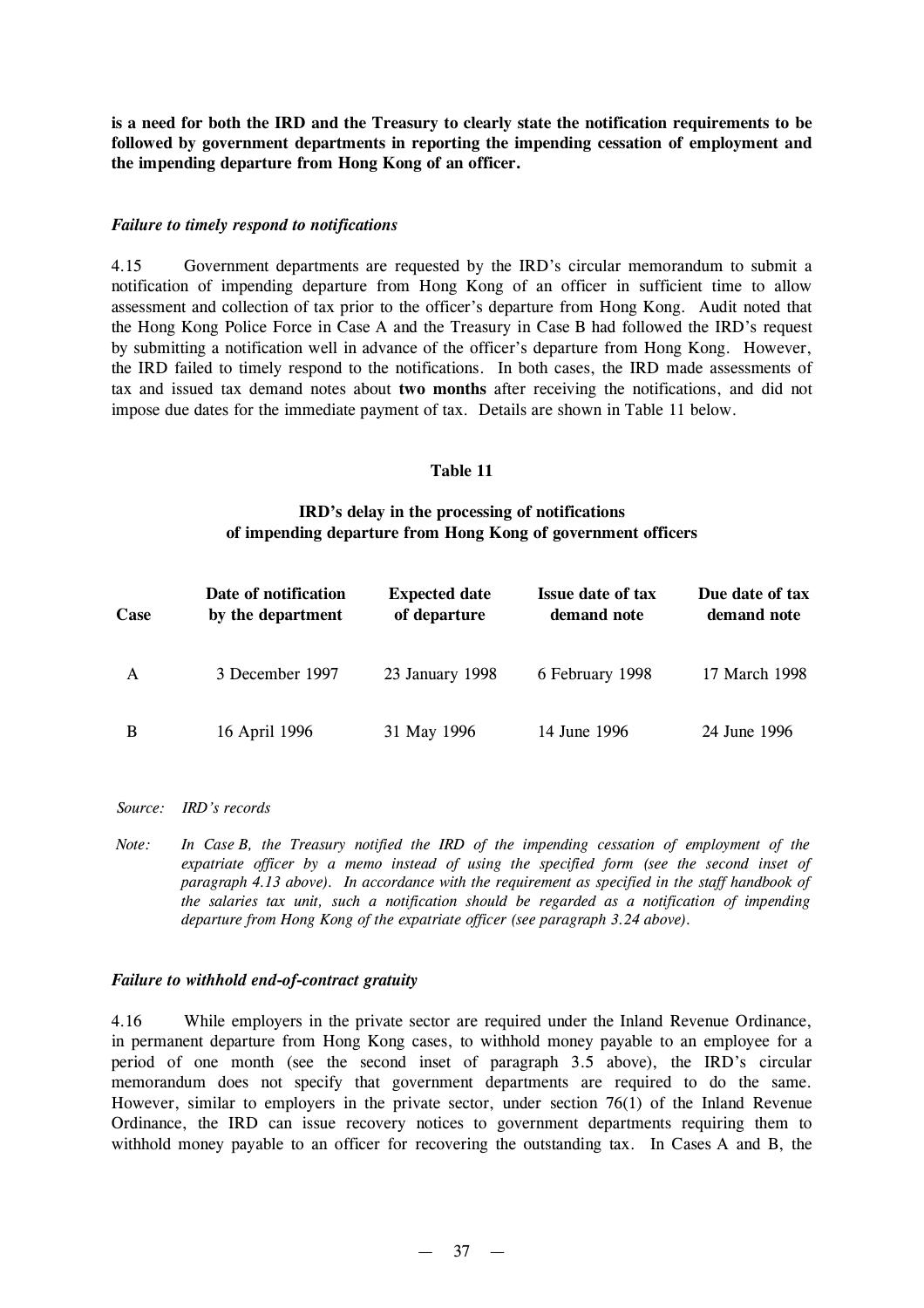officers were expatriate officers employed on contract terms with an entitlement to an end-of-contract gratuity. However, the IRD failed to timely require the Treasury to withhold the payment of end-of-contract gratuity in both cases. Had the IRD required the Treasury to withhold the end-of-contract gratuity before the date of payment, the full amount of the outstanding tax would have been recovered in both cases. Details are shown in Table 12 below.

### **Table 12**

# **IRD's delay in making arrangements for withholding the payment of end-of-contract gratuity**

| Case | Date of payment of<br>end-of-contract<br>gratuity by<br>the Treasury | Date of the IRD's<br>contact with the<br><b>Treasury</b> | Amount of<br>end-of-contract<br>gratuity paid by<br>the Treasury | <b>Amount of</b><br>salaries tax<br>written off |
|------|----------------------------------------------------------------------|----------------------------------------------------------|------------------------------------------------------------------|-------------------------------------------------|
|      |                                                                      |                                                          | $(\$'000)$                                                       | $(\$'000)$                                      |
| A    | 12 March 1998                                                        | 1 April 1998                                             | 290                                                              | 68                                              |
| B    | 28 May 1996                                                          | 18 June 1996                                             | 116                                                              | 54                                              |

*Source: IRD's records*

4.17 **Based upon the facts in Cases A and B, Audit considers that the IRD should investigate the circumstances leading to the write-off of taxes in these two cases to identify deficiencies in the assessment and collection procedures for making necessary improvements. In particular, there is a need for the IRD to consider whether all government departments, like employers in the private sector, should also be required to withhold for a specified period monies due to a government officer who is about to depart from Hong Kong permanently (except for officers leaving Hong Kong on retirement but with entitlements to future payments of monthly pension).**

# **Audit recommendations on returns and notifications submitted by government departments**

4.18 **Audit has** *recommended* **that the Commissioner of Inland Revenue should:**

- **in consultation with the Director of Accounting Services:**
	- (i) **spell out the roles of the Treasury and government departments and the notification requirements for reporting to the IRD the impending cessation of employment and the impending departure from Hong Kong of a government officer; and**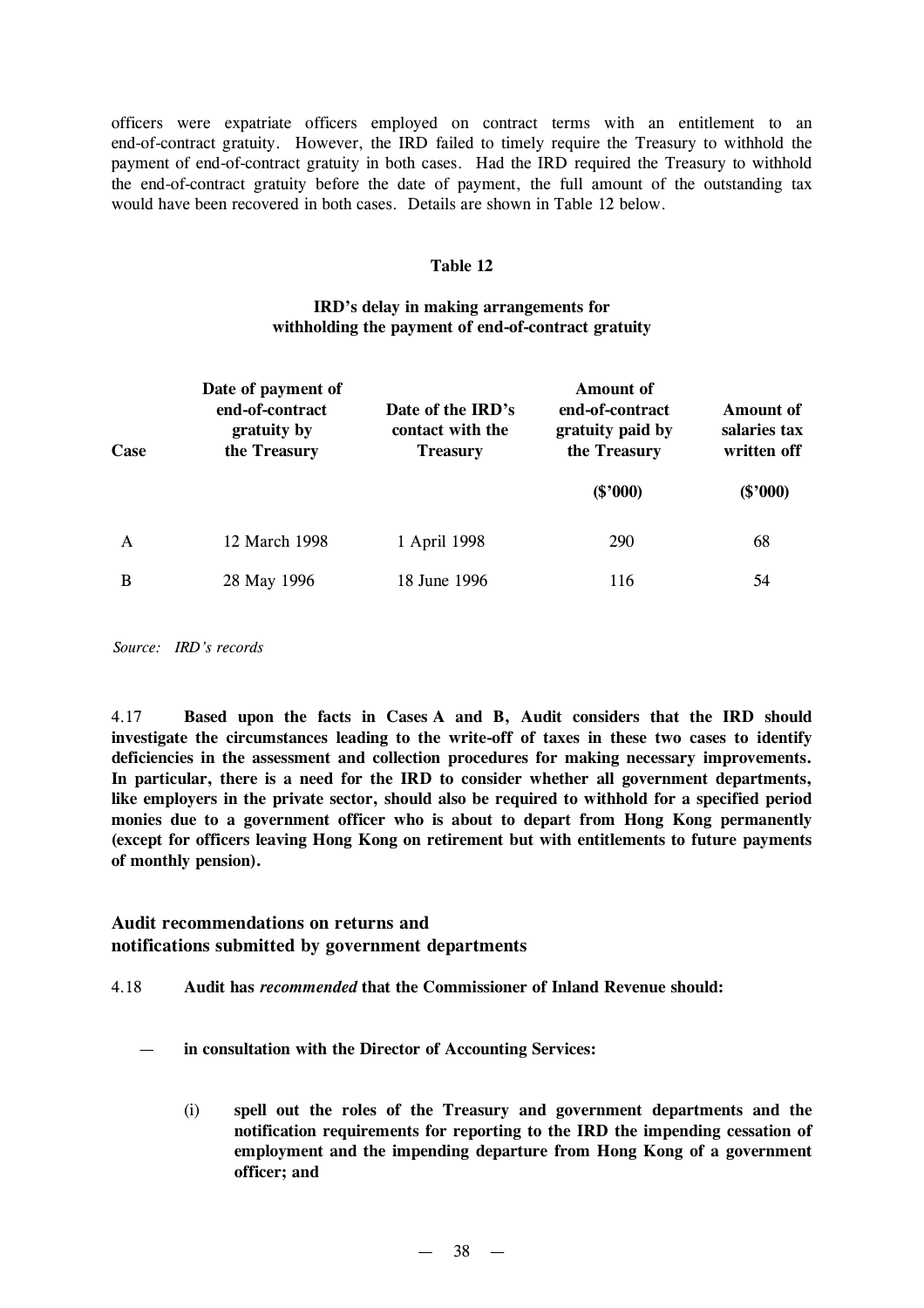- (ii) **ensure that all taxable earnings of an officer (i.e. in addition to those items of payment made through the Treasury's Payroll System) are promptly reported to the IRD for the assessment and collection of tax before the officer departs from Hong Kong;**
- **in the light of the circumstances leading to the write-off of tax in the cases where the IRD had failed to take urgent action to process timely submissions of impending departure notifications by departments and to assess and collect the salaries tax, improve the assessment and collection procedures to prevent recurrence of similar cases in future; and**
- **examine the feasibility of requiring all government departments, like employers in the private sector, to withhold for a specified period monies due to a government officer who is about to depart from Hong Kong permanently (except for officers leaving Hong Kong on retirement who are entitled to future payments of monthly pension).**
- 4.19 **Audit has** *recommended* **that the Director of Accounting Services should:**
	- **regularly remind government departments of the requirement that they should properly code all taxable earnings paid through the POCS so as to ensure that these payments are all reported to the IRD;**
	- **in the light of the audit findings and as additional back-year assessments can be made up to the past six years, consider the need to ask all government departments to review their records to ascertain if there had been taxable earnings paid in or after 1994-1995 through the POCS but not properly coded so as to report all these payments to the IRD for follow-up action; and**
	- **consider enhancing the POCS so that, at the on-line input stage, the system will automatically display a reminder message to government departments that they should properly code the Creditor Reference Number of a non-civil service contract officer.**

4.20 **Audit has** *recommended* **that the Commissioner of Correctional Services, the Director of Education, the Director of Environmental Protection and the Director of Fire Services should file manual returns to the IRD to report the taxable earnings identified by Audit as having been omitted from the Treasury's computerised returns and ascertain if there are other similar cases of omission which have not been reported to the IRD.**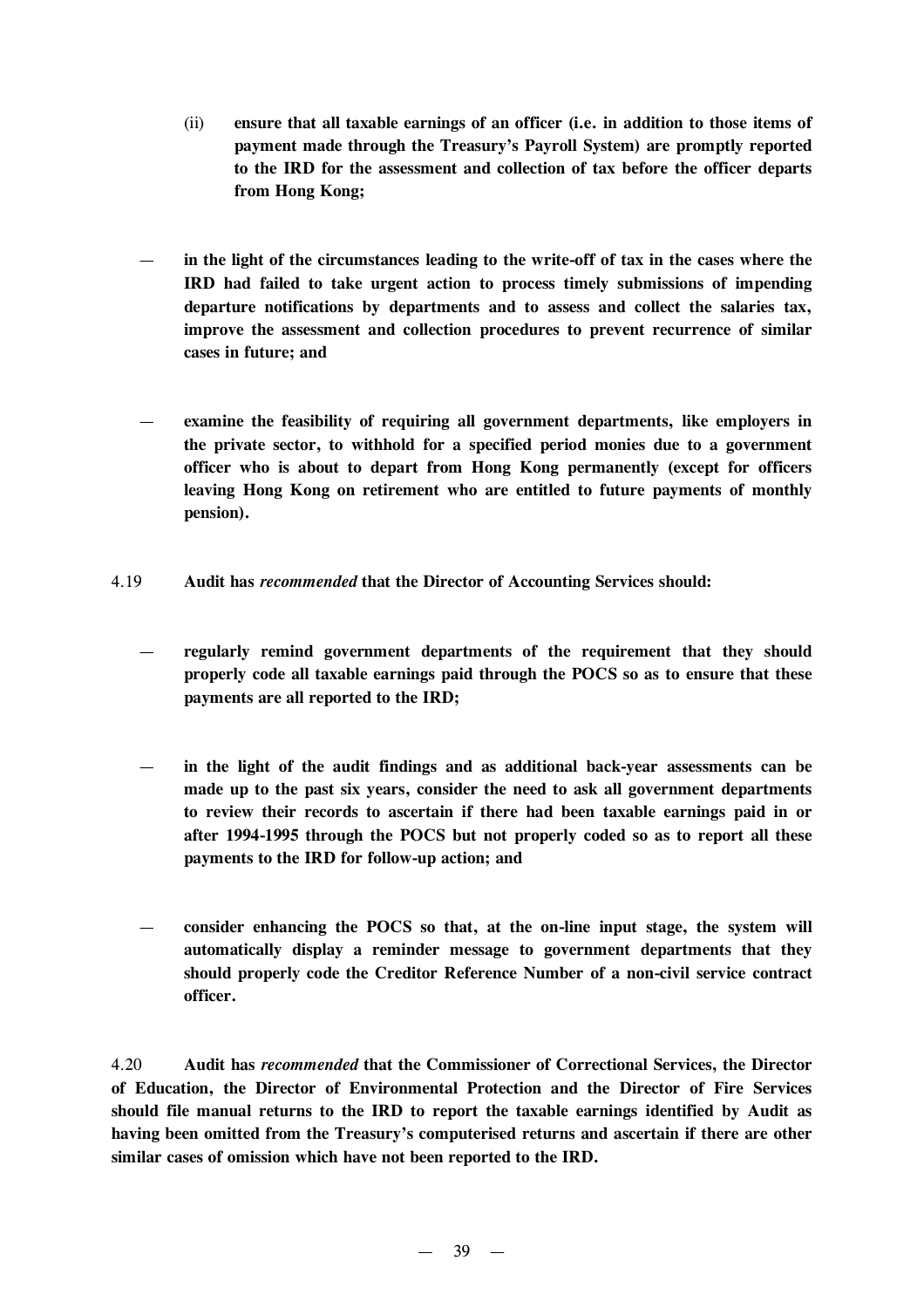# **Response from the Administration**

4.21 The **Commissioner of Inland Revenue** has said that he will revise the circular memorandum to government departments to remove any ambiguities so as to avoid misunderstanding. He will also review the assessment and collection procedures from time to time with a view to achieving greater operational efficiency. In addition, he will, in consultation with all the relevant departments where appropriate, assess the feasibility of requiring all government departments to withhold for a specified period monies due to a government officer who is about to depart from Hong Kong permanently. The Commissioner has also said that:

## *IRD's notification requirements*

in the circular memorandum issued by the IRD to government departments annually, it is stated that section 52(6) of the Inland Revenue Ordinance imposes a legal obligation on all employers to give one-month notice of the expected date of departure of any employee leaving Hong Kong for any period exceeding one month. In the memorandum, reference is also made to Civil Service Regulation 613 in which the requirement is spelt out. Government departments should therefore be aware of the one-month notice requirement. Nevertheless, the IRD agrees that further improvement can be made to the circular memorandum and the return forms to avoid misunderstanding; and

# *Write-off cases*

the IRD has investigated into the two cases mentioned in paragraphs 4.15 to 4.16 above. The IRD found that the officers concerned had not properly followed the procedures specified in the staff handbook in respect of impending departure cases. The IRD would strengthen internal controls to make sure that all officers adhere strictly to the laid down procedures.

4.22 The **Secretary for the Treasury** agrees to the comments made by the Commissioner of Inland Revenue (see also paragraph 1.8 above).

4.23 The **Director of Accounting Services** has said that:

# *Taxable earnings paid through the POCS*

— he reminds government departments in writing annually of the requirement to report the taxable earnings of their staff to the IRD. In the light of the audit findings, he is taking the following additional measures: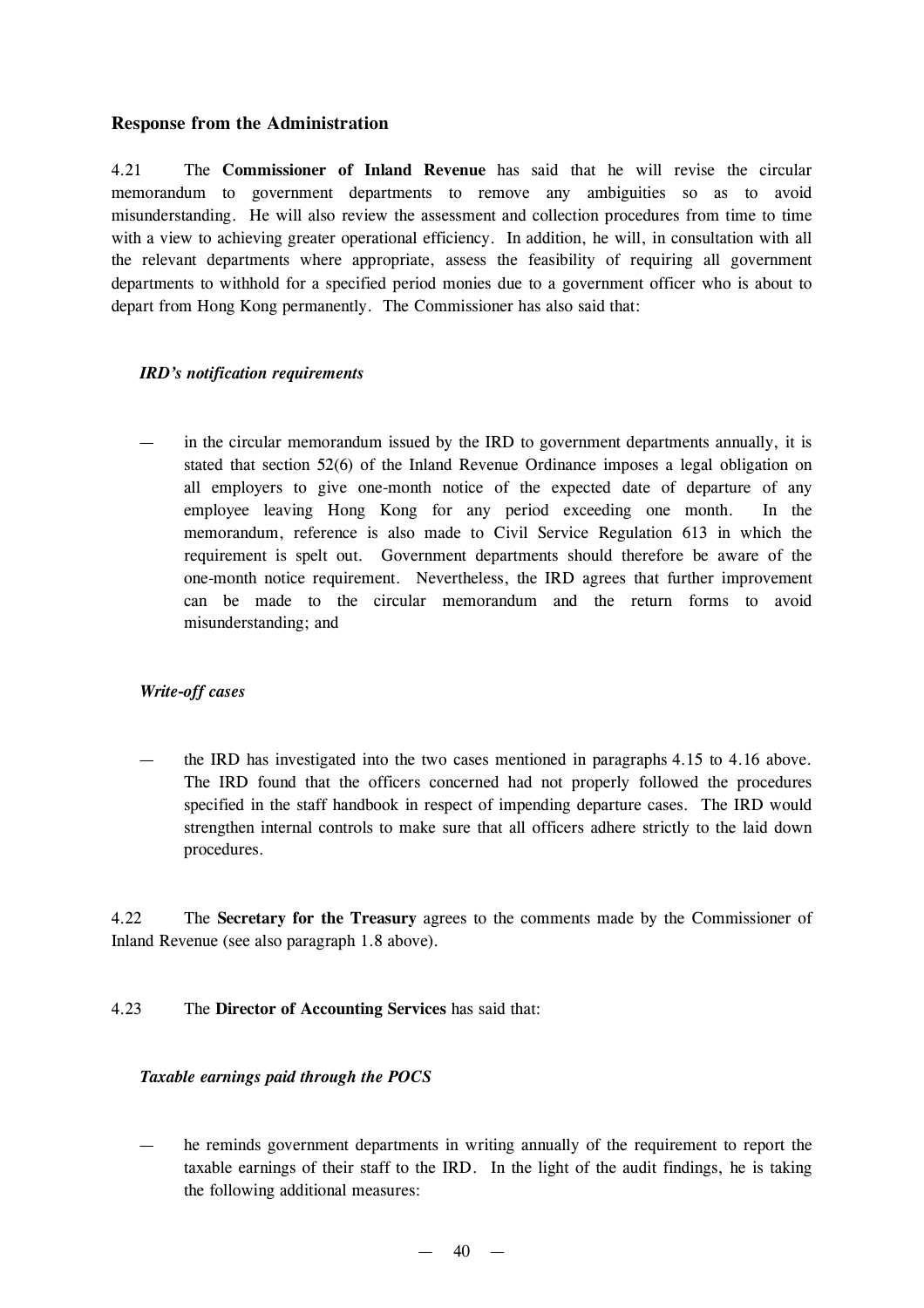- (i) helping the departments concerned (i.e. the Correctional Services Department, the Education Department, the Environmental Protection Department and the Fire Services Department) as far as possible in tracing cases which have been omitted from their returns to the IRD;
- (ii) asking other departments by circular to review their records to identify missing cases; and
- (iii) displaying a message in the POCS at the on-line input stage to reiterate the need for proper coding of taxable payments; and

### *IRD's notification requirements*

— government departments are responsible for reporting directly to the IRD the taxable earnings of their respective staff. It would certainly be helpful if the IRD would draw the attention of all government departments again to their obligations as employers under the Inland Revenue Ordinance, including the need for prompt notifications to the IRD in the event of cessation of employment or departure from Hong Kong of their staff.

4.24 The **Commissioner of Correctional Services** has said that he has conducted a review on the preparation of payment vouchers in respect of taxable earnings paid to government officers through the POCS. His findings are as follows:

### *Payments in 1994-1995 to 1997-1998*

— as copies of the payment vouchers for the years 1994-1995 to 1997-1998 were destroyed, he has requested the Treasury's assistance in retrieving the relevant data from the POCS so as to enable him to prepare the manual returns for these years, where applicable;

#### *Payments in 1998-1999*

due to oversight by the staff concerned at the operational level, a taxable payment indicator "T" had not been inserted in all of the payment vouchers in respect of taxable earnings paid in 1998-1999 to government officers. In response to the audit recommendations, a manual return was filed to the IRD in September 2000; and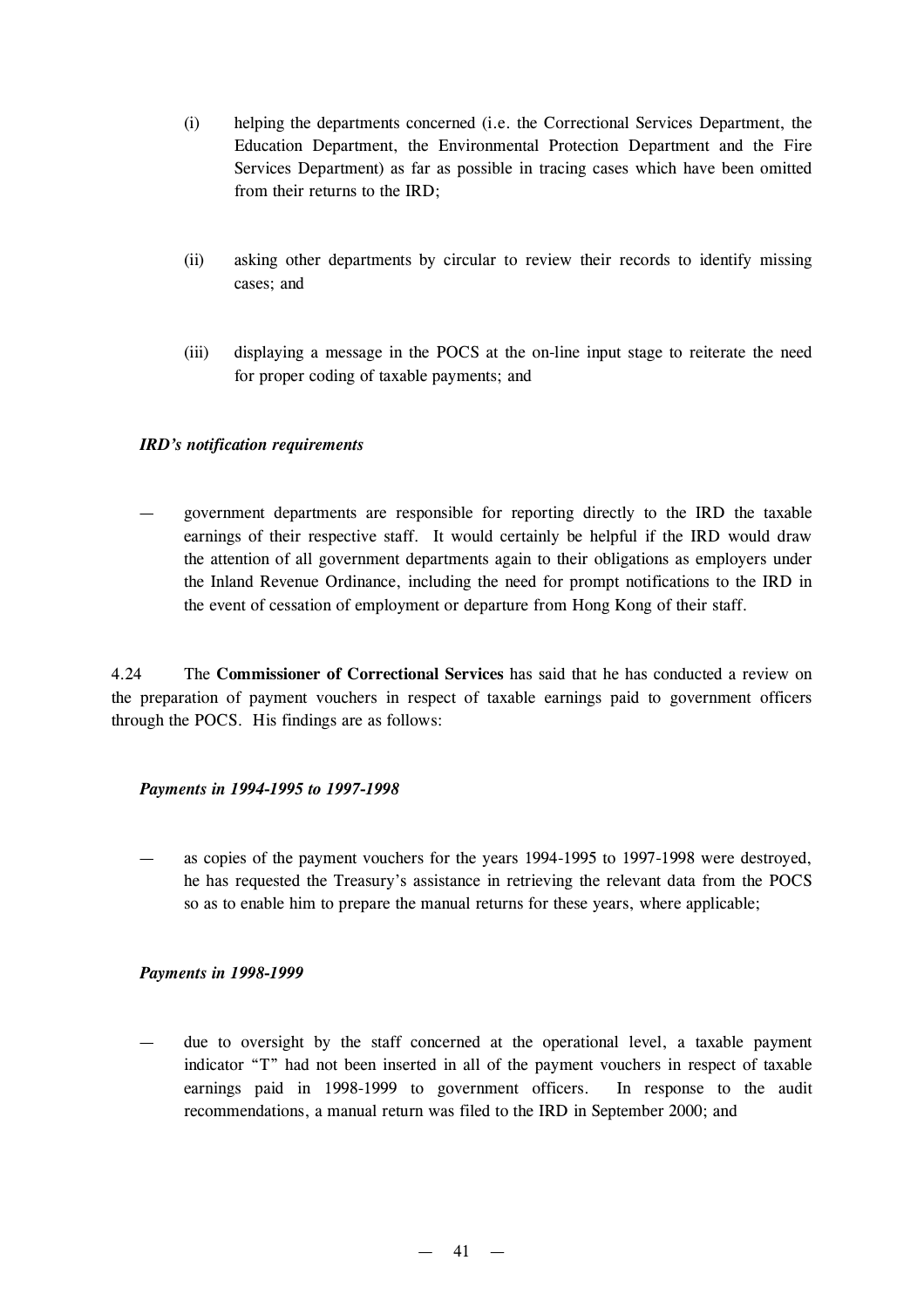## *Payments in 1999-2000 and after*

— a taxable payment indicator "T" had not been inserted in all of the payment vouchers in respect of taxable earnings paid in 1999-2000 to government officers. However, the omissions were noted and a manual return was filed to the IRD in April 2000. Since April 2000, a taxable payment indicator "T" has been inserted in the payment vouchers in respect of taxable earnings paid to government officers.

4.25 The **Director of Education** has said that he regrets the omission of a taxable payment indicator "T" in four of the five payment vouchers selected by Audit for test check. The omissions were mainly due to oversight by the staff concerned at the operational level. He has also said that:

- he has already given clear instructions to his staff to ensure that the correct coding is used in future for all taxable earnings paid to government officers through the POCS. He understands that the Treasury is considering whether enhancement to the POCS can be made to strengthen input control; and
- he has already filed a manual return to the IRD to report the taxable earnings identified by Audit as having been omitted from the Treasury's computerised returns. He is liaising with the Treasury with a view to tracing other similar cases of omission and rectifying the position as appropriate.

4.26 The **Director of Environmental Protection** has said that, due to clerical mistakes, he has omitted reporting to the IRD the payments of taxable earnings in 1997-1998 and before to non-civil service contract officers through the POCS. He has also said that:

# *Payments in 1994-1995 to 1997-1998*

— in response to the audit recommendations, he has requested the Treasury's assistance in extracting from the POCS the details of payments in 1994-1995 to 1997-1998 to non-civil service contract officers. He will as far as possible compile and file the required manual returns to the IRD on the basis of the information to be provided by the Treasury and the personal particulars of the payees concerned that are available from his records;

### *Payments in 1998-1999*

he has already filed the required manual return for 1998-1999 to the IRD (see the second inset of paragraph 4.5 above); and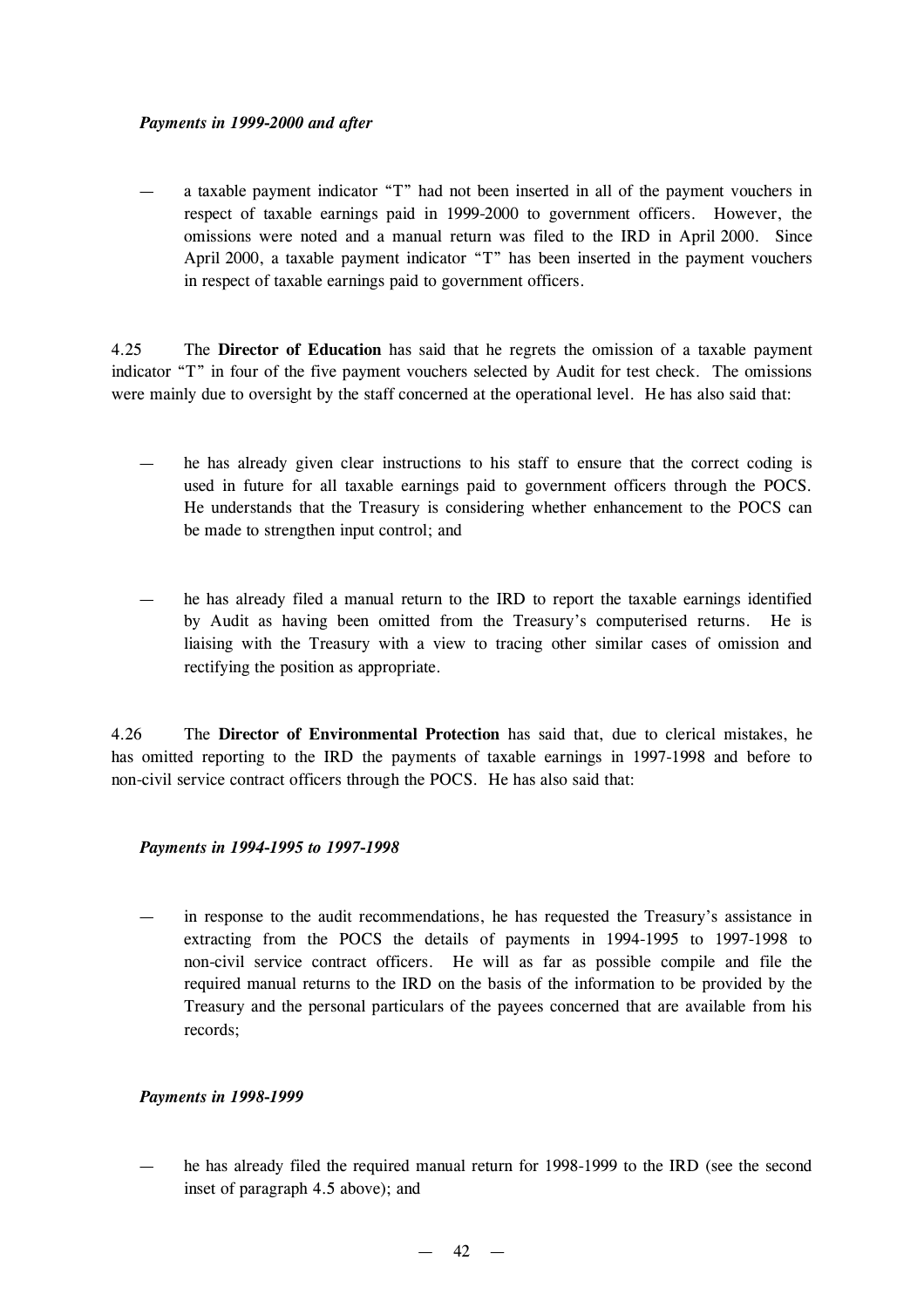### *Payments in 1999-2000 and after*

for 1999-2000 and onwards, all payments of taxable earnings to non-civil service contract officers are effected through an autopay system arranged by his department with a bank instead of through the POCS. The said bank autopay system produces the required employer's return at year end for his filing to the IRD. As such, no similar cases of omission will occur in future.

4.27 The **Director of Fire Services** has said that he had inadvertently not entered the code "9" in the third digit of the Creditor Reference Numbers of the non-civil service contract officers when making salary payments in 1998-1999 to them through the POCS. Hence, he did not file a manual return for 1998-1999 to report the taxable earnings of these officers to the IRD. The administrative oversight is much regretted. He has also said that:

## *Payments in 1994-1995 to 1997-1998*

— in response to the audit recommendations, a manual return was submitted to the IRD in September 2000 covering cases in 1995-1996 to 1997-1998. No payments of this nature were made to non-civil service contract officers in 1994-1995 and before;

### *Payments in 1998-1999*

— in regard to the taxable earnings paid in 1998-1999 to non-civil service contract officers and identified by Audit as having been omitted from the Treasury's computerised returns, he had immediately forwarded a manual return to the IRD in August 2000; and

### *Payments in 1999-2000 and after*

he had detected the POCS coding errors in March 2000 and had forwarded a manual return for 1999-2000 to the IRD. Since April 2000, all payments of taxable earnings to non-civil service contract officers have been coded in the proper manner.